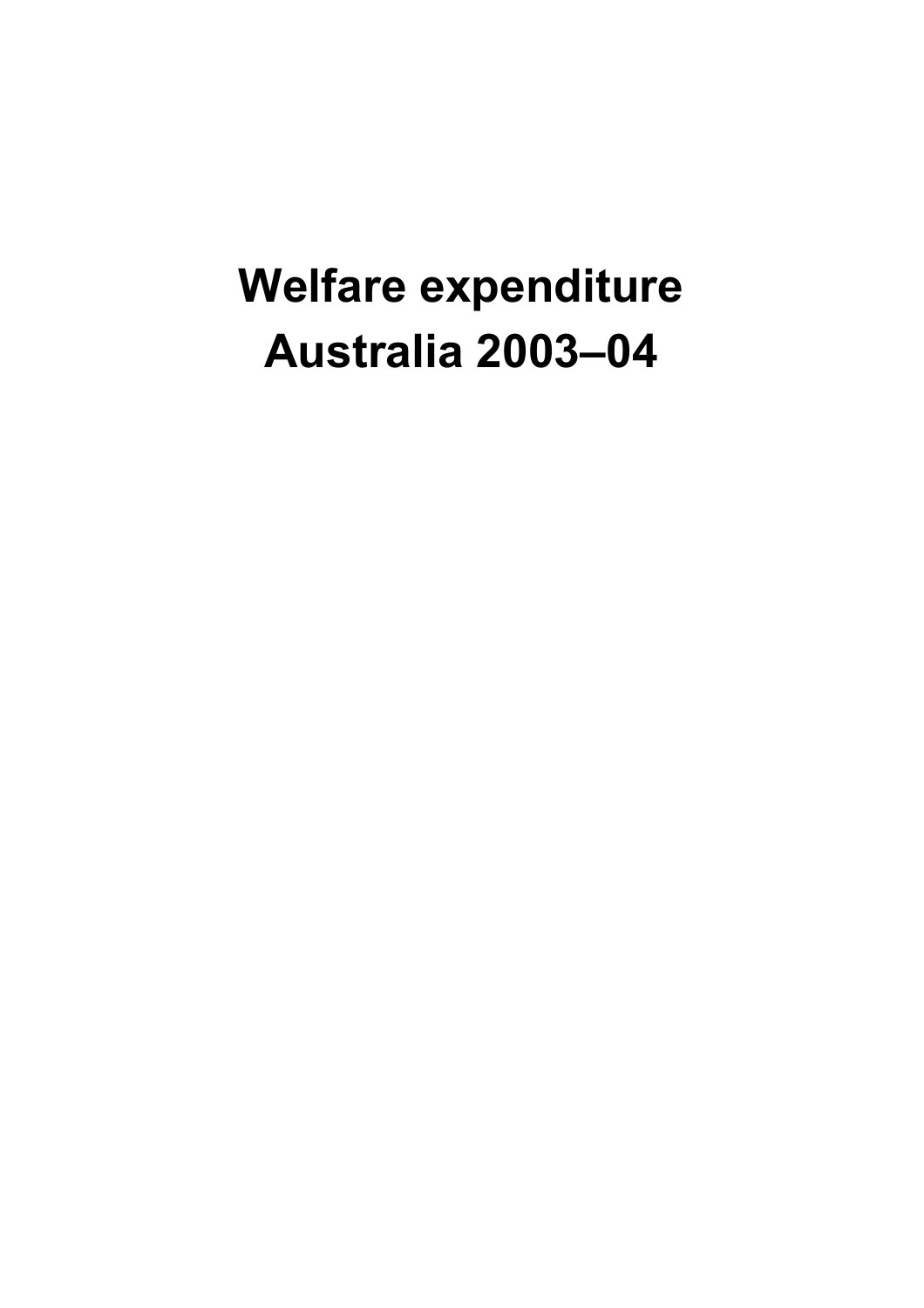The Australian Institute of Health and Welfare is Australia's national health and welfare statistics and information agency. The Institute's mission is *Better health and wellbeing for Australians through better health and welfare statistics and information*.

Please note that, as with all statistical reports, there is potential for revisions of data. For the most recent estimates, please refer to the online version of this report at <www.aihw.gov.au>.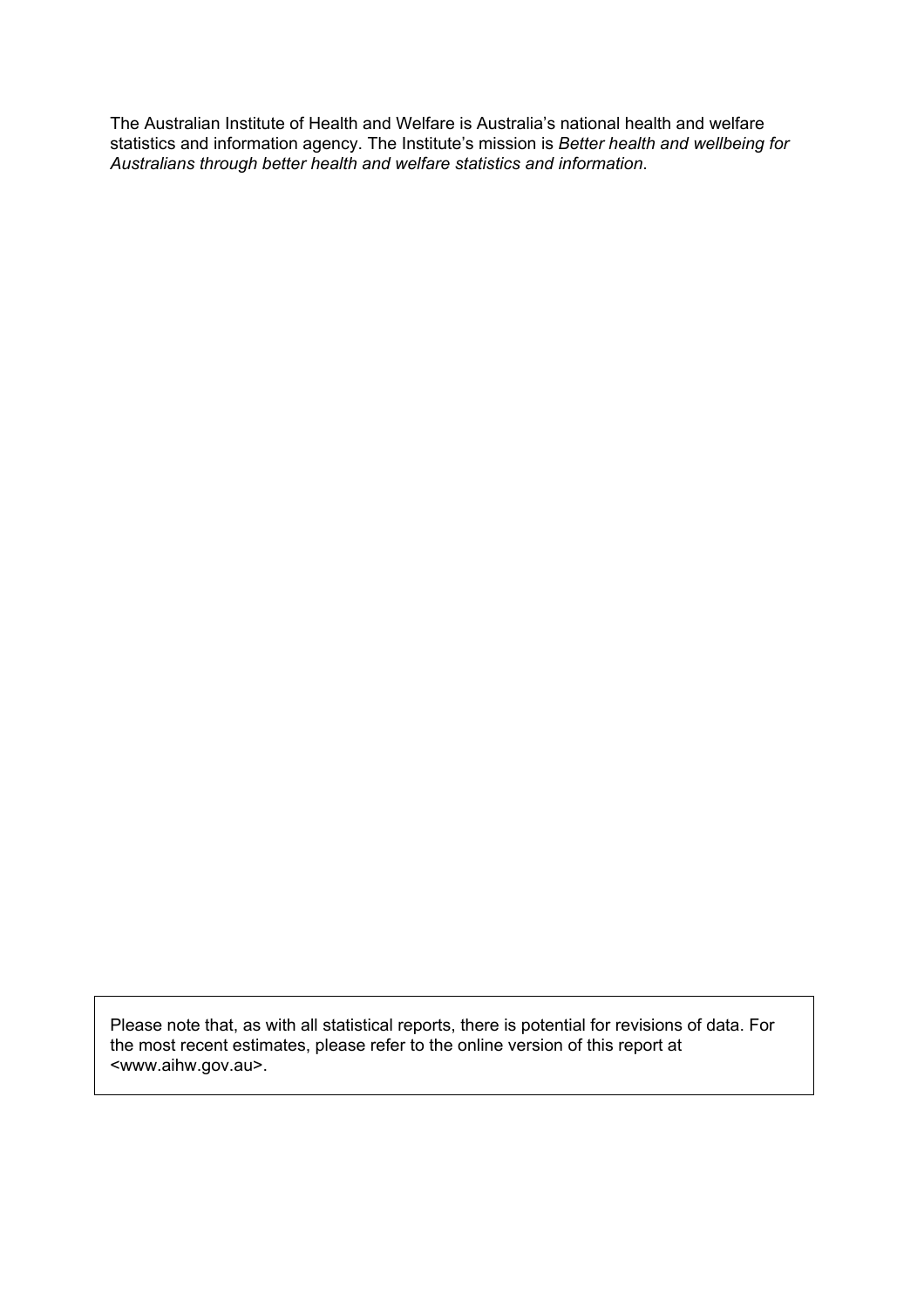HEALTH AND WELFARE EXPENDITURE SERIES Number 27

# **Welfare expenditure Australia 2003–04**

**September 2006** 

Australian Institute of Health and Welfare Canberra

AIHW cat. no. HWE 34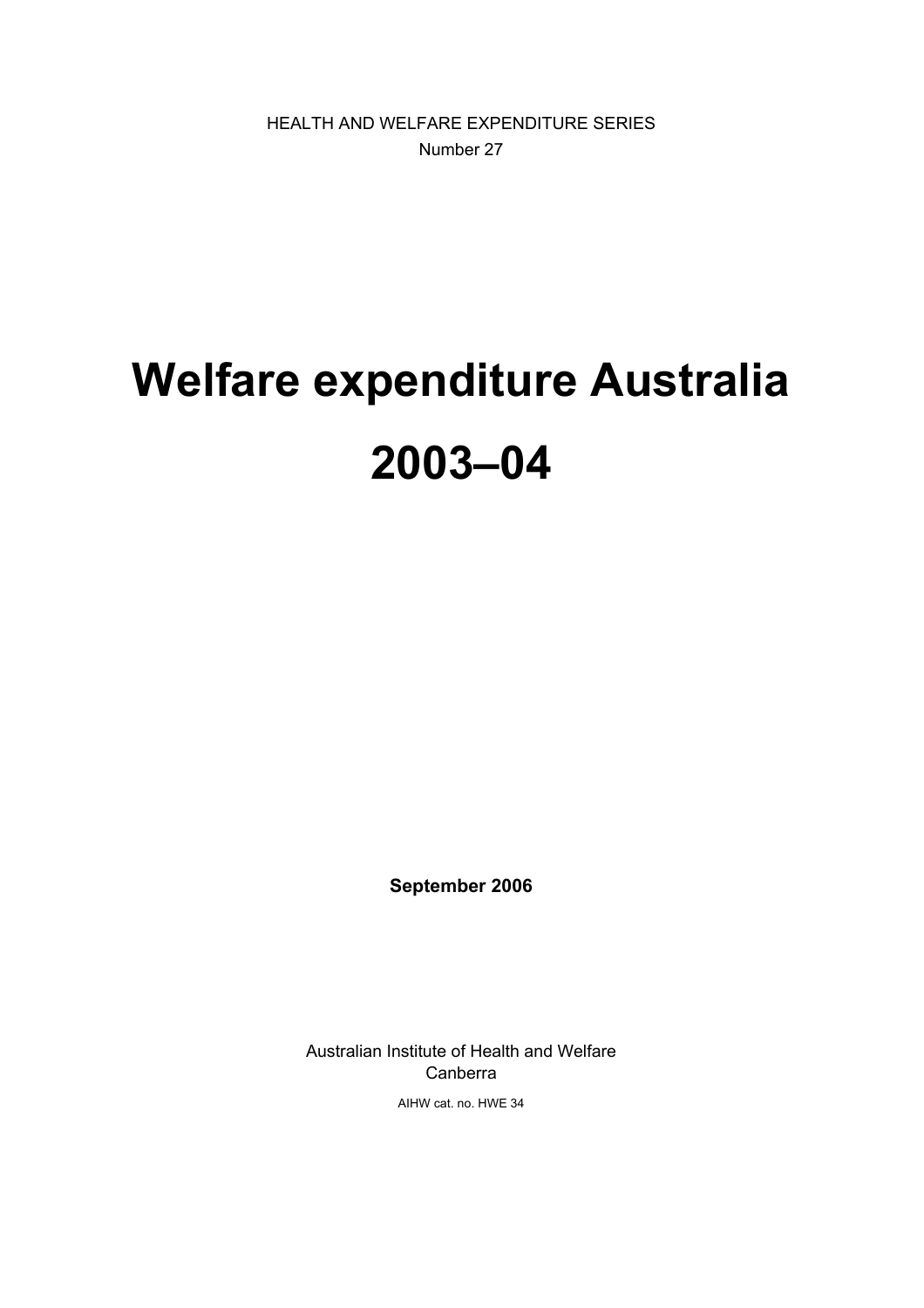© Australian Institute of Health and Welfare 2006

This work is copyright. Apart from any use as permitted under the *Copyright Act 1968*, no part may be reproduced without prior written permission from the Australian Institute of Health and Welfare. Requests and enquiries concerning reproduction and rights should be directed to the Head, Business Promotion and Media, Australian Institute of Health and Welfare, GPO Box 570, Canberra ACT 2601.

This publication is part of the Australian Institute of Health and Welfare's Expenditure Series. A complete list of the Institute's publications is available from the Business Promotion and Media Unit, Australian Institute of Health and Welfare, GPO Box 570, Canberra ACT 2601, or via the Institute's web site <www.aihw.gov.au>.

ISSN 1323–5850 ISBN 1 74024 601 2

#### **Suggested citation**

Australian Institute of Health and Welfare (AIHW) 2006. Welfare expenditure Australia 2003–04. Health and Welfare Expenditure Series no. 27. Cat. no. HWE 34. Canberra: AIHW.

#### **Australian Institute of Health and Welfare**

Board Chair Hon. Peter Collins, AM, QC

**Director** Penny Allbon

Any enquiries about or comments on this publication should be directed to:

Mr John Goss Australian Institute of Health and Welfare GPO Box 570 Canberra ACT 2601 Phone: (02) 6244 1151 Email: expenditure@aihw.gov.au

Published by Australian Institute of Health and Welfare Printed by Elect Printing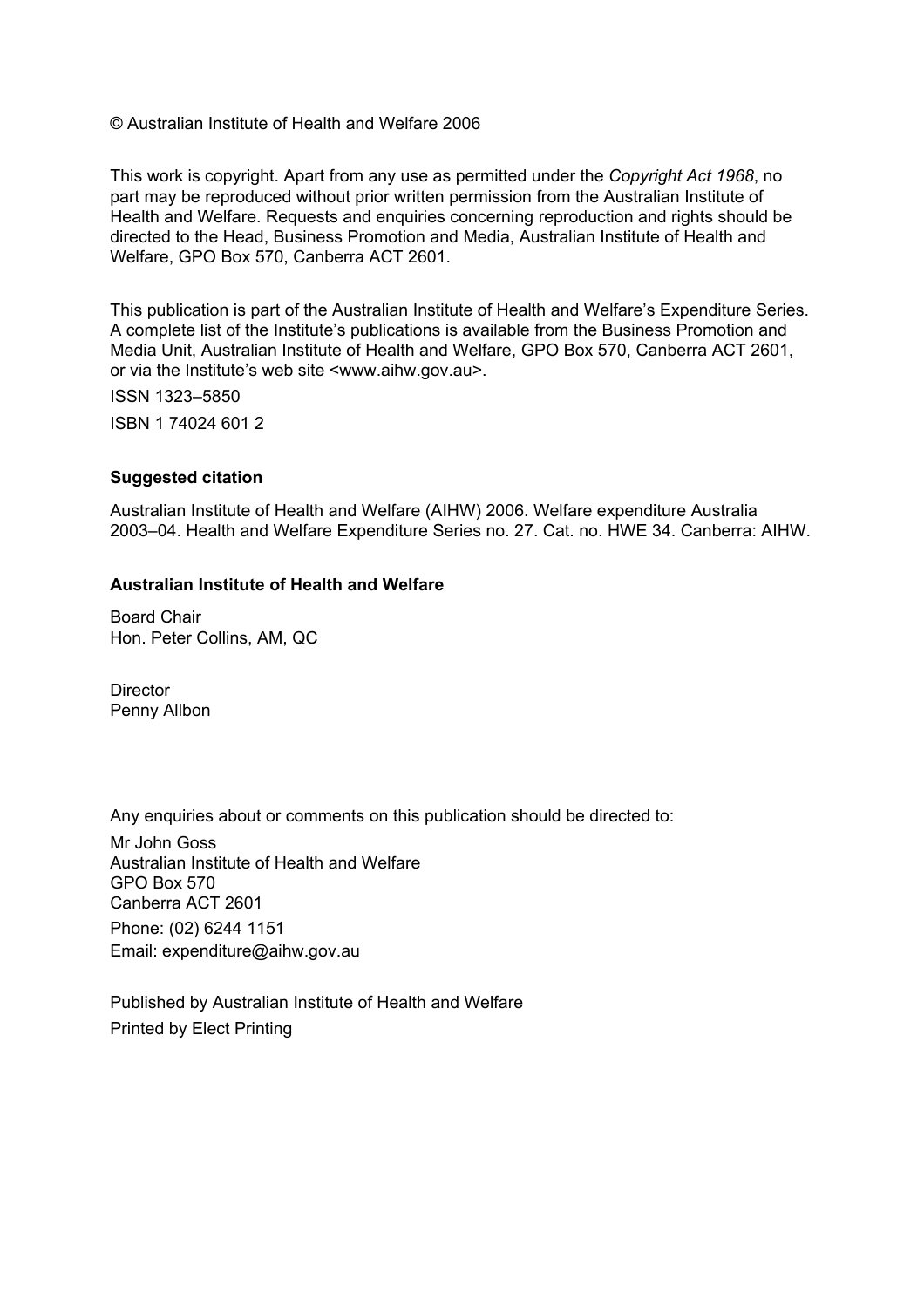# **Contents**

| 1              |                                                                             |  |
|----------------|-----------------------------------------------------------------------------|--|
|                |                                                                             |  |
|                |                                                                             |  |
|                |                                                                             |  |
|                |                                                                             |  |
| $\overline{2}$ | Expenditure and funding for welfare services (including core concessions) 4 |  |
|                |                                                                             |  |
|                |                                                                             |  |
|                |                                                                             |  |
|                |                                                                             |  |
|                |                                                                             |  |
| 3              |                                                                             |  |
|                | 3.1 Concessions through state and territory governments and                 |  |
|                |                                                                             |  |
|                |                                                                             |  |
|                |                                                                             |  |
|                |                                                                             |  |
| 4              | Welfare expenditure estimates using international classifications 27        |  |
|                |                                                                             |  |
|                |                                                                             |  |
|                |                                                                             |  |
|                |                                                                             |  |
|                |                                                                             |  |
| 5              | Selected social security payments by the Australian Government:             |  |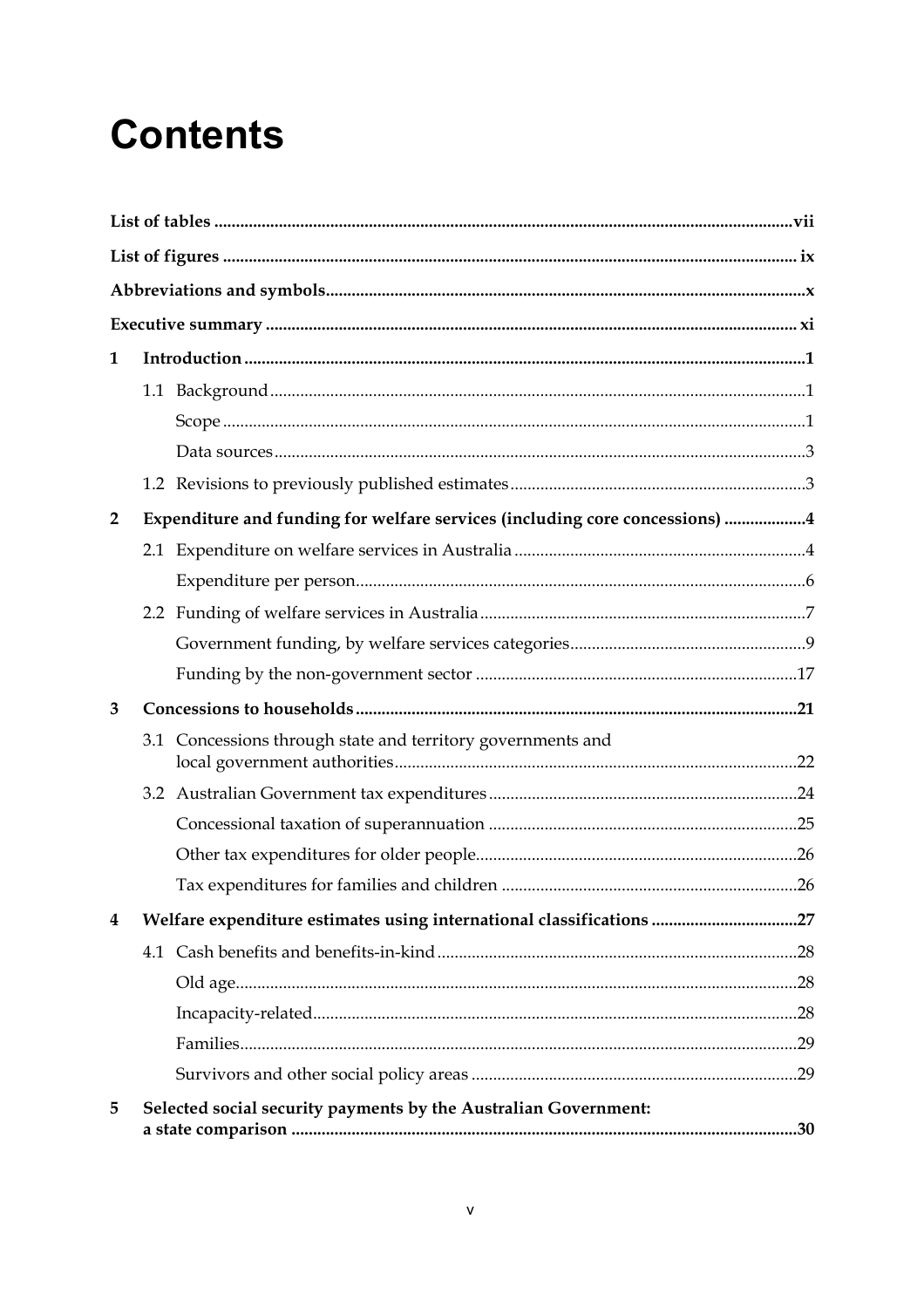| 6 |  |                                                                                   |  |  |  |
|---|--|-----------------------------------------------------------------------------------|--|--|--|
|   |  |                                                                                   |  |  |  |
|   |  |                                                                                   |  |  |  |
|   |  |                                                                                   |  |  |  |
|   |  | 6.2 Eligibility for Pensioner Concession, Health Care, and Commonwealth           |  |  |  |
|   |  | 6.3 Key data sources for state and territory government expenditure and funding40 |  |  |  |
|   |  |                                                                                   |  |  |  |
|   |  |                                                                                   |  |  |  |
|   |  |                                                                                   |  |  |  |
|   |  |                                                                                   |  |  |  |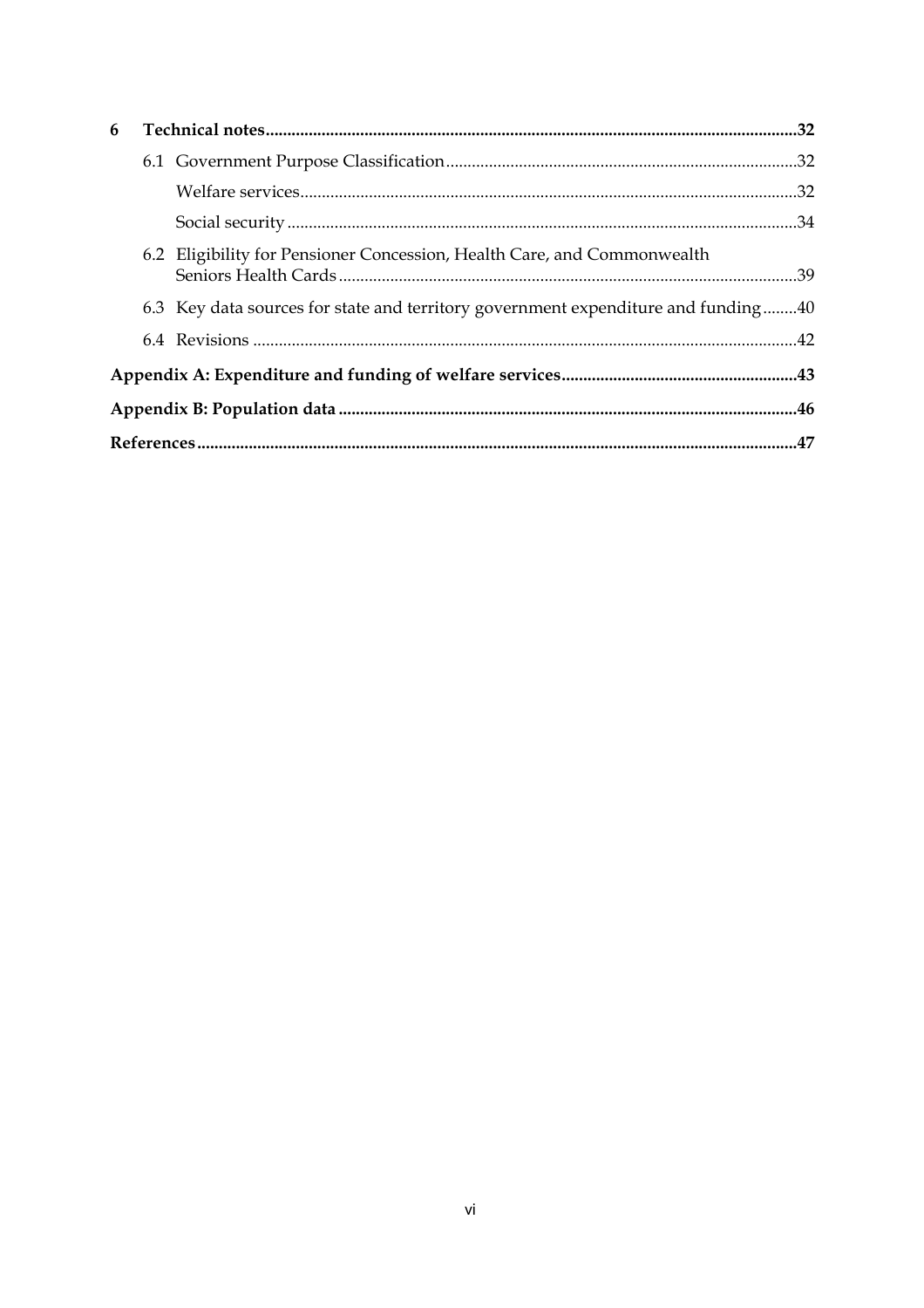# **List of tables**

| <b>Table 2.1:</b> | Expenditure on welfare services and GDP, current prices, 1998-99 to 2003-044                                                                                    |
|-------------------|-----------------------------------------------------------------------------------------------------------------------------------------------------------------|
| Table 2.2:        | Expenditure on welfare services and GDP, constant prices, and rates of                                                                                          |
| Table 2.3:        | Expenditure on welfare services, by sector incurring expenditure,                                                                                               |
| Table 2.4:        | Average per person expenditure on welfare services, current and constant                                                                                        |
| Table 2.5:        |                                                                                                                                                                 |
| Table 2.6:        |                                                                                                                                                                 |
| Table 2.7:        | Recurrent government funding for welfare services, by welfare services                                                                                          |
| Table 2.8:        | Recurrent government funding for welfare services, by welfare services<br>category, constant prices, and growth rates, 1998-99 to 2003-04 13                    |
| Table 2.9:        | Recurrent funding of welfare services by state and territory governments,                                                                                       |
|                   | Table 2.10: Average state and territory government funding per person for recurrent<br>expenditure on welfare services, by state and territory, current prices, |
|                   | Table 2.11: Expenditure by NGCSOs and sources of funding, current prices,                                                                                       |
|                   | Table 2.12: Funding of expenditure by NGCSOs, constant prices, 1998-99 to 2003-0419                                                                             |
|                   | Table 2.13: Client fees for welfare services, current prices, 1998-99 to 2003-0420                                                                              |
|                   | Table 3.1: Government funding of concessions and tax expenditure, by source of funds,                                                                           |
|                   | Table 3.2: State and territory core concessions expenditure, by concession category,                                                                            |
|                   | Table 3.3: Australian Government tax expenditures to individual tax-payers, current                                                                             |
| Table 4.1:        | Welfare expenditure by SOCX category, current prices, 1998-99 to 2003-0427                                                                                      |
| Table 5.1:        | Unemployment rates, holders of HCC, PCC, and CSHC cards, by state and                                                                                           |
| Table 5.2:        | Social security recipients (June quarter), by state and territory by selected                                                                                   |
| Table 6.1:        | Key data sources for state and territory government expenditure and funding41                                                                                   |
| Table 6.2:        |                                                                                                                                                                 |
| Table A1:         | Funding of recurrent and capital expenditure on welfare services by the<br>Australian Government, state and territory governments and local                     |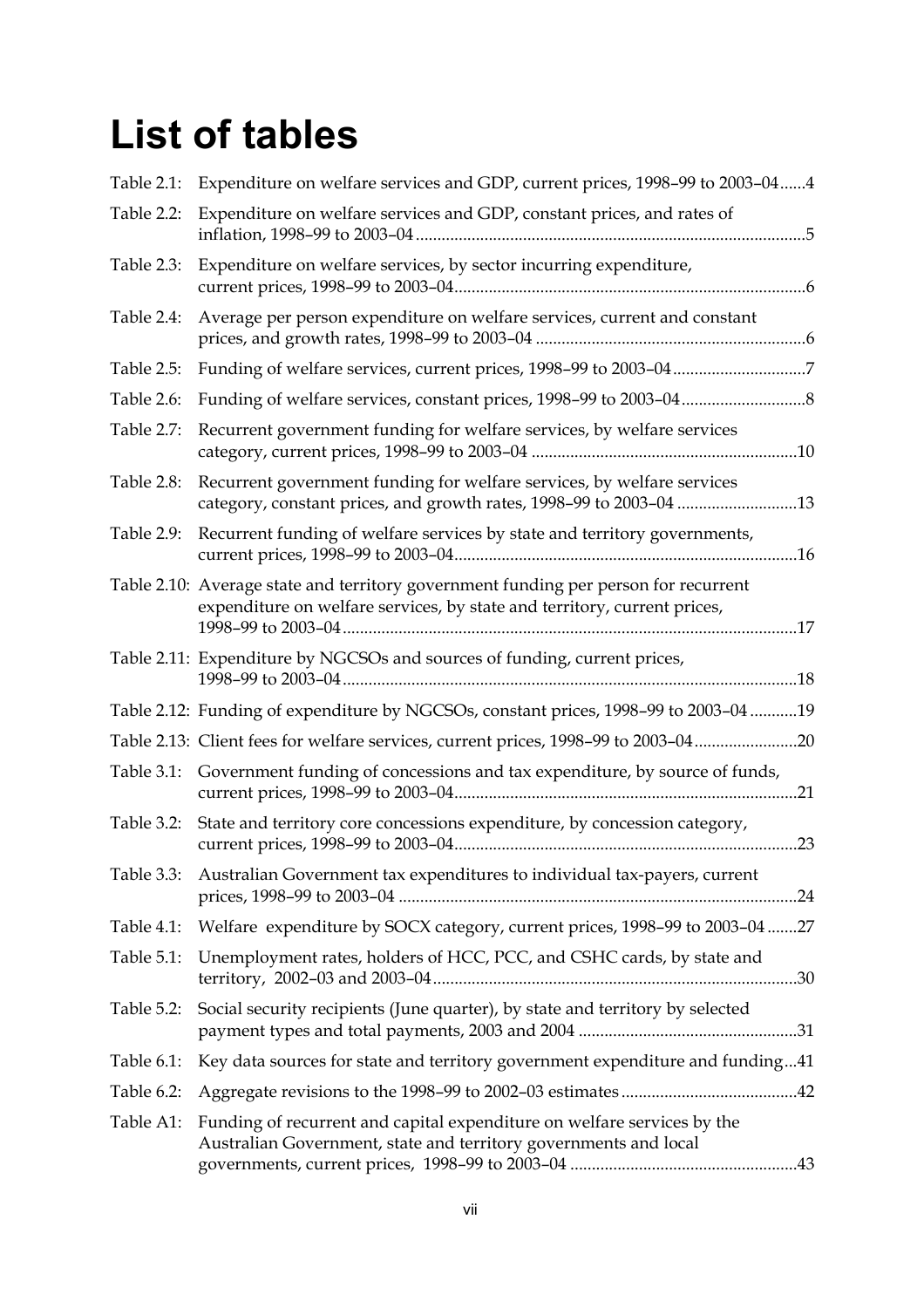| Table A2: Recurrent funding of welfare services by state and territory governments, |  |
|-------------------------------------------------------------------------------------|--|
| Table A3: Recurrent funding of welfare services by state and territory governments, |  |
| Table B1: Estimated mean resident population, by state, 1998–99 to 2003–04 46       |  |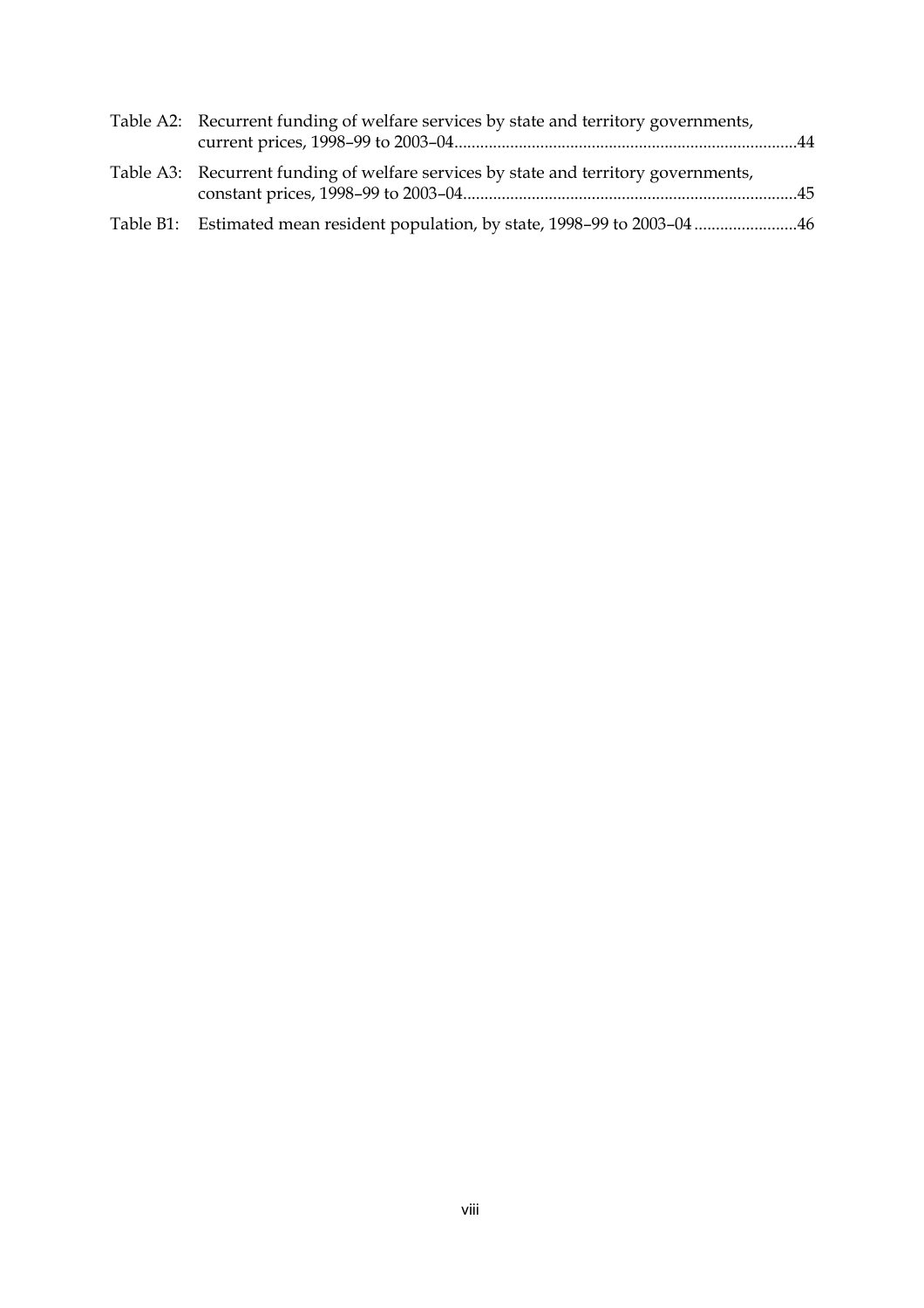# **List of figures**

| Figure 2.1: Sources of growth in welfare services expenditure, 1998-99 to 2003-045                                                                      |
|---------------------------------------------------------------------------------------------------------------------------------------------------------|
|                                                                                                                                                         |
| Figure 2.3: State and territory own funding for welfare services and population,<br>jurisdictional distribution as a proportion of national aggregates, |
| Figure 2.4: State and territory governments' recurrent funding of welfare services,                                                                     |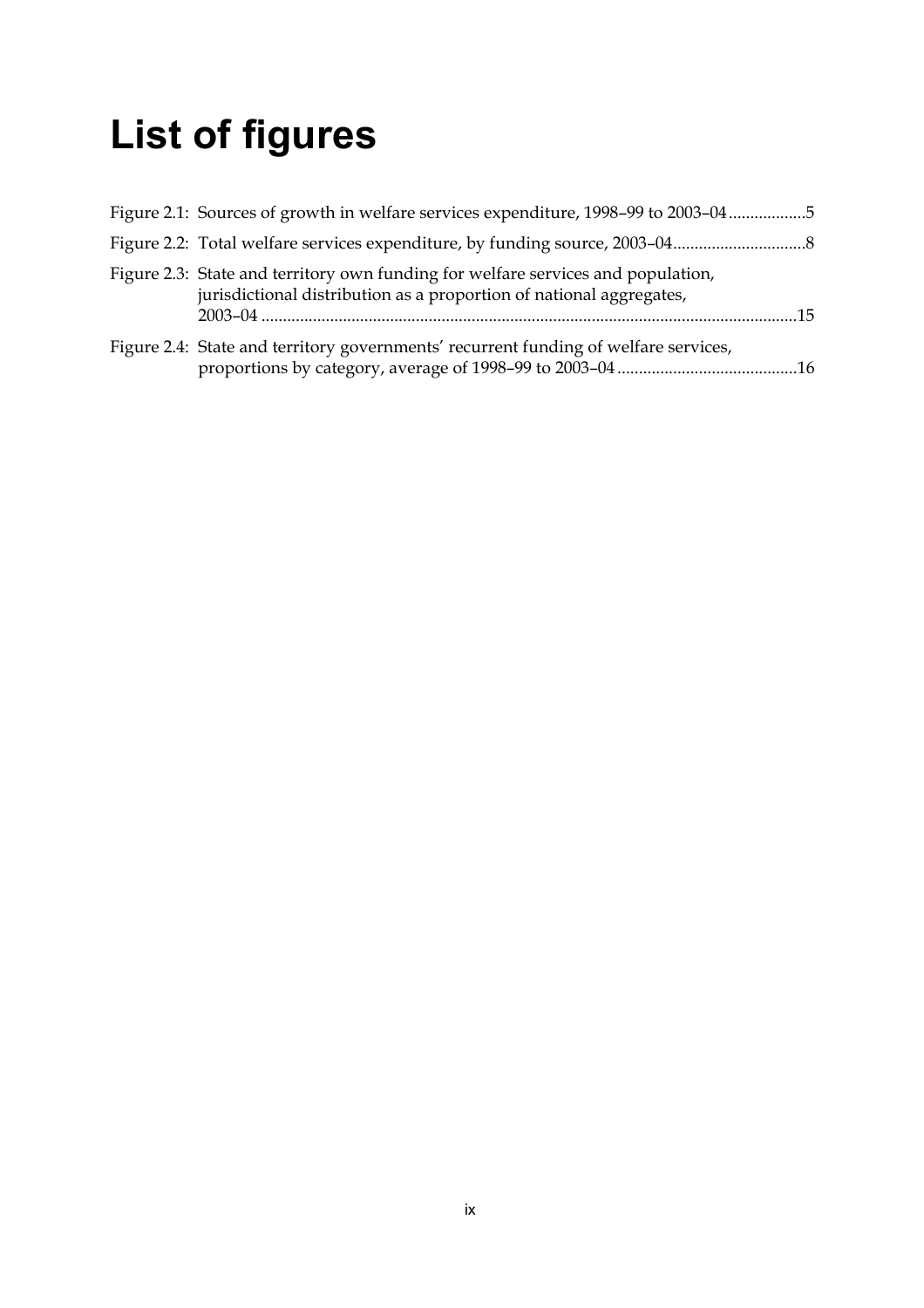# **Abbreviations and symbols**

| <b>ABS</b>           | <b>Australian Bureau of Statistics</b>                                     |
|----------------------|----------------------------------------------------------------------------|
| <b>ACOSS</b>         | Australian Council of social Service                                       |
| AIHW                 | Australian Institute of Health and Welfare                                 |
| AIHW est             | Estimated by Australian Institute of Health and Welfare                    |
| <b>CGC</b>           | <b>Commonwealth Grants Commission</b>                                      |
| <b>CSHC</b>          | Commonwealth Senior Health Care Card                                       |
| <b>DHS</b>           | Department of Human Services (Victoria)                                    |
| <b>DoHA</b>          | Australian Government Department of Health and Ageing                      |
| <b>DVA</b>           | Australian Government Department of Veterans' Affairs                      |
| FaCS                 | Australian Government Department of Family and Community Services          |
| <b>GDP</b>           | Gross domestic product                                                     |
| <b>GFCE</b>          | Government Final Consumption Expenditure                                   |
| <b>GFS</b>           | <b>ABS Government Finance Statistics</b>                                   |
| <b>GPC</b>           | ABS Government Purpose Classification                                      |
| <b>GST</b>           | Goods and Services Tax                                                     |
| <b>HACC</b>          | Home and Community Care Program                                            |
| <b>HCC</b>           | <b>Health Care Card</b>                                                    |
| <b>IPD</b>           | Implicit price deflator                                                    |
| nec                  | Not elsewhere classified                                                   |
| <b>NGCSO</b>         | Non-government community service organisation                              |
| <b>OECD</b>          | Organisation for Economic Co-operation and Development                     |
| PCC                  | <b>Pensioner Concession Card</b>                                           |
| RoGS                 | Productivity Commission Report on Government Services                      |
| <b>SAAP</b>          | Supported Accommodation Assistance Program                                 |
| <b>SOCX</b>          | <b>OECD</b> Social Expenditure Classification                              |
| <b>SPP</b>           | Specific purpose payment (under Section 96 of the Australian Constitution) |
|                      | Nil or rounded down to zero                                                |
| $\ddot{\phantom{0}}$ | Not applicable                                                             |
| n.a.                 | Not available                                                              |
| n.p.                 | Not published due to data quality issues                                   |
| r                    | Revised since publication of Welfare expenditure Australia 2002-03         |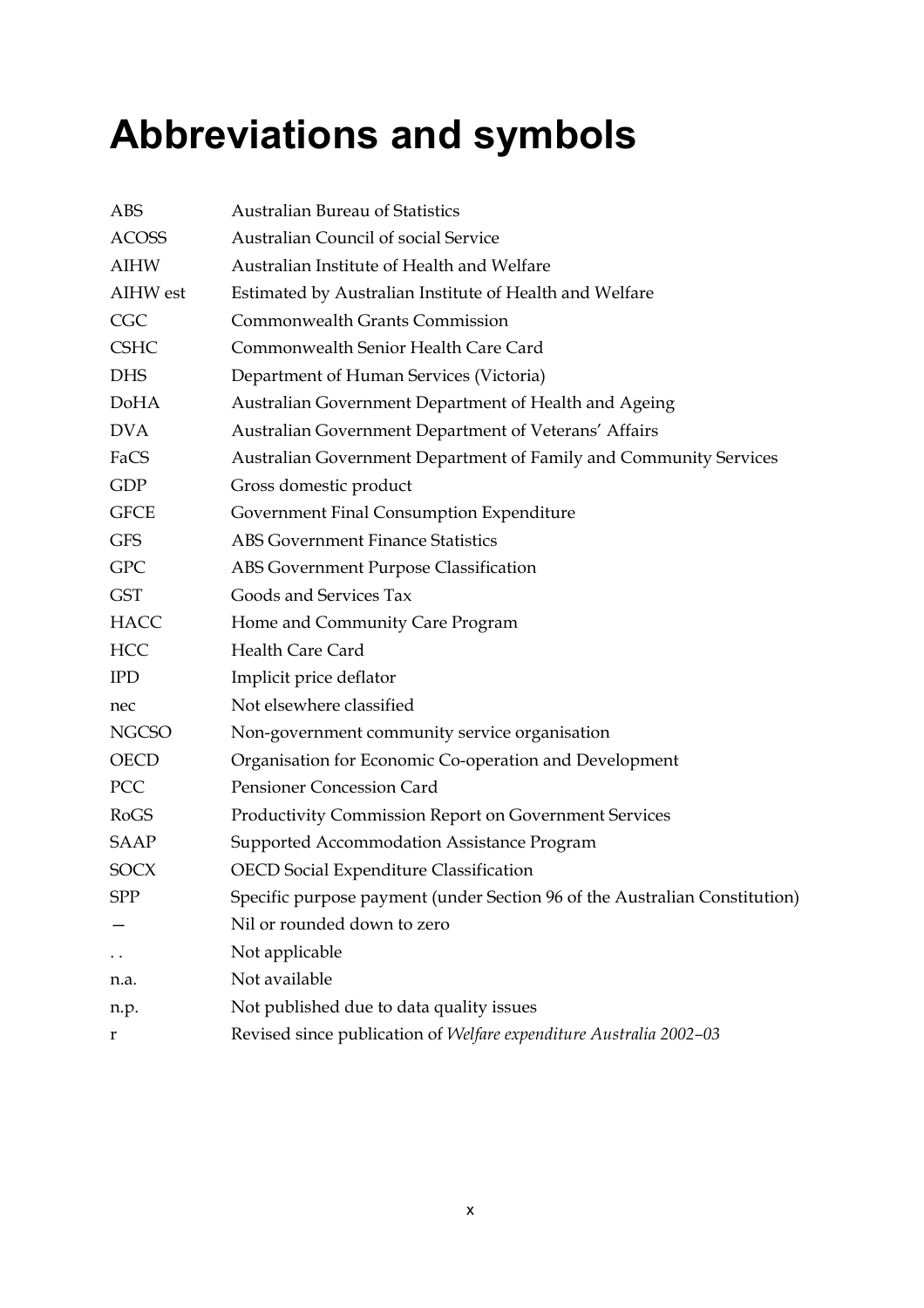# **Executive summary**

### **Purpose and scope of this report**

Regular reporting of expenditure in Australia is an important responsibility of the Australian Institute of Health and Welfare. This is the ninth in a series of welfare expenditure publications by the Institute that began in 1995. The Institute reports on other aspects of social expenditure in the health expenditure publication and other publications like Australia's welfare.

Compiling comprehensive and meaningful estimates of welfare expenditures continues to be a daunting task—largely due to the lack of a clearly defined and comprehensive framework within which to develop such estimates. In the absence of such a framework, the Institute has, in the main, restricted the scope of its estimates to expenditure on four broad groups of 'people in need of assistance'. These are: families and children; older people; people with disabilities; and people who access other forms of welfare services, such as Indigenous Australians, migrants, widows and women subject to violence.

### **Developments in welfare expenditure reporting**

The Institute has continued to expand the range of assistance types for which it produces estimates. It began by reporting broad estimates of expenditure on welfare services for families and children, older people, people with disabilities and other welfare services. In later issues it separately identified expenditure by governments on core concessions to these same four groups of people in need of assistance. And, in the previous issue in the series, it included estimates of expenditure by the Australian Government on a range of social security benefits.

In this issue, further new ground has been broken in relation to the range of other social expenditures that have been reported on. For the first time, estimates have been made of the value of concessions on motor vehicle registration and this has resulted in revisions of the estimates of concessions for the financial years 1998–99 to 2002–03. Also for the first time, the Institute has included estimates of social tax expenditures by the Australian Government. Work is also continuing on methods to identify tax expenditures arising from the exemption from goods and services tax for welfare services.

Changes in systems and data sources render comparisons over time difficult. It is also true that there may be social expenditures that have not been included, because of the lack of data to support the development of estimates. The Institute continues to work towards improving the estimates, and the reliability of the data underpinning them.

### **The expenditure estimates in this issue**

The period covered by this issue begins in 1998–99—the year from which ABS began compiling government finance statistics on an accrual basis. Although the Institute has compiled cash-based estimates for years prior to 1998–99, they are not compatible with the estimates in this report.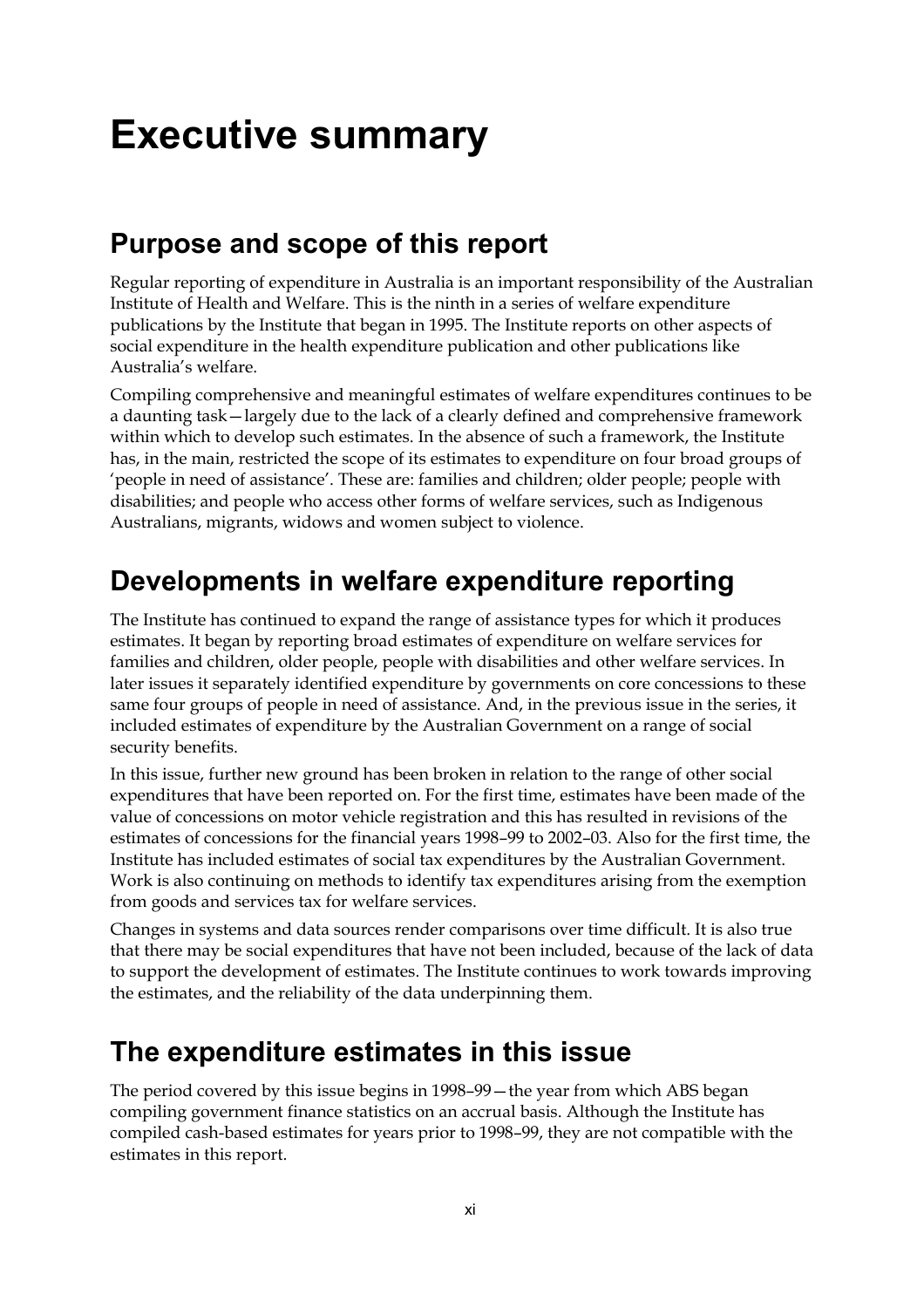Some of the estimates for earlier years have been revised since the publication of *Welfare expenditure Australia 2002–03*. Therefore, any trend analyses should be confined to the estimates in this publication and should not refer to estimates reported in previous publications.

### **Key findings**

### **Welfare expenditure (including welfare services and social security**

### **payments)**

- Welfare expenditure by governments, non-government community services organisations (NGCSOs) and households in 2003–04 (not including superannuation benefits) was estimated at \$79.9 billion. Of this, \$59.8 billion was social security benefits and other cash payments to relevant social expenditure (SOCX) client categories; and the remaining \$20.1 billion was expenditure on the provision of welfare services (Table 4.1).
- Of the total \$79.9 billion, \$27.7 billion was for older people, \$27.1 billion for families and children, \$13.7 billion for people with disabilities, and the remaining \$11.4 billion was for survivors and other social categories (Table 4.1).

### **Welfare services**

- Total expenditure on welfare services during 2003–04 was \$20.1 billion, representing 2.5% of gross domestic product (GDP) (Table 2.1).
- Expenditure on welfare services in 2003–04 increased, in real terms, by 8.3% over the previous year; this was higher than the average annual growth rate over the period 1998–99 to 2003–04 (6.8%) (Table 2.2).
- On a per person basis, expenditure on welfare services in current price terms in 2003–04 was \$1,006, up from \$655 in 1998–99 (Table 2.4).
- In 2003–04, more than two-thirds of all Australian Government funding of welfare services was directed to services for older people and for families and children (41.1% and 30.5% respectively). The balance was to fund services for people with disabilities (20.5%) and to provide other welfare services (7.9%) (Table 2.7).
- More than one-third of all state and territory government funding during 2003–04 was on services for people with disabilities (34.8%). Over a quarter was directed to welfare services not elsewhere classified (27.3%), and a quarter went to family and child welfare services (25.1%). Funding of services for older people represented 12.7% of recurrent funding by state and territory governments (Table 2.7).
- Welfare services for older people was the area of most rapid growth in the Australian Government's funding, averaging 10.9% per year from 1998–99 to 2003–04. State and territory governments' funding of welfare services for families and children grew more rapidly than in other areas of services, averaging 7.9% per year from 1998–99 to 2003–04 (Table 2.8).
- The Northern Territory, reflecting its relatively younger population structure, directed a greater share of its funding to services for families and children than did other jurisdictions (40.7% in 2003–04 compared with a national average of 25.1%) (Table 2.9).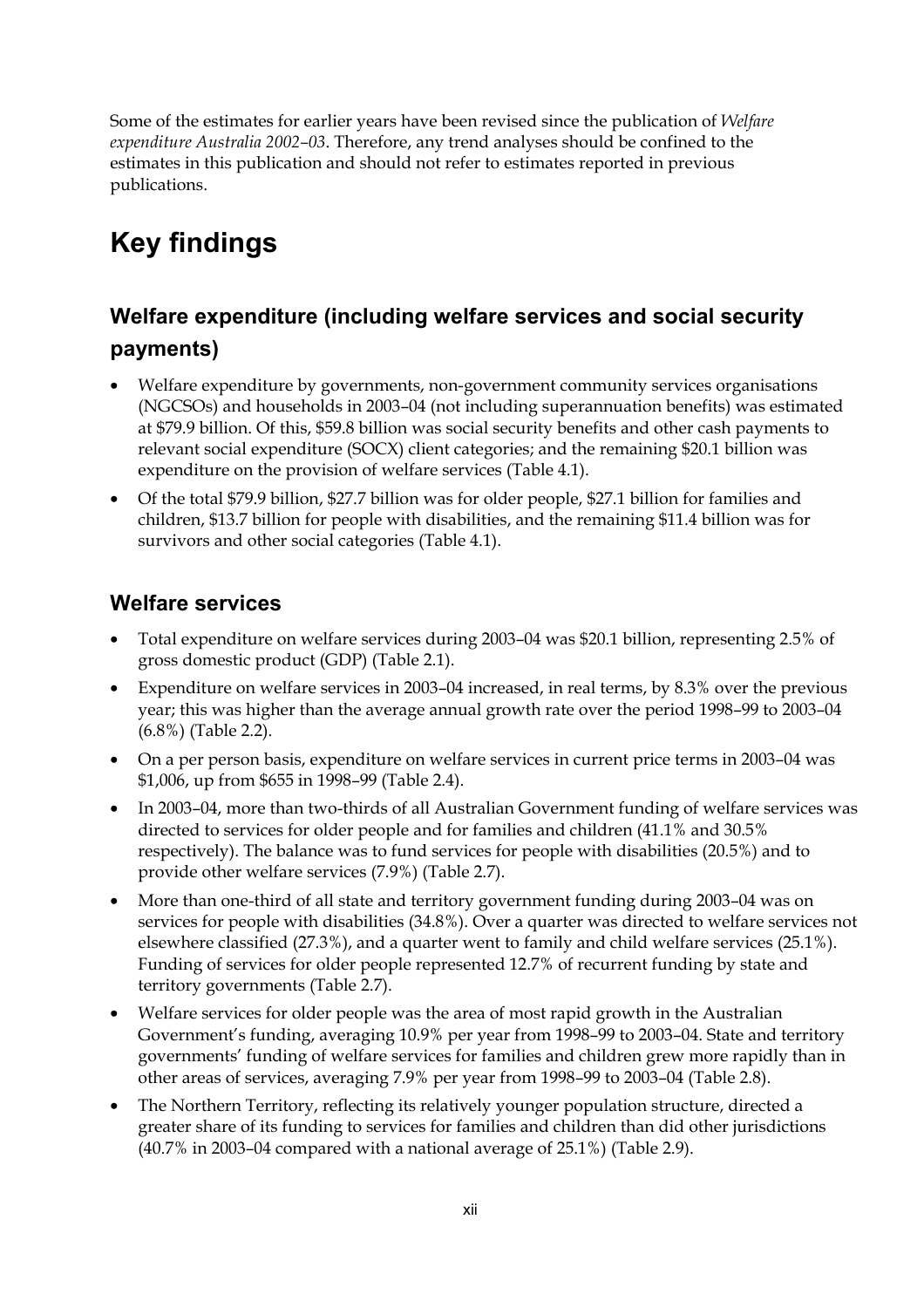- State and territory government funding of welfare services averaged \$335 per person in 2003–04—ranging from \$237 in Queensland to \$422 in Tasmania (Table 2.10).
- Almost half (48.8%) of expenditure incurred by NGCSOs in 2003–04 was funded by governments, 24.9% by clients in the form of fees for services, and 26.2% from the NGCSOs' own funding sources (Table 2.12).
- In 2003–04, 82.7% of households' contribution in the form of client fees was for services provided by NGCSOs, 10.4% for services provided by governments, and the remaining 6.9% for informal child care by the household sector itself (Table 2.13).

### **Concessions and tax expenditure**

- Concessions on council rates, electricity, water and sewerage, public transport and motor vehicle registration by state and territory governments were estimated to total \$1,412 million in 2003–04 (Table 3.2).
- In 2003–04, tax expenditure by the Australian Government which benefited individual taxpayers was \$20.6 billion (Table 3.3). About three-quarters of this amount was tax expenditure for older people.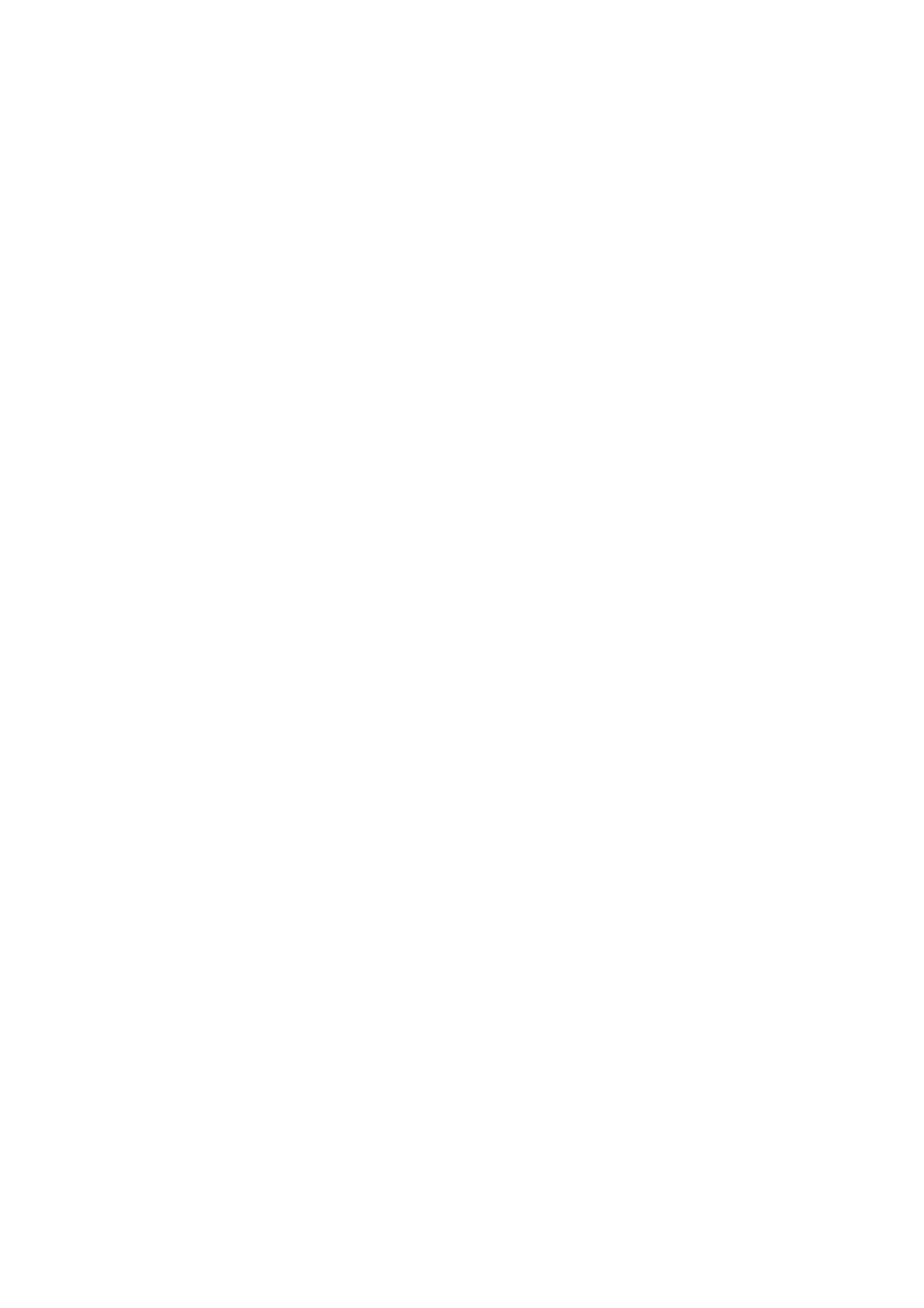# **1 Introduction**

### **1.1 Background**

*Welfare expenditure Australia 2003–04* provides estimates of welfare services expenditure and social security payments for the relevant welfare services client categories. It continues the series of publications released by the Australian Institute of Health and Welfare (AIHW) since the mid-1990s. Initially the range of expenditure had been limited to expenditure on welfare services (concessions included); this was later expanded to include Australian Government social security expenditures. The term 'welfare expenditure' is used throughout this publication to refer to the broad range of expenditures—welfare services and social security payments, which are provided for the four welfare service client categories of families and children, older people, people with disabilities and other disadvantaged groups.

This publication continues to report estimates under those broad categories although the ranges of expenditures within some of those categories have been expanded. The main body of the publication is divided into three chapters:

Chapter 2: Expenditure and funding for welfare services

Chapter 3: Concessions to households

Chapter 4: Welfare expenditure estimates using international classifications.

In addition, Chapter 5 expands the analysis of selected Australian Government social security payments by state and territory.

### **Scope**

There is no generally accepted national or international framework that identifies or limits the scope of expenditures and payments that could broadly be regarded as social expenditures. Theoretically, these might include the whole range of expenditures that have a social context—including expenditure on health, education, corrective services and unemployment.

The AIHW's first involvement in undertaking estimates of social expenditures was to produce estimates of expenditure on health. These estimates continue to be produced on an annual basis and are reported in the *Health expenditure Australia* series of publications.

Non-health expenditure reporting began with the development of estimates of expenditure on welfare services and this has now been expanded to include social security and to separately identify concessions. Because these are reported together in this series of publications, it is important to maintain consistency in the scope of the reported expenditures. To achieve this, the AIHW has limited its analyses in the welfare expenditure series to expenditures that are aimed at assisting the target groups for the four welfare services categories in the Government Purpose Classification (GPC) used by the Australian Bureau of Statistics (ABS) for its public finance estimates (see below).

### **Welfare services expenditure**

Expenditure on welfare services relates to expenditure incurred by governments, non-government organisations and individual households in providing services to assist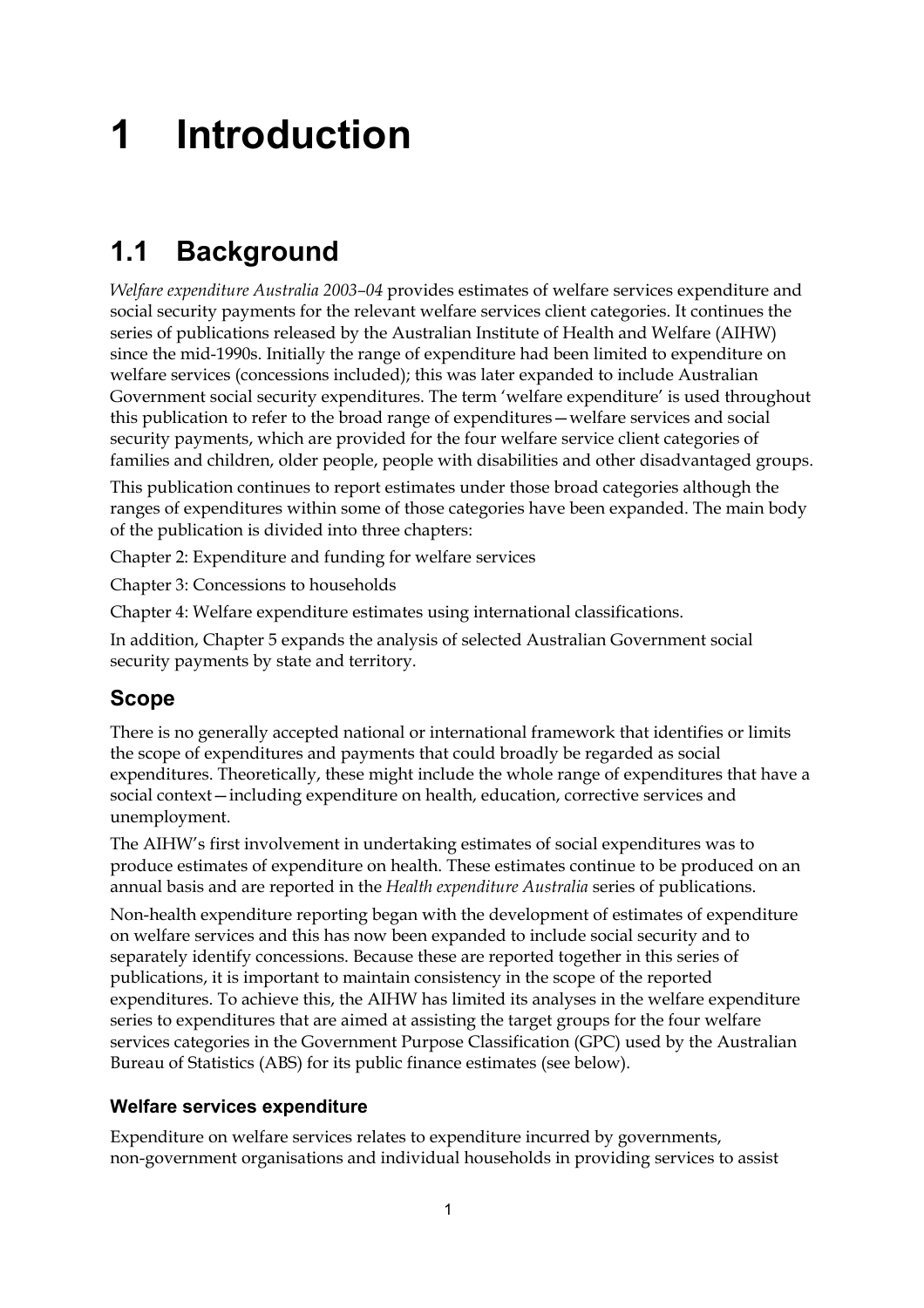members of the Australian community who are in special need. In the analyses that follow these are limited to services provided to:

- families and children
- older people
- people with disabilities
- other disadvantaged groups.

Chapter 6 provides details of the welfare services categories of the GPC.

While the GPC has been specifically constructed to describe purposes for government activity, in this publication the broad GPC-based groupings have also been used to delimit the analyses of expenditures on services provided by non-government organisations and households.

In the case of households' expenditures on welfare services, the only identifiable expenditures relate to payments for informal child care. It is believed that households may also make similar payments in respect of other forms of informal care, but there are no data to support the development of estimates of such expenditures.

### **Concessions**

The discussion of expenditures by governments on concessions is also limited to those concessions provided to individuals because of their membership of populations that broadly coincide with the four welfare services categories.

The concessions analysed do not, for example, include transport concessions for students, which are available to people because of their classification as 'students' and not because they are members of families. On the other hand, transport concessions for older people are included, because they are available on the basis of membership of that particular grouping.

### **Social expenditures and welfare expenditures**

Overall, the welfare services expenditures, concessions expenditures and social security payments are mapped to five of the nine target groups covered by the international classification of social expenditure (SOCX) developed and used by the Organisation for Economic Co-operation and Development (OECD). Again, the GPC-based groupings mentioned above have been used to delimit these categories. The SOCX categories used are:

- Old age
- Survivors
- Incapacity-related
- Families
- Other social expenditures.

The SOCX categories excluded are:

- Health
- Unemployment
- Active labour market programs
- Housing.

This second group of social expenditures are generally treated as 'out-of-scope' for this report. The exceptions to this are labour market programs aimed specifically at people with disabilities and some expenditure on welfare housing services through the supported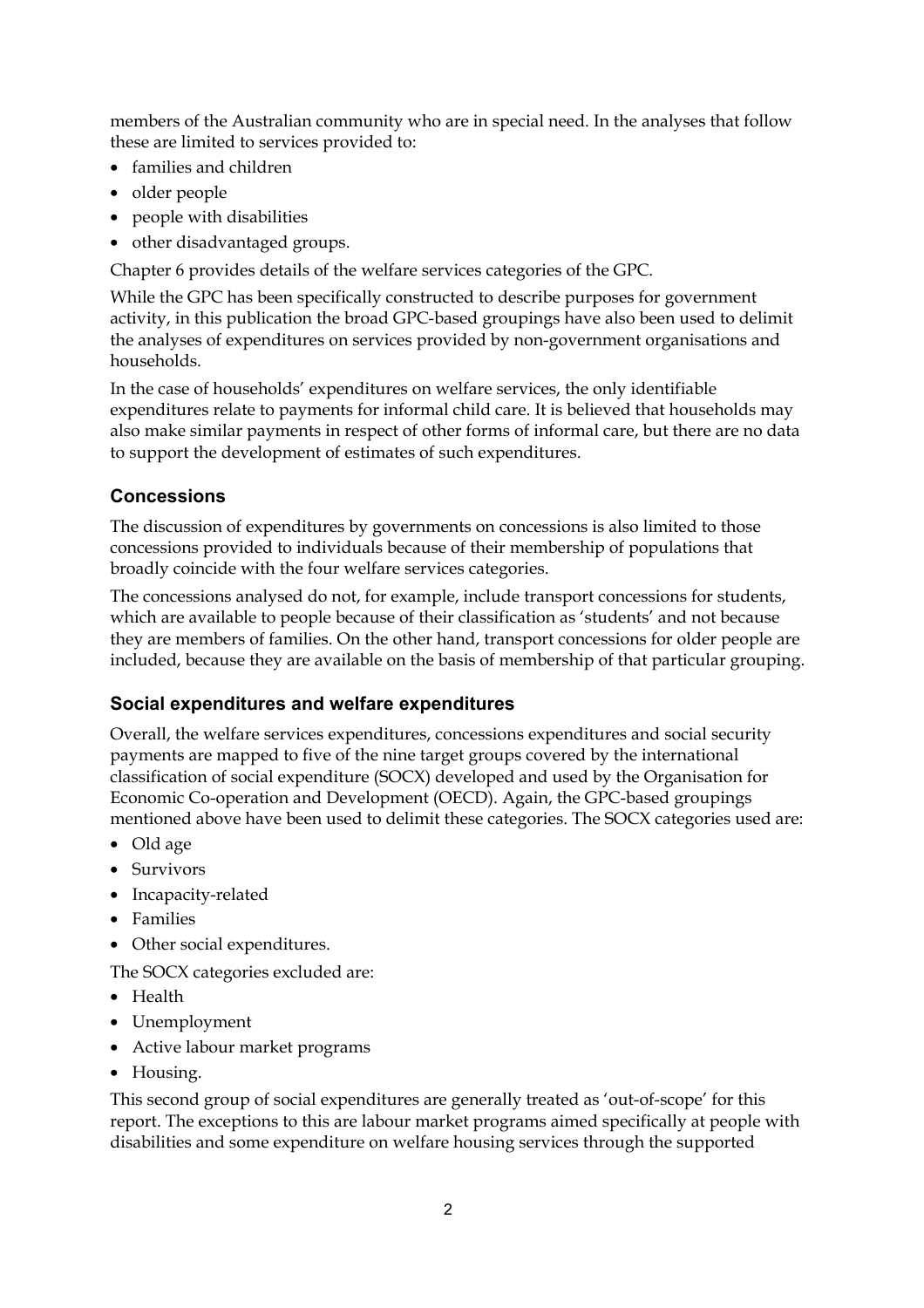accommodation assistance program. The term welfare expenditure, when used in this report, refers only to relevant parts of the SOCX expenditure and not total social expenditure.

In the case of social security payments, the analysis is limited to those broad types of cash benefits that flow to people who might be eligible to access the types of government services covered by the welfare services GPC categories. It does not, for example, include active labour market or employment programs, unless they are directly aimed at people with disabilities.

Detailed information on definitions of welfare services and social security covered in the report is provided in Chapter 6.

### **Data sources**

The expenditure estimates reported here have been derived from a patchwork of data sources. This was necessary because of the varying quality and other limitations of potential data sources across jurisdictions and across years.

There continues to be a paucity of reliable information to support estimates of expenditure and funding by non-government community services organisations (NGCSOs). The NGCSO funding estimates presented here rely heavily on assumptions regarding the relationship between government funding and expenditure by NGCSOs. They should, therefore, be treated with caution as indicative of broad magnitudes only.

The key data sources for the state and territory government expenditures are set out in Table 6.1 in Chapter 6.

### **1.2 Revisions to previously published estimates**

Some welfare services expenditure and funding estimates have been revised since the publication of *Welfare expenditure Australia 2002–03*. These changes are mainly due to additional or improved data from the same data sources.

For more information on these revisions, see Chapter 6.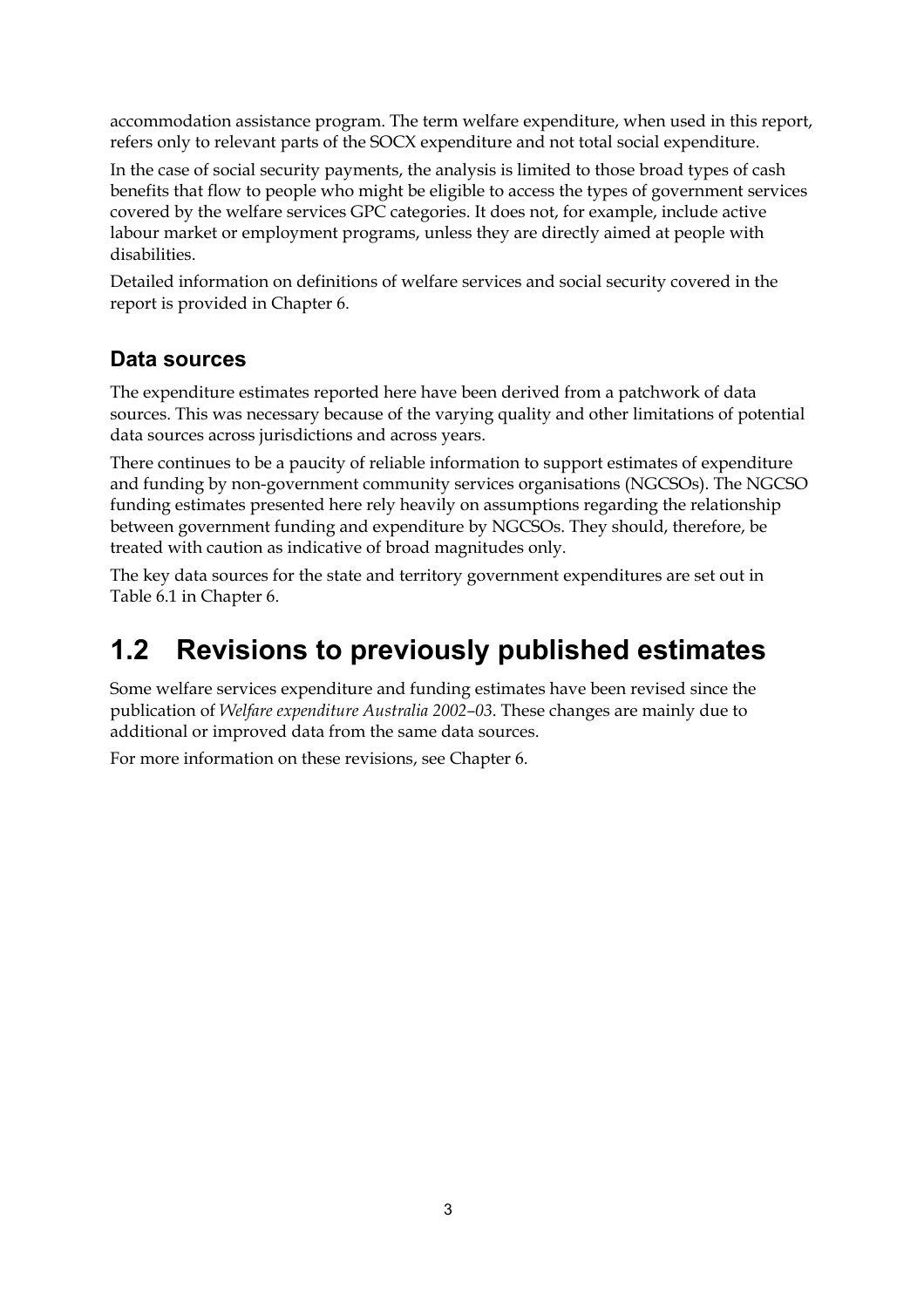# **2 Expenditure and funding for welfare services (including core concessions)**

### **2.1 Expenditure on welfare services in Australia**

Total expenditure on welfare services in current prices in 2003–04 was estimated at \$20.1 billion, up \$2.4 billion from the previous year (Table 2.1). This represented 2.5% of gross domestic product (GDP).

The share of GDP accounted for by welfare services was estimated to have risen by 0.2 percentage points between 2002–03 and 2003–04, from 2.3% to 2.5%. This followed a gradual rise from 2.1% between 1998–99 and 2002–03.

| Year        | <b>Welfare services</b><br>expenditure<br>(\$ million) | <b>GDP</b><br>(\$ million) | <b>Ratio of welfare services</b><br>expenditure to GDP<br>(per cent) |
|-------------|--------------------------------------------------------|----------------------------|----------------------------------------------------------------------|
| 1998-99     | $12,327$ <sup>r</sup>                                  | 589,597                    | 2.1                                                                  |
| 1999-00     | 13,490 <sup>r</sup>                                    | 623,461 <sup>r</sup>       | 2.2                                                                  |
| 2000-01     | 14.456 <sup>r</sup>                                    | 668.426                    | 2.2                                                                  |
| $2001 - 02$ | 15,918 <sup>r</sup>                                    | 713,229                    | 2.2                                                                  |
| $2002 - 03$ | 17,756 <sup>r</sup>                                    | 758,147 <sup>r</sup>       | 2.3                                                                  |
| 2003-04     | 20,110                                                 | 811,643                    | 2.5                                                                  |
|             |                                                        |                            |                                                                      |

| Table 2.1: Expenditure on welfare services and GDP, current prices, 1998-99 to 2003-04 |  |  |
|----------------------------------------------------------------------------------------|--|--|
|----------------------------------------------------------------------------------------|--|--|

r Revised since publication of *Welfare expenditure Australia 2002–03.* 

*Sources:* Expenditure: AIHW; GDP: ABS 2005.

Changes in the welfare services-to-GDP ratio can come about because of differences in:

- (a) growth in the volume of welfare services relative to the broader economy; and/or
- (b) the rates at which prices for welfare services inputs move relative to prices throughout the broader economy.

Real growth in expenditure on welfare services is an estimate of the rate at which the volume of welfare services changes over time. The real growth reflects the combined effects of changes in the average level of provision and use of services per person and the growth in the population. Changes in per person use, in turn, reflect changes in:

- structure of the population (as distinct from changes in the overall population size)
- composition of services supplied and their associated costs
- eligibility for and accessibility of welfare services
- other government policy that may affect utilisation of services.

Over the period from 1998–99 to 2003–04, total welfare services expenditure in current prices rose by 63.1%. Of the total increase, 55.0% was due to an increase in utilisation (real expenditure per person), 42.3% was due to inflation, and the remaining 2.8% was due to population growth (Figure 2.1).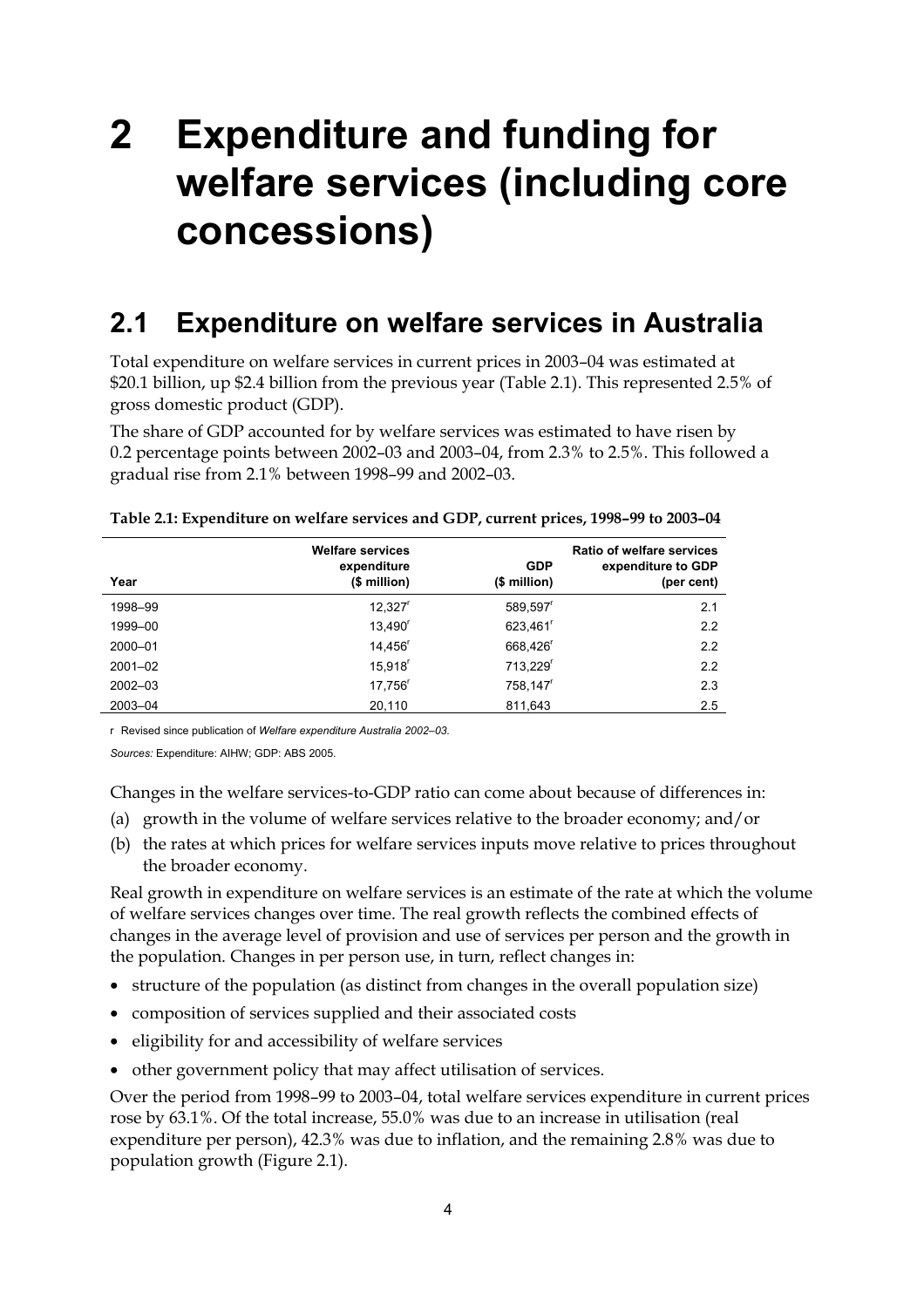

For each year between 1998–99 and 2003–04, Australia's real growth in expenditure on welfare services was greater than the overall rate of economic growth—as measured by growth in real GDP. Welfare services expenditure grew at an average of 6.8% per year, compared with an average annual growth of 3.4% for GDP (Table 2.2).

|                                                  | <b>Expenditure on welfare</b><br>services |                                  | Annual rate<br>of price             | <b>GDP</b>             |                           | <b>Annual rate</b>                        |
|--------------------------------------------------|-------------------------------------------|----------------------------------|-------------------------------------|------------------------|---------------------------|-------------------------------------------|
| Year                                             | Amount<br>(\$ million)                    | <b>Growth rate</b><br>(per cent) | change <sup>(b)</sup><br>(per cent) | Amount<br>(\$ million) | Growth rate<br>(per cent) | of inflation <sup>(c)</sup><br>(per cent) |
| 1998-99                                          | 13,867                                    | $\sim$ $\sim$                    | $\sim$ $\sim$                       | 667,168                | $\sim$                    | $\sim$ $\sim$                             |
| 1999-00                                          | 14,805                                    | 6.8                              | 2.5                                 | 692,521                | 3.8                       | 1.9                                       |
| 2000-01                                          | 15,371                                    | 3.8                              | 3.2                                 | 707.063                | 2.1                       | 5.0                                       |
| $2001 - 02$                                      | 16,473                                    | 7.2                              | 2.7                                 | 734,639                | 3.9                       | 2.7                                       |
| 2002-03                                          | 17.756                                    | 7.8                              | 3.5                                 | 758.147                | 3.2                       | 3.0                                       |
| 2003-04                                          | 19,224                                    | 8.3                              | 3.0                                 | 788,473                | 4.0                       | 2.9                                       |
| Average annual growth rate<br>1998-99 to 2003-04 |                                           | 6.8                              | 3.3                                 |                        | 3.4                       | 3.1                                       |

| Table 2.2: Expenditure on welfare services and GDP, constant prices <sup>(a)</sup> , and rates of inflation, |  |
|--------------------------------------------------------------------------------------------------------------|--|
| 1998-99 to 2003-04                                                                                           |  |

(a) Constant price estimates of welfare services expenditure and GDP are expressed in terms of 2002–03 prices.

(b) Based on GFCE IPD and gross fixed capital formation chain price index combined.

(c) Based on IPD for GDP.

*Sources:* Expenditure: AIHW; GDP: ABS 2005; GFCE IPD and gross fixed capital formation chain price index: ABS unpublished.

In 2003–04, more than half of all welfare services expenditure in Australia (\$11.4 billion out of \$20.1 billion) was incurred by the non-government sector, largely by NGCSOs (\$11.2 billion) (Table 2.3).

Many welfare services expenditures—particularly expenditures by the Australian Government and the non-government sector—are not able to be allocated on a state/territory basis. An experimental state/territory distribution of those expenditures that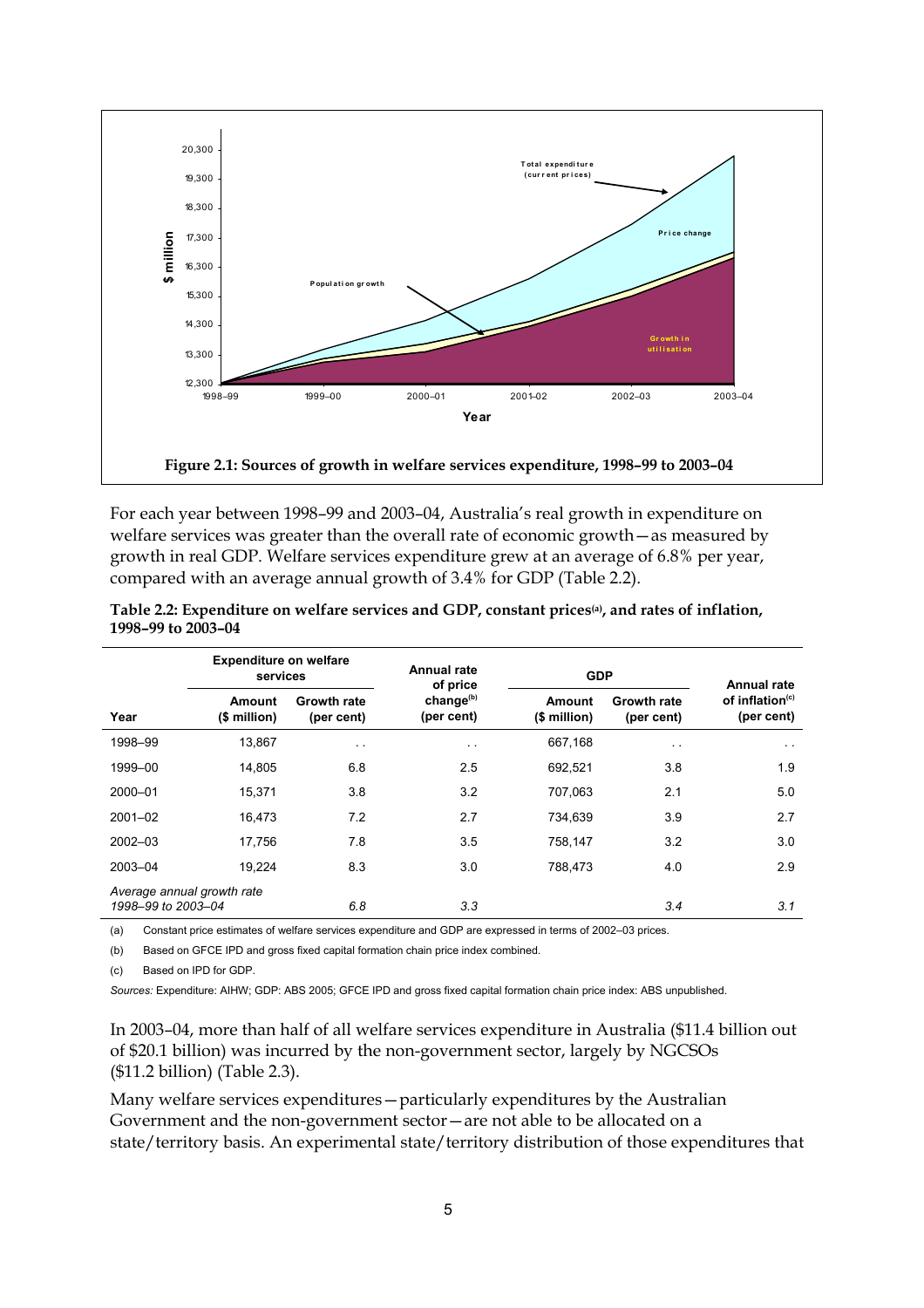are able to be allocated at a jurisdictional level is available at the Institute's web site <www.aihw.gov.au>.

|             | Government sector    | Non-government sector |                           |                      | <b>Total all</b>    |
|-------------|----------------------|-----------------------|---------------------------|----------------------|---------------------|
|             | <b>Total</b>         | <b>NGCSOS</b>         | Households <sup>(a)</sup> | <b>Total</b>         | sectors             |
| 1998-99     | $6,131$ <sup>r</sup> | 5,990                 | 207                       | 6.197                | 12.327              |
| 1999-00     | $6,712^{r}$          | 6,583                 | 195                       | 6,778                | 13,490 <sup>r</sup> |
| 2000-01     | $7.011$ <sup>r</sup> | $7.260$ <sup>r</sup>  | 184                       | $7.445$ <sup>r</sup> | 14,456 <sup>r</sup> |
| $2001 - 02$ | $7.775$ <sup>r</sup> | 7,969                 | 174                       | 8.143                | 15.918              |
| $2002 - 03$ | $8.529$ <sup>r</sup> | 9.011                 | 216 <sup>r</sup>          | $9.227$ <sup>r</sup> | 17,756 <sup>r</sup> |
| 2003-04     | 8.695                | 11.181                | 234                       | 11.415               | 20.110              |

| Table 2.3: Expenditure on welfare services, by sector incurring expenditure, current prices, |  |
|----------------------------------------------------------------------------------------------|--|
| 1998-99 to 2003-04 (\$ million)                                                              |  |

(a) Relates only to informal child care.

r Revised since publication of *Welfare expenditure Australia 2002–03.* 

*Sources:* AIHW.

### **Expenditure per person**

Average expenditure on welfare services per person was estimated at \$1,006 in 2003–04. This was \$107 per person higher than the estimate for 2002–03, and \$351 per person higher than in 1998–99 (Table 2.4).

Real growth in per person expenditure averaged 5.5% between 1998–99 and 2003–04.

Table 2.4: Average per person<sup>(a)</sup> expenditure on welfare services, current and constant prices<sup>(b)</sup>, and **growth rates, 1998–99 to 2003–04** 

|                                                  | Amount (\$)           |                        | Growth rate (per cent) |                        |  |
|--------------------------------------------------|-----------------------|------------------------|------------------------|------------------------|--|
| Year                                             | <b>Current prices</b> | <b>Constant prices</b> | <b>Current prices</b>  | <b>Constant prices</b> |  |
| 1998-99                                          | $655^{\circ}$         | 737                    | $\sim$                 | $\sim$ 10 $\pm$        |  |
| 1999-00                                          | 708 <sup>r</sup>      | 777                    | 8.2                    | 5.5                    |  |
| 2000-01                                          | 750 <sup>r</sup>      | 797                    | 5.8                    | 2.5                    |  |
| $2001 - 02$                                      | $815$ <sup>r</sup>    | 843                    | 8.7                    | 5.8                    |  |
| $2002 - 03$                                      | 899 <sup>r</sup>      | 899                    | 10.3                   | 6.5                    |  |
| 2003-04                                          | 1,006                 | 961                    | 11.9                   | 7.0                    |  |
| Average annual growth rate<br>1998-99 to 2003-04 |                       |                        | 9.0                    | 5.5                    |  |

(a) Based on annual mean resident population, calculated using ABS quarterly resident population estimate.

(b) Constant price estimates of welfare services expenditure and GDP are expressed in terms of 2002–03 prices.

r Revised since publication of *Welfare expenditure Australia 2002–03.* 

*Source:* Expenditure: AIHW; GFCE IPD, gross fixed capital formation chain price index: ABS unpublished.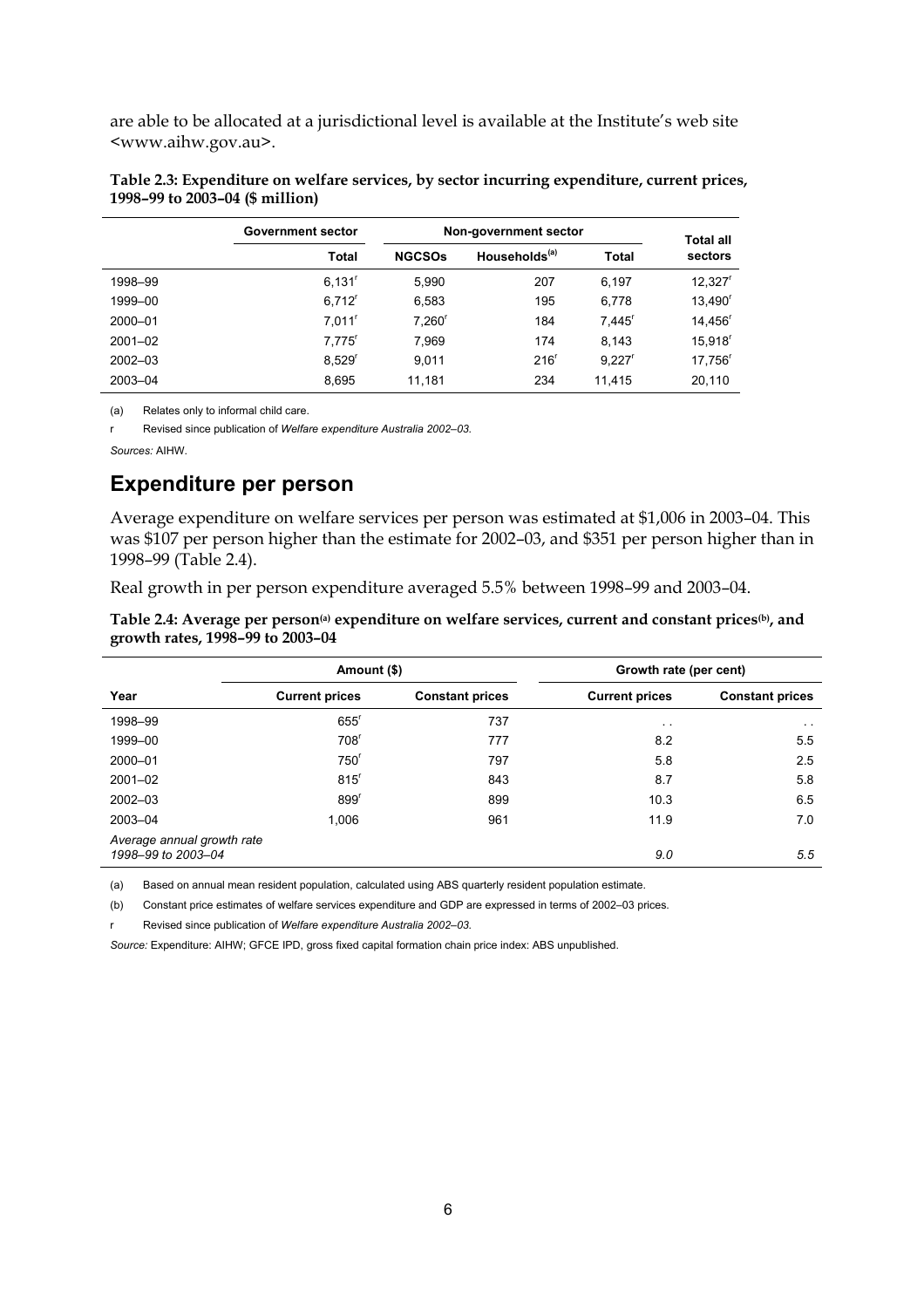### **2.2 Funding of welfare services in Australia**

Of the estimated \$20.1 billion spent on welfare services in 2003–04, \$13.8 billion (68.7%) was funded by governments; the remaining \$6.3 billion was provided by non-government sources (Table 2.5 and Figure 2.2).

|                                        |                      | <b>Government sector</b>      |                    |                       | Non-government sector |                      |                      |                             |
|----------------------------------------|----------------------|-------------------------------|--------------------|-----------------------|-----------------------|----------------------|----------------------|-----------------------------|
|                                        | <b>Australian</b>    | <b>State and</b><br>territory | Local              | Total                 | <b>NGCSOs</b>         | House-<br>holds      | Total                | <b>Total all</b><br>sectors |
| Amount (\$ million)                    |                      |                               |                    |                       |                       |                      |                      |                             |
| 1998-99                                | $3,770$ <sup>r</sup> | 4,674                         | $242^r$            | $8,688$ <sup>r</sup>  | 1,368                 | $2,271$ <sup>r</sup> | $3,639$ <sup>r</sup> | $12,327$ <sup>r</sup>       |
| 1999-00                                | 4,011                | $5,126^{r}$                   | $254^r$            | $9,391$ <sup>r</sup>  | 1,550                 | $2,549$ <sup>r</sup> | $4,099^{r}$          | 13,490                      |
| 2000-01                                | 4,329                | $5,514$ <sup>r</sup>          | $241$ <sup>r</sup> | 10,084                | 1,620                 | $2,752$ <sup>r</sup> | $4,372$ <sup>r</sup> | 14,456                      |
| $2001 - 02$                            | 4,945                | $6,081$ <sup>r</sup>          | $287$ <sup>r</sup> | $11,314$ <sup>r</sup> | 1,741                 | $2,862$ <sup>r</sup> | $4,603$ <sup>r</sup> | $15,918$ <sup>r</sup>       |
| 2002-03                                | $5,446$ <sup>r</sup> | $6,567$ <sup>r</sup>          | $487^{r(a)}$       | 12,500                | 2,019                 | 3,236'               | $5,255$ <sup>r</sup> | 17,756                      |
| 2003-04                                | 6,443                | 6,827                         | 536                | 13,806                | 2,930                 | 3,373                | 6,304                | 20,110                      |
| Proportion of total funding (per cent) |                      |                               |                    |                       |                       |                      |                      |                             |
| 1998-99                                | 30.6                 | 37.9                          | 2.0                | 70.5                  | 11.1                  | 18.4                 | 29.5                 | 100.0                       |
| 1999-00                                | 29.7                 | 38.0                          | 1.9                | 69.6                  | 11.5                  | 18.9                 | 30.4                 | 100.0                       |
| 2000-01                                | 29.9                 | 38.1                          | 1.7                | 69.8                  | 11.2                  | 19.0                 | 30.2                 | 100.0                       |
| $2001 - 02$                            | 31.1                 | 38.2                          | 1.8                | 71.1                  | 10.9                  | 18.0                 | 28.9                 | 100.0                       |
| 2002-03                                | 30.7                 | 37.0                          | 2.7                | 70.4                  | 11.4                  | 18.2                 | 29.6                 | 100.0                       |
| 2003-04                                | 32.0                 | 33.9                          | 2.7                | 68.7                  | 14.6                  | 16.8                 | 31.3                 | 100.0                       |
| 6-year average                         | 30.7                 | 37.2                          | 2.1                | 70.0                  | 11.8                  | 18.2                 | 30.0                 | 100.0                       |

|  |  |  |  | Table 2.5: Funding of welfare services, current prices, 1998-99 to 2003-04 |
|--|--|--|--|----------------------------------------------------------------------------|
|--|--|--|--|----------------------------------------------------------------------------|

(a) Appears to be break in series. The time series will be reviewed when additional observations become available.

r Revised since publication of *Welfare expenditure Australia 2002–03.* 

*Note:* Components may not add to totals, due to rounding.

#### *Sources*

Australian Government: Compiled from DHAC 1999, 2000, 2001; DoHA 2002, 2003, 2004; FaCS 1999, 2000, 2001a, 2001b, 2002, 2003, 2004; Department of Immigration and Multicultural Affairs unpublished data; DVA unpublished data.

State and territory: Recurrent expenditure other than Victoria—ABS unpublished, Productivity Commission 2005; Victoria: Department of Human Services.

Local governments: Recurrent and capital expenditure—ABS unpublished public finance data.

NGCSOs: AIHW estimates based on ACOSS database and a sample of NGCSOs' financial reports and additional information from ABS 2001.

Households: Client fees for services provided by governments are based on ABS data. Client fees to NGCSOs are estimated by AIHW in the process of estimating NGCSOs' contribution. Client fees for services provided by households sector only cover child care services. Data are not available to estimate costs of services provided to older people and to people with disabilities. Estimates of client fees for child care services are based on ABS 1997, 2000, 2003.

The governments' share of total funding during 2003–04 (68.7%) was just below their average share of funding over the period 1998–99 to 2003–04 (70.0%). The remainder—31.3% in 2003–04 and averaging 30% over the period—came from non-government sources. These relative funding shares remained quite stable over the period; the government share ranging from 69.6% to 71.1%, and the non-government share from 28.9% to 31.3%.

Within the government sector, the states and territories provided, on average, 37.2% of total funding; the Australian Government, 30.7%; and local government, 2.1%. Most of the non-government funding was provided by households (18.2%) through the payment of client fees; NGCSOs provided the remaining 11.8%.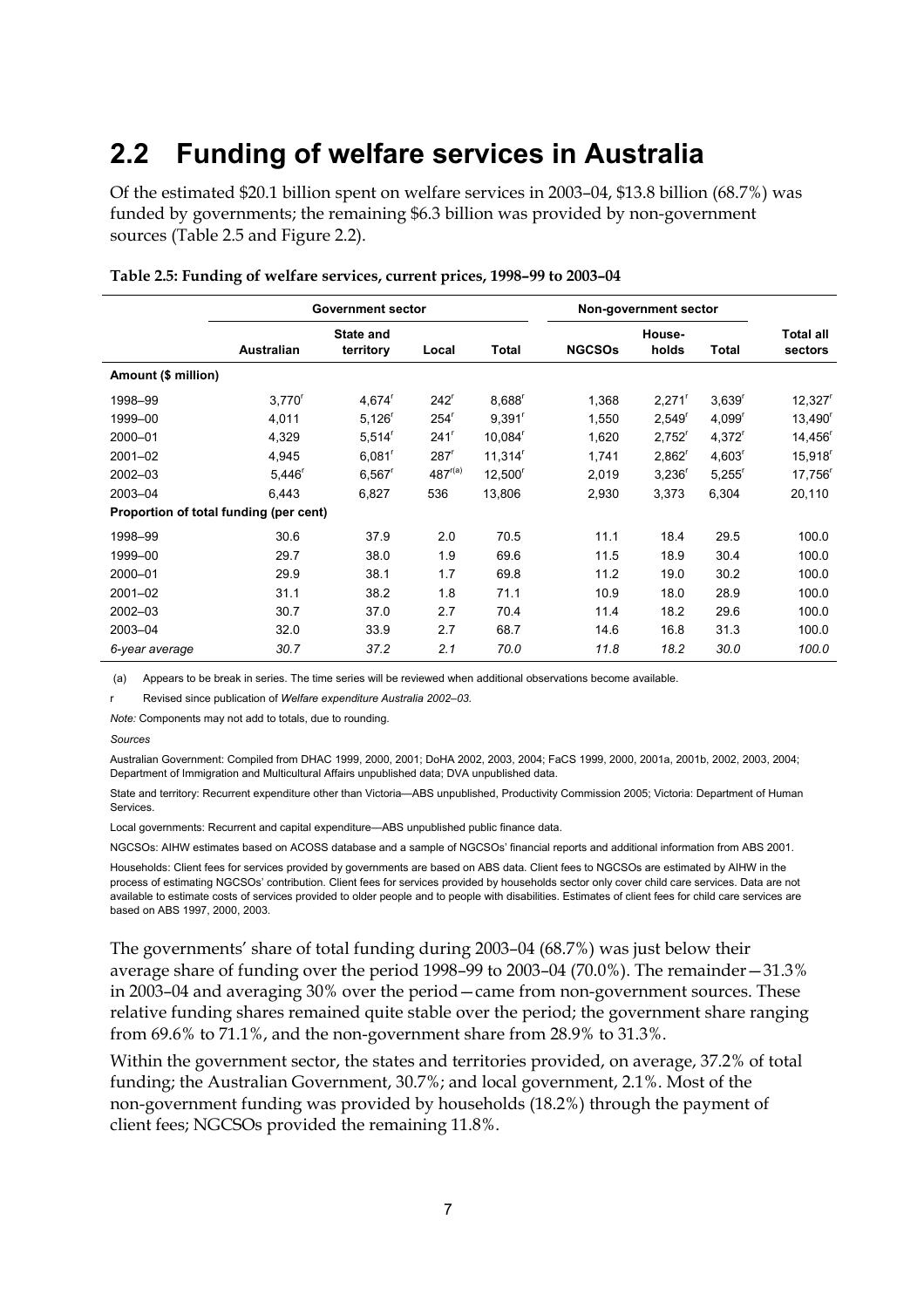

|                                       | <b>Government sector</b> |                               |             |              | Non-government sector |                 |              |                             |
|---------------------------------------|--------------------------|-------------------------------|-------------|--------------|-----------------------|-----------------|--------------|-----------------------------|
|                                       | <b>Australian</b>        | <b>State and</b><br>territory | Local       | <b>Total</b> | <b>NGCSOS</b>         | House-<br>holds | <b>Total</b> | <b>Total all</b><br>sectors |
| Amount (\$ million)                   |                          |                               |             |              |                       |                 |              |                             |
| 1998-99                               | 4,203                    | 5,306                         | 273         | 9,783        | 1,536                 | 2,549           | 4,085        | 13,868                      |
| 1999-00                               | 4,379                    | 5,662                         | 279         | 10,320       | 1,696                 | 2,789           | 4,485        | 14,805                      |
| 2000-01                               | 4,591                    | 5,878                         | 255         | 10,725       | 1,722                 | 2,924           | 4,646        | 15,371                      |
| $2001 - 02$                           | 5,120                    | 6,287                         | 296         | 11,703       | 1,805                 | 2,966           | 4,770        | 16,473                      |
| 2002-03                               | 5,446                    | 6,567                         | $498^{(b)}$ | 12,500       | 2,019                 | 3,236           | 5,255        | 17,756                      |
| 2003-04                               | 6,138                    | 6,570                         | 518         | 13,226       | 2,788                 | 3,210           | 5,998        | 19,224                      |
| Growth rate (per cent)                |                          |                               |             |              |                       |                 |              |                             |
| 1998-99 to 1999-00                    | 4.2                      | 6.7                           | 2.0         | 5.5          | 10.5                  | 9.4             | 9.8          | 6.8                         |
| 1999-00 to 2000-01                    | 4.9                      | 3.8                           | $-8.4$      | 3.9          | 1.5                   | 4.8             | 3.6          | 3.8                         |
| 2000-01 to 2001-02                    | 11.5                     | 6.9                           | 16.0        | 9.1          | 4.8                   | 1.4             | 2.7          | 7.2                         |
| 2001-02 to 2002-03                    | 6.4                      | 4.5                           | 64.4        | 6.8          | 11.9                  | 9.1             | 10.2         | 7.8                         |
| 2002-03 to 2003-04                    | 12.7                     |                               | 6.3         | 5.8          | 38.1                  | $-0.8$          | 14.1         | 8.3                         |
| Average annual<br>growth rate 1998-99 |                          |                               |             |              |                       |                 |              |                             |
| to 2003-04                            | 7.9                      | 4.4                           | 13.6        | 6.2          | 12.7                  | 4.7             | 8.0          | 6.8                         |
|                                       |                          |                               |             |              |                       |                 |              |                             |

**Table 2.6: Funding of welfare services, constant prices(a), 1998–99 to 2003–04** 

(a) Constant price welfare services expenditure for 1998–99 to 2003–04 is expressed in terms of 2002–03 prices.

(b) Appears to be break in series. The time series will be reviewed when additional observations become available. *Note:* Components may not add to totals, due to rounding.

*Sources:* Expenditure: as for Table 2.5; GFCE deflator and gross fixed capital formation chain price index: ABS unpublished.

Between 1998–99 and 2003–04, funding for welfare services by non-government grew faster (average of 8.0% per year) than did government funding, which averaged 6.2% per year (Table 2.6).

The highest single growth in funding for welfare services was between 2002–03 and 2003–04 (8.3%). The largest components of that growth were a 38.1% increase in funding by NGCSOs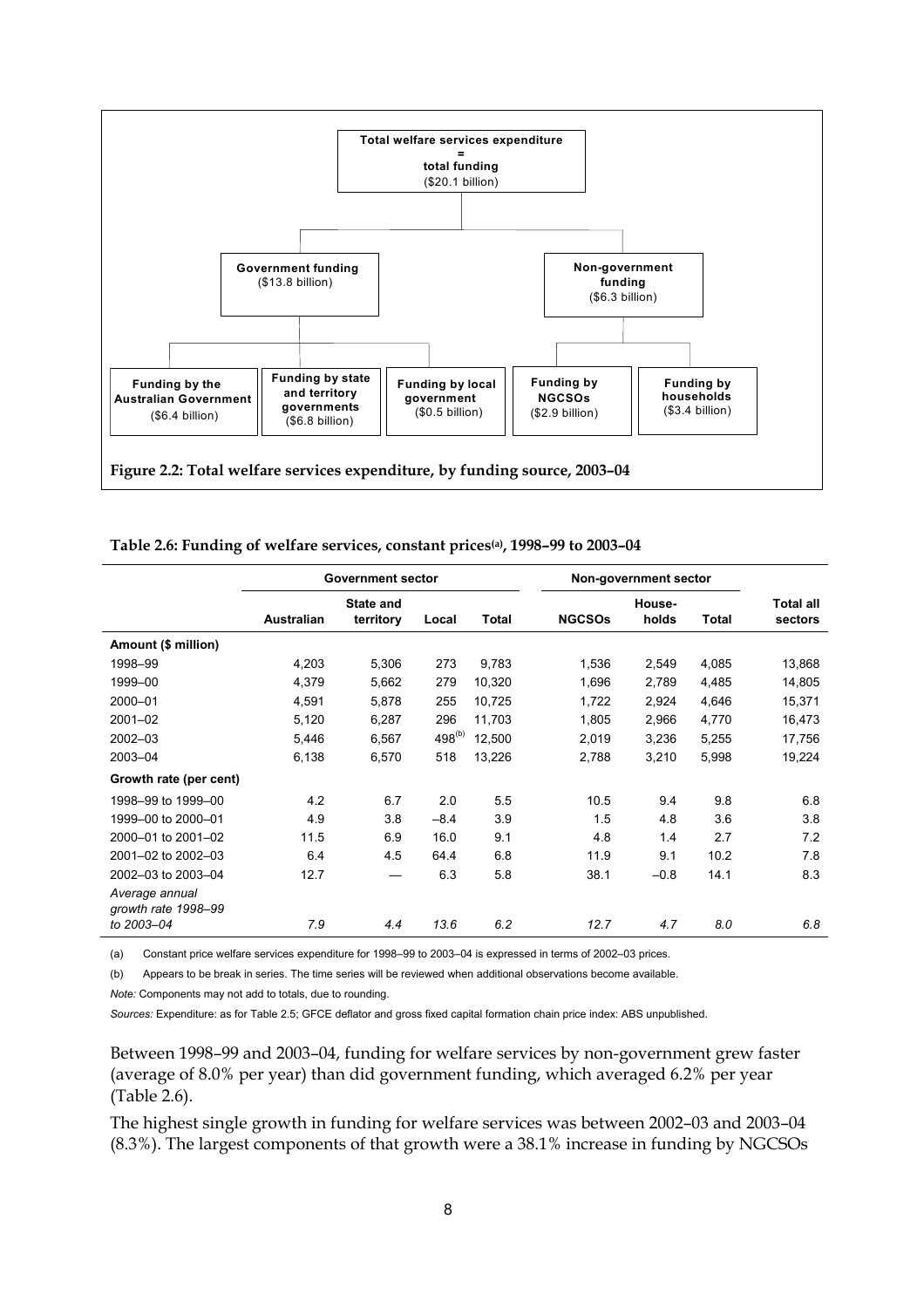and a 12.7% increase in the Australian Government's funding. These changes were accompanied by a 0.8% decrease in the estimated level of client fee funding for services provided by governments and NGCSOs.

### **Government funding, by welfare services categories**

The analysis in this section is limited to recurrent funding by two levels of government: the Australian Government and the state and territory governments. This is because estimates of expenditure on capital (which accounts for about 2% of total expenditure), and local government expenditure (2.7% of total expenditure in 2003–04) cannot reliably be split across the different welfare service categories within the GPC.

### **Distribution of government funding**

On average, 28.8% of recurrent government funding of welfare services between 1998–99 and 2003–04 was directed to people with disabilities; a slightly lower average proportion (28%) went to families and children; and 23.4% to services for older people. The remaining 19.9% was for other welfare services (nec) (Table 2.7).

Between 1998–99 and 2003–04, state and territory governments provided more than half the recurrent government funding for welfare services (average 54.4%) (derived from Table 2.7), with the Australian Government providing the remaining 45.6%.

### **State and territory governments**

More than one-third of state and territory welfare services funding in 2003–04 was to fund services for people with disabilities (34.8%); about one-quarter each was for other welfare services (nec) (27.3%) and families and children (25.1%). The remaining 12.7% was for services for older people (Table 2.7).

The shares of funding directed at services for people with disabilities and for older people in 2003–04 were similar to the longer-term patterns in respect of those service types—as measured across the whole period 1998–99 to 2003–04—which averaged 34.0% and 13.1%, respectively. For the other two funding categories, services for families and children and other welfare services, the 2003–04 funding shares were somewhat different from their respective longer-term averages (23.8% and 29.1%).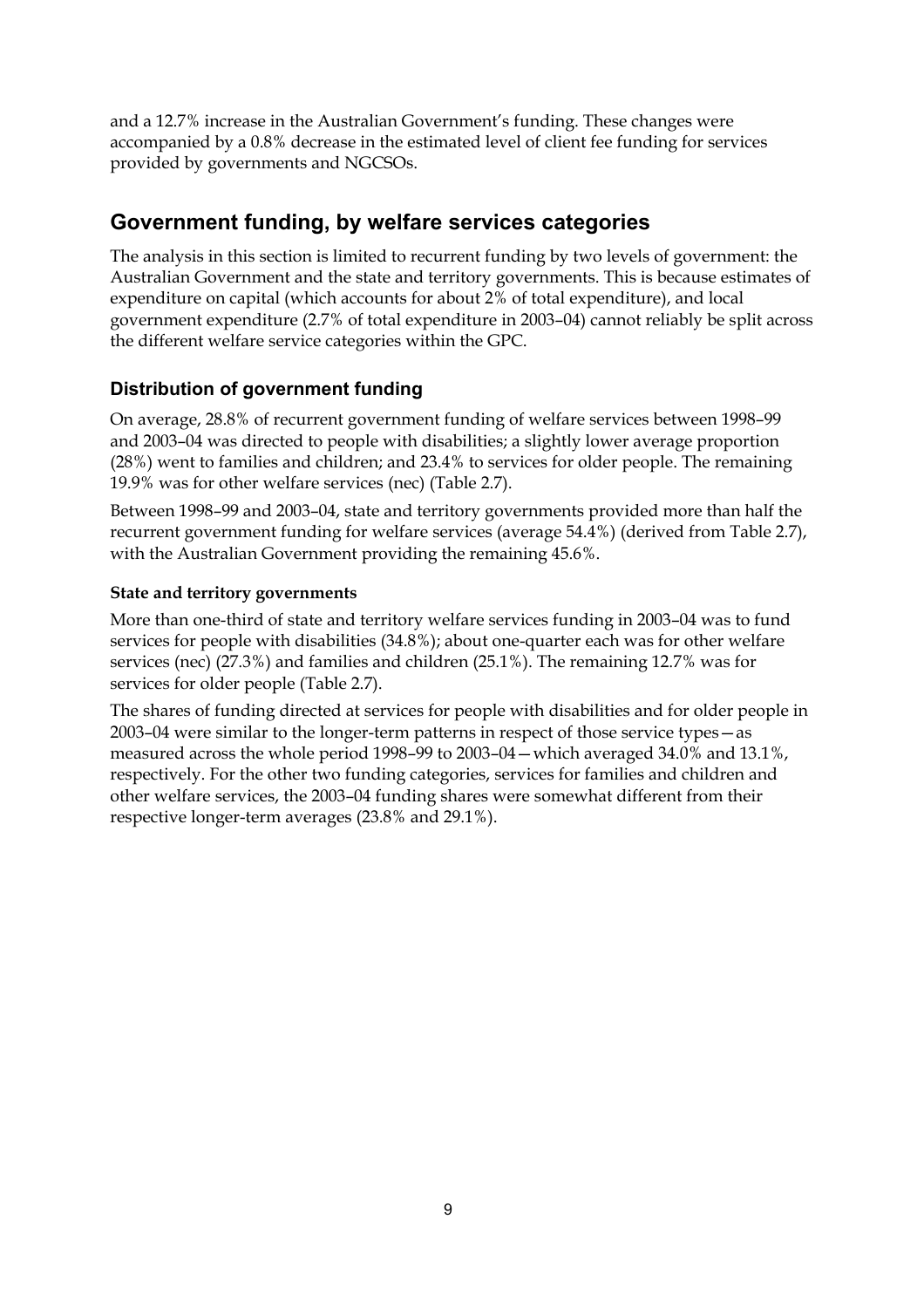|                                               | <b>Australian Government</b>  |                          |                        | State and territory governments |                               | <b>Total</b>             |
|-----------------------------------------------|-------------------------------|--------------------------|------------------------|---------------------------------|-------------------------------|--------------------------|
|                                               | <b>Amount</b><br>(\$ million) | Share of<br>total $(\%)$ | Amount<br>(\$ million) | Share of<br>total $(\%)$        | <b>Amount</b><br>(\$ million) | Share of<br>total $(\%)$ |
| Family and child welfare services             |                               |                          |                        |                                 |                               |                          |
| 1998-99                                       | 1,140                         | 31.0                     | $973$ <sup>r</sup>     | 21.3                            | $2,113$ <sup>r</sup>          | 25.6                     |
| 1999-00                                       | 1,398                         | 35.3                     | $1,096$ <sup>r</sup>   | 21.9                            | $2,494$ <sup>r</sup>          | 27.8                     |
| 2000-01                                       | $1,360^{(c)}$                 | 32.0                     | $1,218$ <sup>r</sup>   | 22.8                            | $2,579$ <sup>r</sup>          | 26.9                     |
| 2001-02                                       | 1,685                         | 34.5                     | $1,513$ <sup>r</sup>   | 25.4                            | $3,199$ <sup>r</sup>          | 29.5                     |
| 2002-03                                       | 1,882                         | 35.0                     | $1,686$ <sup>r</sup>   | 26.1                            | $3,568$ <sup>r</sup>          | 30.2                     |
| 2003-04                                       | 1,938                         | 30.5                     | 1,686                  | 25.1                            | 3,624                         | 27.7                     |
| 6-year average                                | $\sim$ $\sim$                 | 33.1                     | $\sim$ $\sim$          | 23.8                            | $\sim$ $\sim$                 | 28.0                     |
| Welfare services for older people             |                               |                          |                        |                                 |                               |                          |
| 1998-99                                       | 1,324                         | 36.1                     | 549                    | 12.0                            | $1,873$ <sup>r</sup>          | 22.7                     |
| 1999-00                                       | 1,356                         | 34.3                     | 701 <sup>r</sup>       | 14.0                            | $2,058$ <sup>r</sup>          | 23.0                     |
| 2000-01                                       | 1,539                         | 36.2                     | 719 <sup>r</sup>       | 13.5                            | $2,258$ <sup>r</sup>          | 23.5                     |
| 2001-02                                       | 1,629                         | 33.4                     | 808 <sup>r</sup>       | 13.6                            | $2,436$ <sup>r</sup>          | 22.5                     |
| 2002-03                                       | 1,811                         | 33.7                     | 816 <sup>r</sup>       | 12.6                            | $2,627$ <sup>r</sup>          | 22.2                     |
| 2003-04                                       | 2,615                         | 41.1                     | 854                    | 12.7                            | 3,469                         | 26.5                     |
| 6-year average                                |                               | 35.8                     | $\sim$ $\sim$          | 13.1                            | $\sim$                        | 23.4                     |
| Welfare services for people with disabilities |                               |                          |                        |                                 |                               |                          |
| 1998-99                                       | 867                           | 23.6                     | $1,590^r$              | 34.8                            | 2,457                         | 29.8                     |
| 1999-00                                       | 887                           | 22.4                     | $1,691$ <sup>r</sup>   | 33.8                            | 2,578                         | 28.8                     |
| 2000-01                                       | 985                           | 23.2                     | $1,813$ <sup>r</sup>   | 34.0                            | 2,798                         | 29.2                     |
| 2001-02                                       | 1,121                         | 23.0                     | $1,964^r$              | 33.0                            | 3,085                         | 28.5                     |
| 2002-03                                       | 1,189                         | 22.1                     | $2,192$ <sup>r</sup>   | 33.9                            | 3,381                         | 28.6                     |
| 2003-04                                       | 1,306                         | 20.5                     | 2,336                  | 34.8                            | 3,642                         | 27.9                     |
| 6-year average                                | $\sim$ $\sim$                 | 22.5                     | $\sim$ $\sim$          | 34.0                            | $\sim$ $\sim$                 | 28.8                     |
| Other welfare services (nec)                  |                               |                          |                        |                                 |                               |                          |
| 1998-99                                       | 341                           | 9.3                      | $1,462$ <sup>r</sup>   | 32.0                            | $1,803^r$                     | 21.9                     |
| 1999-00                                       | 316                           | 8.0                      | $1,521$ <sup>r</sup>   | 30.4                            | $1,837$ <sup>r</sup>          | 20.5                     |
| 2000-01                                       | 368                           | 8.7                      | $1,586$ <sup>r</sup>   | 29.7                            | $1,954$ <sup>r</sup>          | 20.4                     |
| $2001 - 02$                                   | 443                           | 9.1                      | $1,673$ <sup>r</sup>   | 28.1                            | $2,116$ <sup>r</sup>          | 19.5                     |
| 2002-03                                       | $488^{\rm r}$                 | 9.1                      | $1,768^r$              | 27.4                            | $2,257^\mathrm{r}$            | 19.1                     |
| 2003-04                                       | 502                           | 7.9                      | 1,831                  | 27.3                            | 2,332                         | 17.8                     |
| 6-year average                                | $\sim$                        | 8.7                      | $\sim$ $\sim$          | 29.1                            | k,                            | 19.9                     |
| <b>Total recurrent</b>                        |                               |                          |                        |                                 |                               |                          |
| 1998-99                                       | 3,672                         | 100.0                    | $4,575$ <sup>r</sup>   | 100.0                           | $8,246$ <sup>r</sup>          | 100.0                    |
| 1999-00                                       | 3,957                         | 100.0                    | $5,009^{r}$            | 100.0                           | $8,966$ <sup>r</sup>          | 100.0                    |
| 2000-01                                       | 4,253                         | 100.0                    | $5,337$ <sup>r</sup>   | 100.0                           | $9,590^r$                     | 100.0                    |
| 2001-02                                       | 4,878                         | 100.0                    | $5,958$ <sup>r</sup>   | 100.0                           | 10,836                        | 100.0                    |
| 2002-03                                       | $5,370$ <sup>r</sup>          | 100.0                    | $6,463$ <sup>r</sup>   | 100.0                           | 11,833                        | 100.0                    |
| 2003-04                                       | 6,360                         | 100.0                    | 6,707                  | 100.0                           | 13,067                        | 100.0                    |

Table 2.7: Recurrent government funding<sup>(a)</sup> for welfare services, by welfare services category,<sup>(b)</sup> **current prices, 1998–99 to 2003–04** 

(a) Excludes funding for capital purposes.

(b) See Chapter 6 for definition of the four welfare services categories.

(c) See Box 2.1.

r Revised since publication of *Welfare expenditure Australia 2002–03.* 

*Sources:* As for Table 2.5.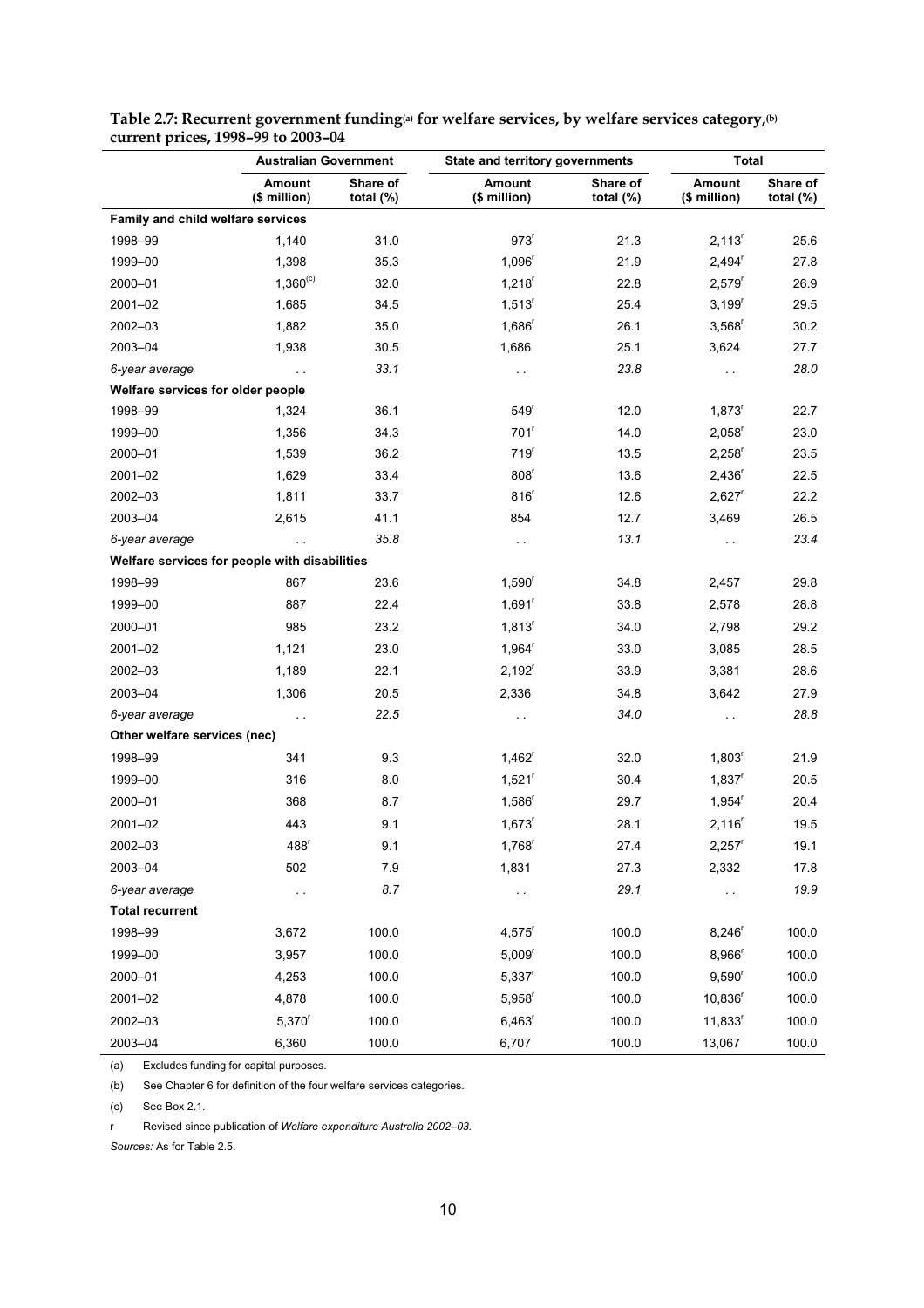#### **Australian Government**

Recurrent funding for welfare services by the Australian Government in 2003–04 was estimated at \$6,360 million, up \$990 million from 2002–03 (Table 2.7).

This was mainly related to funding programs administered at the time by the Departments of:

- Family and Community Services
- Health and Ageing
- Veterans' Affairs
- Immigration and Multicultural and Indigenous Affairs.

That funding relates to both Australian Government administered expenditure and funding provided to state, territory and local governments by way of specific purpose payments (SPPs) and to NGCSOs to support welfare services that governments and the NGCSOs provide to the community.

Services for older people (35.8% over the period from 1998–99 to 2003–04) and services for families and children (33.1%) together attracted more than two-thirds of all funding by the Australian Government. Services for people with disabilities attracted an average of 22.5% of Australian Government funding, while 8.7% funded other welfare services.

### **Growth in government recurrent funding, by welfare services category**

Recurrent funding by the Australian Government and state and territory governments for welfare services grew, in real terms, at an average of 6.0% per year between 1998–99 and 2003–04. The two highest areas of real growth were services for older people and services for families and children (up 9.4% and 7.8% per year, respectively). Services for people with disabilities grew by 4.6% per year; other welfare services grew at an average of 1.8% per year (Table 2.8).

#### **State and territory governments**

State and territory governments' funding of welfare services grew, in real terms, at an average of 4.4% per year between 1998–99 and 2003–04.

While funding of services for people with disabilities was the largest component of state and territory government welfare funding, the fastest growing component was services for families and children which grew, on average, at 7.9% per year—slightly more than the average growth of Australian Government funding (7.6%).

Funding of services for older people grew at 5.6%; and services for people with disabilities at an average of 4.4% per year from 1998–99 to 2003–04.

State and territory government funding of other welfare services had a relatively low rate of growth at 1.2% over the period, and showed a marginal real decline at 0.4% in the last year— 2003–04.

#### **Australian Government**

Average real growth in the Australian Government's recurrent funding for welfare services, in the period 1998–99 to 2003–04, was estimated at 8.0% per year. But growth was not consistent across all years. The lowest single year's growth (4.4%) occurred between 1999–00 and 2000–01 and the highest (12.7%) was between 2002–03 and 2003–04 (Table 2.8).

Across the whole period 1998–99 to 2003–04, funding of services for older people was the largest component (average of 35.8%) of the Australian Government's welfare funding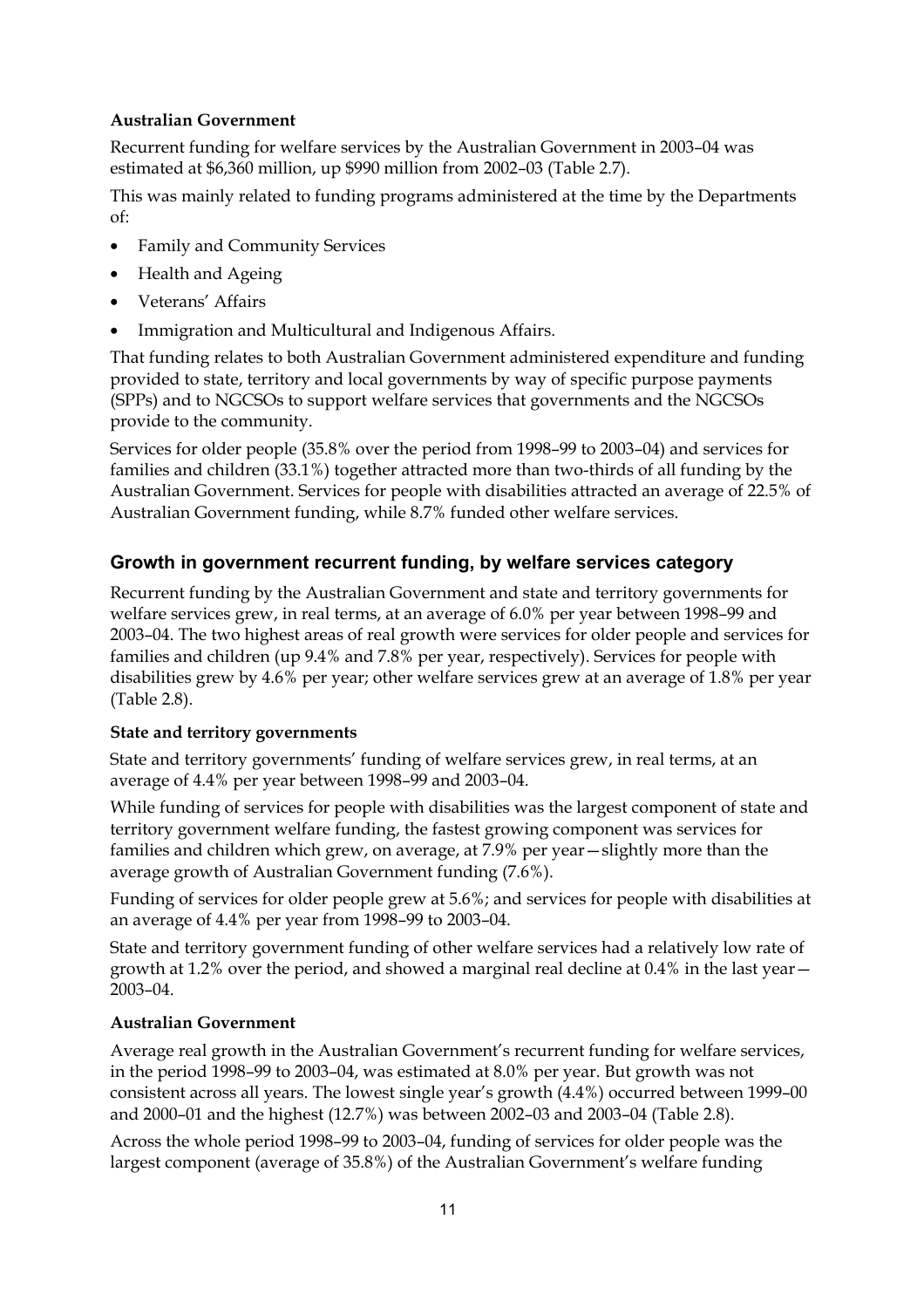(Table 2.7); it was also the fastest growing at 10.9% per year between 1998–99 and 2003–04 (Table 2.8).

The highest single year's real growth in funding of services for older people was between 2002–03 and 2003–04 (37.4%). This was mainly due to a large increase in funding by the Department of Health and Ageing for programs aimed at older Australians—from \$5.6 billion in 2002–03 to \$6.5 billion in 2003–04 (in current prices). While much of this increase was on subsidies for high-level residential care, which is regarded as 'health', the welfare services component of spending on the residential care subsidy—low-level residential care—increased by 31.4%—from \$561 million to \$737 million. Funding for community care and support for carers increased in that year by \$0.1 billion—from \$1.1 billion in 2002–03 to \$1.2 billion (DoHA 2004:128).

Funding of welfare services for families and children grew, in real terms, at an average of 7.6% per year between 1998–99 and 2003–04. However, there were also wide annual fluctuations in that growth.

For example, between 1998–99 and 1999–00 funding grew, in real terms, by 19.6%—mainly in funding for child care assistance. In current price terms, funding for child care assistance went from \$635 million in 1998–99 to \$732 million in 1999–00. Current funding of other services for families with children also rose markedly, from \$155 million to \$179 million (FaCS 1999:183; FaCS 2000:192).

Following that increase in funding, in 2000–01 real funding of services for families and children fell by 5.5%. This was largely because some welfare services expenditures were replaced by social security payments following the restructure of family assistance from 1 July 2000 as part of the government's tax reform package (Box 2.1).

#### **Box 2.1: Tax reform package—restructure of family assistance**

*From 1 July 2000, the Australian government combined 12 existing types of assistance for families into three main types administered through the tax and social security systems. These were:* 

- *Family tax benefits (part A)*
- *Family tax benefits (part B)*
- *Child care benefits.*

The next year (2001–02) saw funding of services for families and children increase by 20.8%. This happened across the whole range of child care and child welfare programs. For example, the government's funding for family assistance increased from \$42.0 million, in 2000–01, to \$54.0 million, while child care support went from \$1,210 million to \$1,515 million.

Funding of services for people with disabilities grew, in real terms, at an average of 5.0% per year between 1998–99 and 2003–04. Real annual growth ranged from –0.3 in 1999–00 to 11.0% in 2001–02. The high real growth from 2000–01 to 2001–02 was largely due to an increase in funding under the Commonwealth/State Disability Agreement. In current prices it went from \$427.7 million to \$501.4 million.

Growth in funding for other welfare services fluctuated from year to year. Because of the small size of that funding, relative to other categories—\$502 million out of a total funding by the Australian Government of \$6,360 million in 2003–04—these yearly fluctuations had little impact on trends in total funding for welfare services.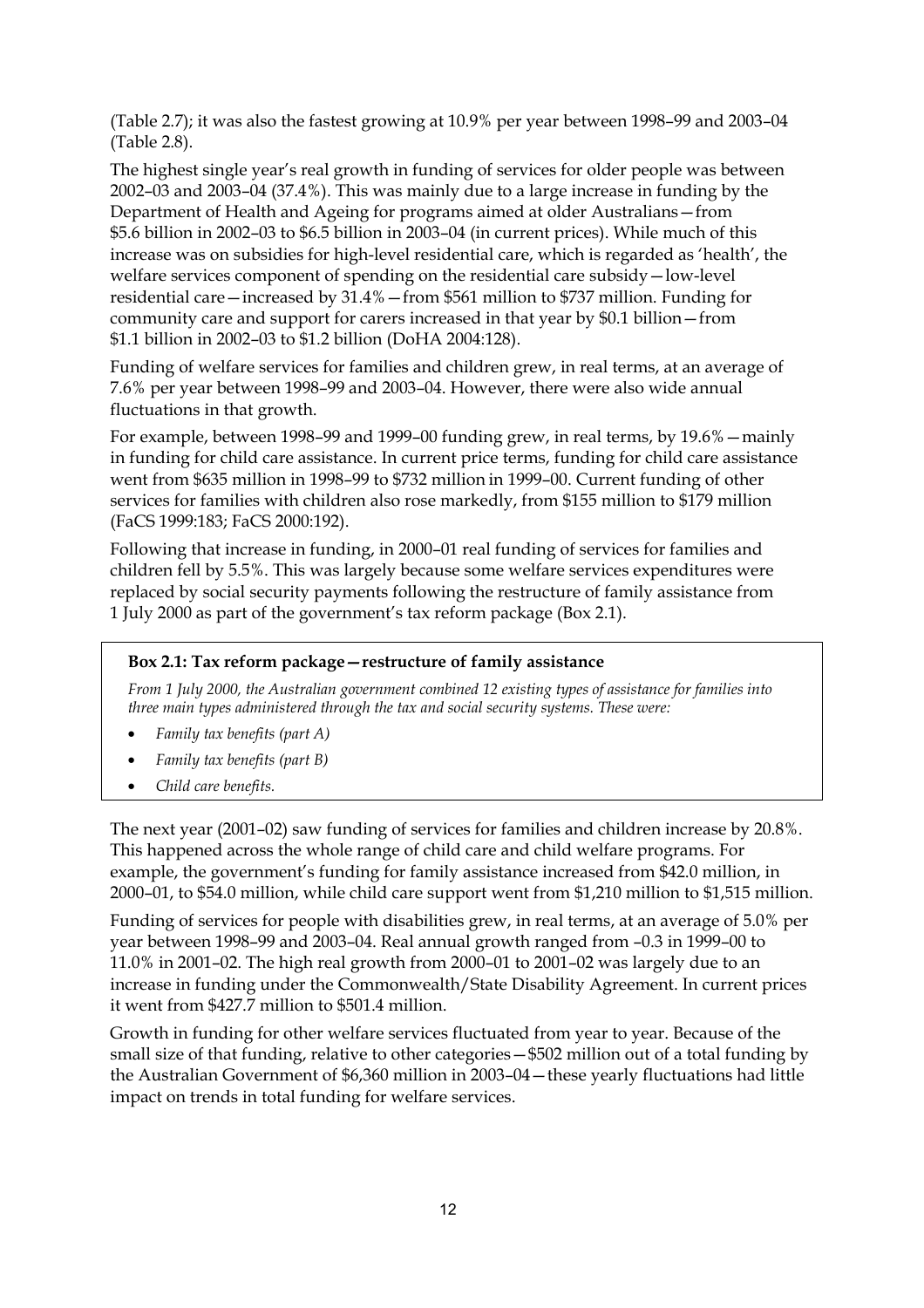|                                               | <b>Australian Government</b> |               | State and territory governments |               | <b>Total</b>           |                  |
|-----------------------------------------------|------------------------------|---------------|---------------------------------|---------------|------------------------|------------------|
|                                               | Amount<br>(\$ million)       | Growth<br>(%) | Amount<br>(\$ million)          | Growth<br>(%) | Amount<br>(\$ million) | Growth<br>$(\%)$ |
| Family and child welfare services             |                              |               |                                 |               |                        |                  |
| 1998-99                                       | 1,279                        | $\sim$        | 1,107                           | $\sim$        | 2,386                  |                  |
| 1999-00                                       | 1,529                        | 19.6          | 1,212                           | 9.5           | 2,741                  | 14.9             |
| 2000-01                                       | $1,446^{(d)}$                | $-5.5$        | 1,300                           | 7.3           | 2,746                  | 0.2              |
| 2001-02                                       | 1,746                        | 20.8          | 1,565                           | 20.4          | 3,312                  | 20.6             |
| 2002-03                                       | 1,882                        | 7.8           | 1,686                           | 7.7           | 3,568                  | 7.7              |
| 2003-04                                       | 1,844                        | 2.0           | 1,622                           | $-3.8$        | 3,466                  | $-2.9$           |
| Annual growth rate 1998-99 to 2003-04         |                              | 7.6           |                                 | 7.9           |                        | 7.8              |
| Welfare services for older people             |                              |               |                                 |               |                        |                  |
| 1998-99                                       | 1,486                        | $\sim$        | 625                             | $\sim$        | 2,111                  | $\sim$ $\sim$    |
| 1999-00                                       | 1,484                        | $-0.1$        | 777                             | 24.3          | 2,261                  | 7.1              |
| 2000-01                                       | 1,636                        | 10.2          | 768                             | $-1.2$        | 2,404                  | 6.3              |
| 2001-02                                       | 1,688                        | 3.2           | 835                             | 8.8           | 2,523                  | 5.0              |
| 2002-03                                       | 1,811                        | 7.3           | 816                             | $-2.3$        | 2,627                  | 4.1              |
| 2003-04                                       | 2,488                        | 37.4          | 821                             | 0.6           | 3,309                  | 25.9             |
| Annual growth rate 1998-99 to 2003-04         |                              | 10.9          |                                 | 5.6           |                        | 9.4              |
| Welfare services for people with disabilities |                              |               |                                 |               |                        |                  |
| 1998-99                                       | 973                          | $\sim$        | 1,808                           | $\sim$ $\sim$ | 2,782                  | $\sim$ $\sim$    |
| 1999-00                                       | 970                          | $-0.3$        | 1,871                           | 3.5           | 2,841                  | 2.2              |
| 2000-01                                       | 1,047                        | 7.9           | 1,936                           | 3.5           | 2,983                  | 5.0              |
| 2001-02                                       | 1,162                        | 11.0          | 2,031                           | 4.9           | 3,193                  | 7.0              |
| 2002-03                                       | 1,189                        | 2.3           | 2,192                           | 7.9           | 3,381                  | 5.9              |
| 2003-04                                       | 1,243                        | 4.5           | 2,247                           | 2.5           | 3,490                  | 3.2              |
| Annual growth rate 1998-99 to 2003-04         |                              | $5.0\,$       |                                 | 4.4           |                        | 4.6              |
| Other welfare services (nec)                  |                              |               |                                 |               |                        |                  |
| 1998-99                                       | 383                          | $\sim$        | 1,661                           | $\sim$        | 2,044                  |                  |
| 1999-00                                       | 345                          | $-9.7$        | 1,680                           | 1.2           | 2,026                  | $-0.9$           |
| 2000-01                                       | 391                          | 13.2          | 1,692                           | 0.7           | 2,083                  | 2.8              |
| 2001-02                                       | 459                          | 17.3          | 1,730                           | 2.2           | 2,189                  | 5.1              |
| 2002-03                                       | 488                          | 6.4           | 1,768                           | 2.2           | 2,257                  | 3.1              |
| 2003-04                                       | 477                          | $-2.3$        | 1,761                           | $-0.4$        | 2,238                  | $-0.8$           |
| Annual growth rate 1998-99 to 2003-04         |                              | 4.5           |                                 | 1.2           |                        | 1.8              |
| <b>Total recurrent</b>                        |                              |               |                                 |               |                        |                  |
| 1998-99                                       | 4,121                        | $\sim$        | 5,201                           | $\sim$        | 9,322                  | $\sim$           |
| 1999-00                                       | 4,329                        | 5.0           | 5,541                           | 6.5           | 9,570                  | 5.9              |
| 2000-01                                       | 4,520                        | 4.4           | 5,697                           | 2.8           | 10,217                 | 3.5              |
| 2001-02                                       | 5,055                        | 11.8          | 6,162                           | 6.2           | 11,218                 | 9.8              |
| 2002-03                                       | 5,370                        | 6.2           | 6,463                           | 4.9           | 11,833                 | 5.5              |
| 2003-04                                       | 6,052                        | 12.7          | 6,451                           | $-0.2$        | 12,503                 | 5.7              |
| Annual growth rate 1998-99 to 2003-04         |                              | $8.0\,$       |                                 | 4.4           |                        | 6.0              |

**Table 2.8: Recurrent government funding(a) for welfare services, by welfare services category(b), constant prices(c), and growth rates, 1998–99 to 2003–04** 

(a) Excludes funding for capital purposes.

(b) See Chapter 6 for definition of the four welfare services categories.

(c) Constant price social expenditure for 1998–99 to 2003–04 is expressed in terms of 2002–03 prices.

(d) See Box 2.1.

*Sources:* As for Table 2.5.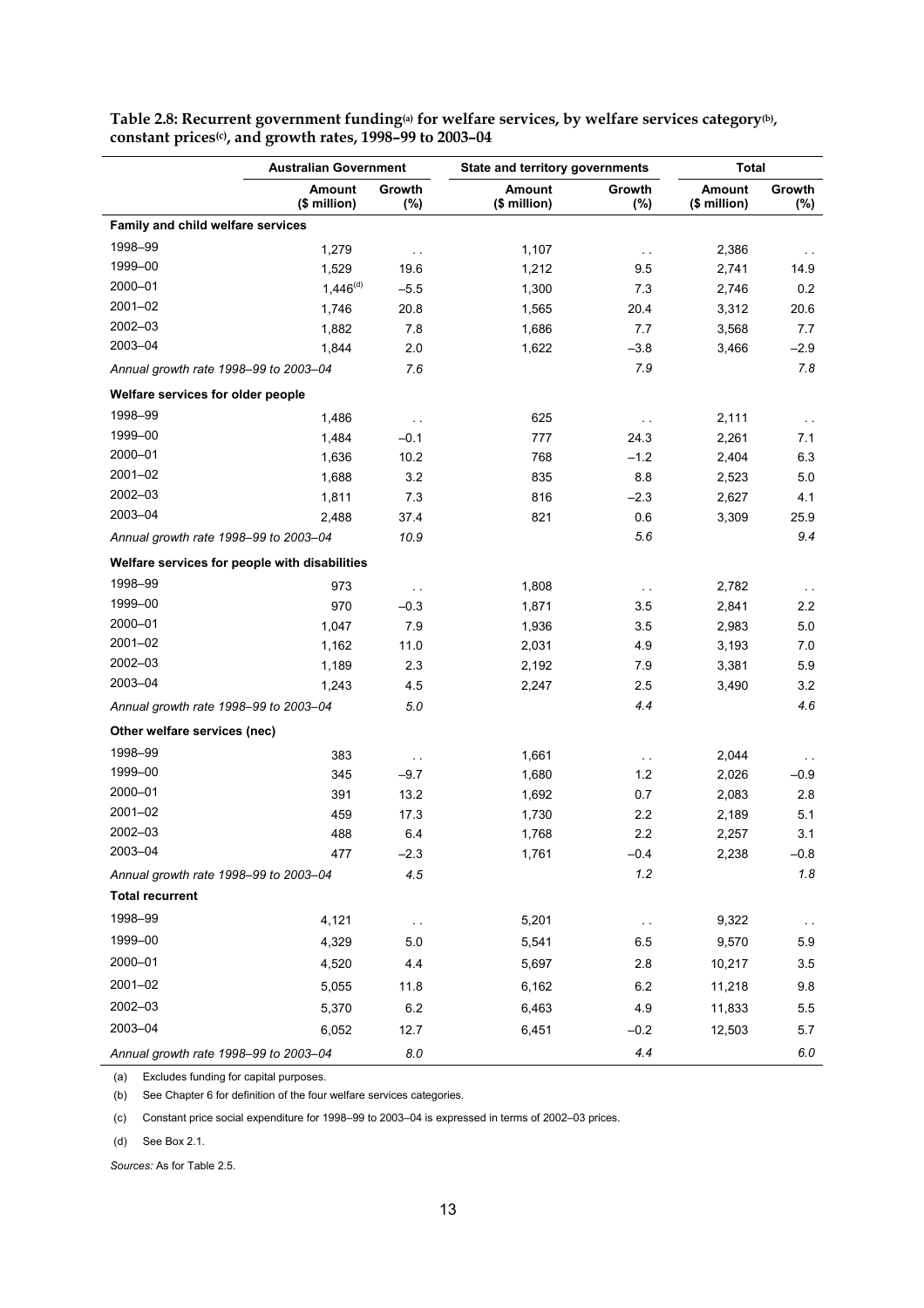#### **State and territory comparisons**

This part of the analysis refers only to funding of welfare services by state and territory governments from their own resources. This is made up of their funding of those services that their own agencies provide, plus the funding they provide to support services provided by NGCSOs and by local government authorities. State and territory government funding is net of both the Australian Government's welfare SPPs and client fees revenue.

The estimates of funding for two GPC categories—services for older people; and services for people with disabilities—have been combined because of limitations in the supporting data for some jurisdictions.

There were large variations across jurisdictions in terms of both the total amount spent and the distribution of that funding across service types. These variations largely reflect differences in:

- provision and funding policies of the various governments
- the funding roles assumed by both NGCSOs and local governments in the different jurisdictions
- demography, including age, sex and ethnic make-up
- inconsistency in the boundaries around the types of services that different states and territories classify as welfare services.

Also some of these factors have changed within states and territories over time, and this affects the trends within jurisdictions.

State and territory governments' own source recurrent funding of welfare services was estimated at \$6.7 billion in 2003–04 (Table A2).

Aggregate funding by individual jurisdictions was broadly in line with their population sizes (Figure 2.3). For example, in New South Wales, which had a population of almost 6.7 million—33.7% of the national population—in 2003–04, the state government provided an estimated \$2.5 billion in funding (36.8% of the total estimated funding by all states and territories); the Northern Territory, with an estimated population of 198,100 (1.0%), provided an estimated \$71 million in welfare services funding (1.1% of the total funding by all states and territories).

#### **Distribution of recurrent funding across welfare service categories**

Over the period 1998–99 to 2003–04, almost half (47.1%) of the funding provided by state and territory governments went to services for older people and people with disabilities. A further 23.8% funded services for families and children and the remainder (29.1%) was for other welfare services (nec) (Table 2.9 and Figure 2.4).

On a state-by-state basis, that distribution of funding varied markedly.

The two territories, with population structures that were younger than the average, spent above the national average proportion on services for families and children (Northern Territory—41.1% and Australian Capital Territory—37.5%). Tasmania, on the other hand, with its relatively older population structure, had the lowest proportion of its funding directed to services for families and children (12.5%).

In the case of services for older people and people with disabilities, combined, Victoria had the highest share (58.0%), and New South Wales (39.2%) the lowest.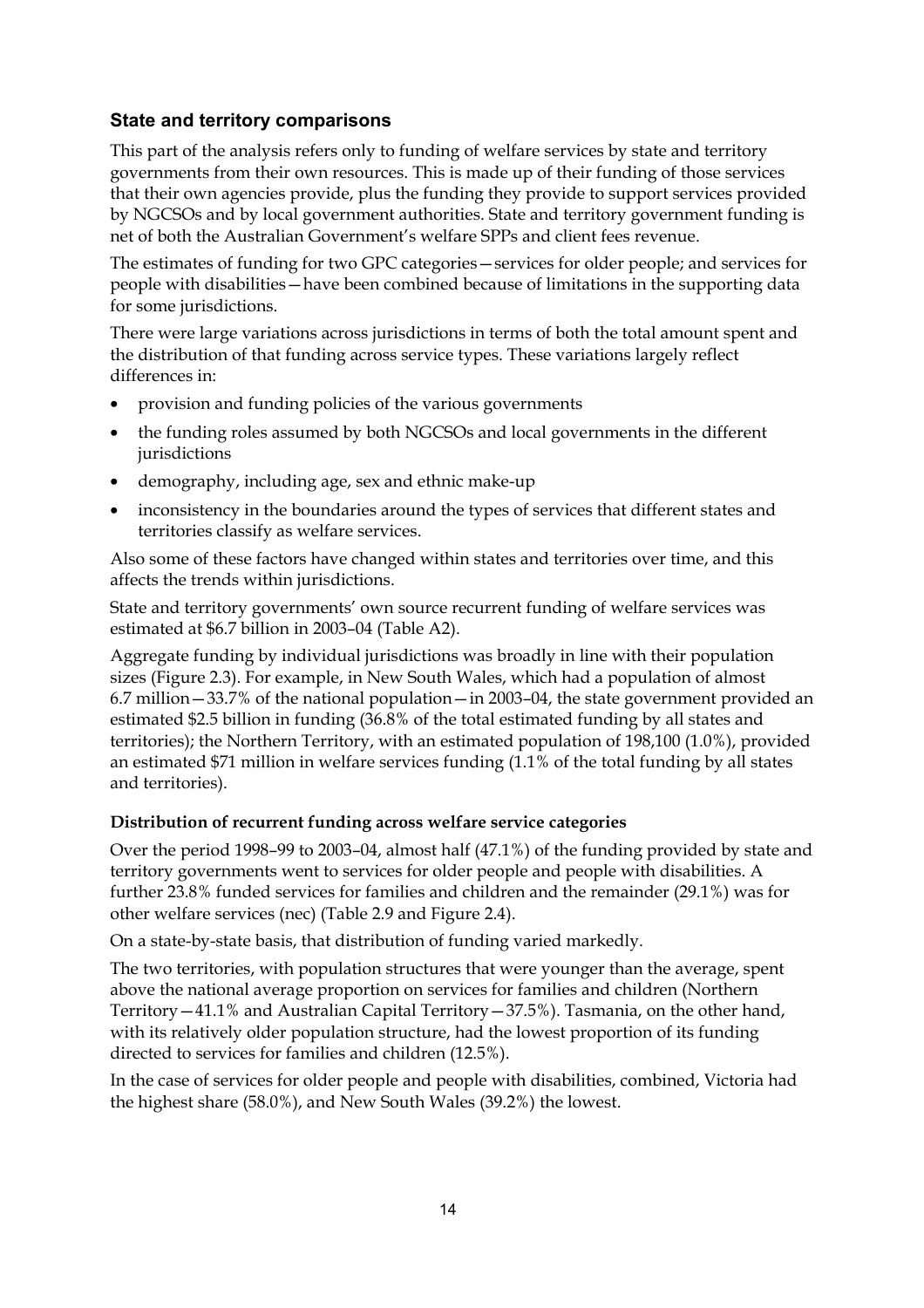New South Wales, where 37.6% of the state government's own funding for welfare services was allocated to the category other welfare services (nec), had the highest proportion of total funding directed to that area; the Northern Territory (14.2%) had the lowest.

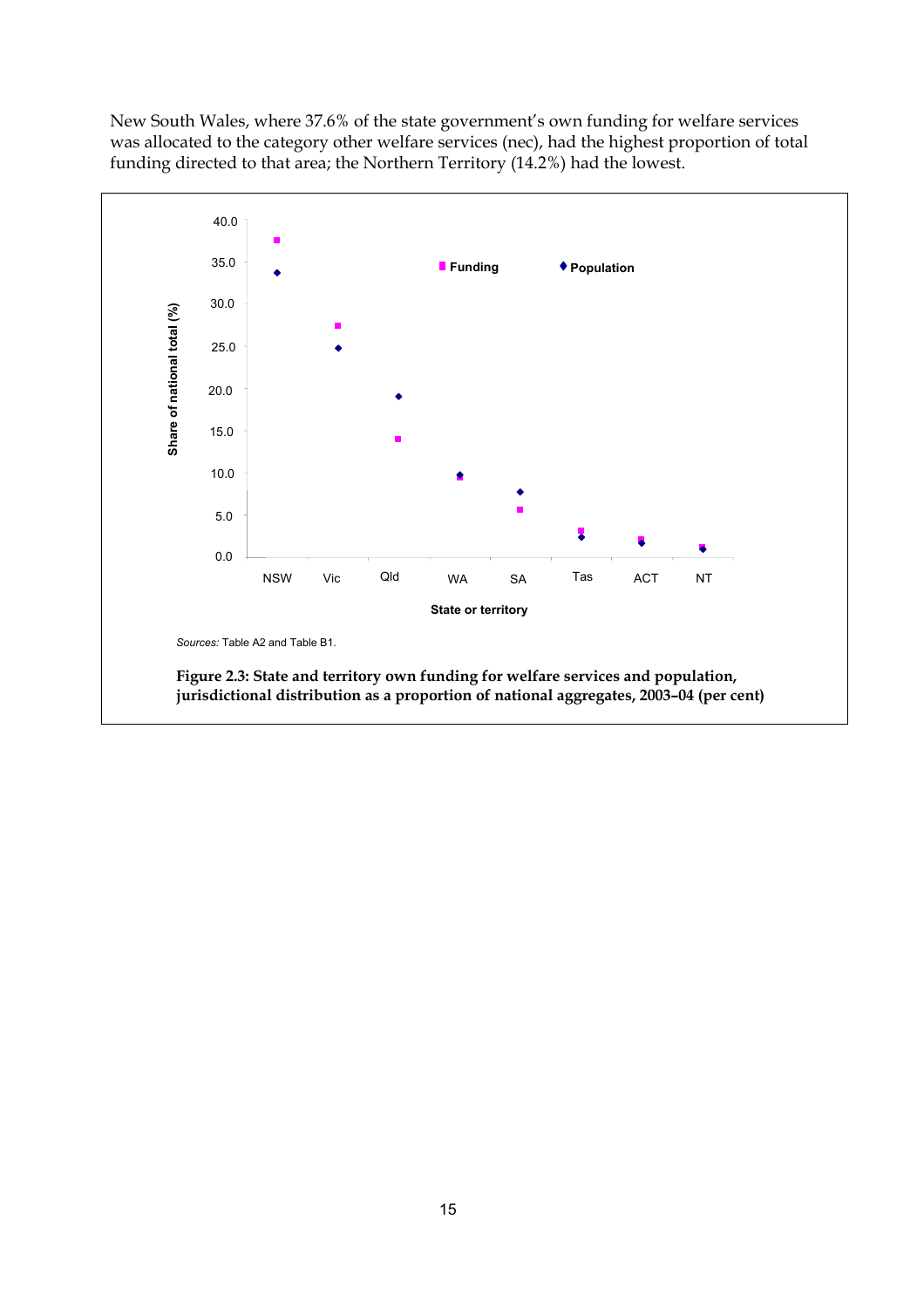|                                                                          | <b>NSW</b>                        | Vic  | Qld  | <b>WA</b> | SA   | <b>Tas</b> | <b>ACT</b> | <b>NT</b> | <b>Total</b> |  |
|--------------------------------------------------------------------------|-----------------------------------|------|------|-----------|------|------------|------------|-----------|--------------|--|
| Proportion of total state and territory welfare services expenditure     |                                   |      |      |           |      |            |            |           |              |  |
|                                                                          | Family and child welfare services |      |      |           |      |            |            |           |              |  |
| 1998-99                                                                  | 20.1                              | 23.3 | 17.6 | 15.1      | 29.4 | 16.4       | 39.6       | 44.6      | 21.3         |  |
| 1999-00                                                                  | 20.7                              | 21.8 | 23.6 | 17.7      | 29.7 | 12.2       | 38.9       | 39.0      | 21.9         |  |
| 2000-01                                                                  | 21.7                              | 23.0 | 24.2 | 17.7      | 29.9 | 12.2       | 42.3       | 40.9      | 22.8         |  |
| 2001-02                                                                  | 25.2                              | 23.3 | 23.8 | 29.6      | 33.0 | 10.8       | 43.5       | 41.4      | 25.4         |  |
| 2002-03                                                                  | 28.1                              | 23.0 | 24.9 | 28.6      | 30.8 | 13.3       | 27.2       | 39.9      | 26.1         |  |
| 2003-04                                                                  | 23.7                              | 22.8 | 26.0 | 29.8      | 38.2 | 10.2       | 33.4       | 40.7      | 25.1         |  |
| 6-year<br>average                                                        | 23.2                              | 22.9 | 23.3 | 23.1      | 31.9 | 12.5       | 37.5       | 41.1      | 23.8         |  |
| Welfare services for older people and people with disabilities, combined |                                   |      |      |           |      |            |            |           |              |  |
| 1998-99                                                                  | 38.7                              | 55.5 | 46.8 | 50.1      | 54.6 | 53.4       | 36.7       | 36.9      | 46.8         |  |
| 1999-00                                                                  | 39.5                              | 57.9 | 38.9 | 54.3      | 54.3 | 58.5       | 40.6       | 43.5      | 47.8         |  |
| 2000-01                                                                  | 39.5                              | 57.6 | 39.3 | 53.4      | 54.0 | 53.9       | 39.1       | 45.3      | 47.4         |  |
| 2001-02                                                                  | 38.5                              | 58.6 | 39.3 | 45.8      | 51.8 | 54.4       | 43.3       | 46.1      | 46.5         |  |
| 2002-03                                                                  | 38.3                              | 59.1 | 39.7 | 46.1      | 53.5 | 53.8       | 45.9       | 48.0      | 46.6         |  |
| 2003-04                                                                  | 40.6                              | 59.4 | 41.6 | 46.5      | 50.4 | 50.1       | 39.7       | 48.3      | 47.6         |  |
| 6-year<br>average                                                        | 39.2                              | 58.0 | 40.9 | 49.4      | 53.1 | 54.0       | 40.9       | 44.7      | 47.1         |  |
|                                                                          | Other welfare services (nec)      |      |      |           |      |            |            |           |              |  |
| 1998-99                                                                  | 41.1                              | 21.3 | 35.6 | 34.8      | 16.0 | 30.2       | 23.7       | 18.4      | 32.0         |  |
| 1999-00                                                                  | 39.9                              | 20.3 | 37.4 | 28.0      | 16.0 | 29.3       | 20.5       | 17.5      | 30.4         |  |
| 2000-01                                                                  | 38.7                              | 19.3 | 36.5 | 28.8      | 16.1 | 33.9       | 18.6       | 13.8      | 29.7         |  |
| $2001 - 02$                                                              | 36.4                              | 18.1 | 36.9 | 24.6      | 15.2 | 34.8       | 13.2       | 12.5      | 28.1         |  |
| 2002-03                                                                  | 33.7                              | 18.0 | 35.4 | 25.3      | 15.6 | 33.0       | 26.8       | 12.1      | 27.4         |  |
| 2003-04                                                                  | 35.6                              | 17.8 | 32.4 | 23.7      | 11.4 | 39.7       | 26.9       | 10.9      | 27.3         |  |
| 6-year<br>average                                                        | 37.6                              | 19.1 | 35.7 | 27.5      | 15.0 | 33.5       | 21.6       | 14.2      | 29.1         |  |

**Table 2.9: Recurrent funding of welfare services, by state and territory governments, current prices, 1998–99 to 2003–04 (per cent)** 

*Sources:* As for Table 2.5.



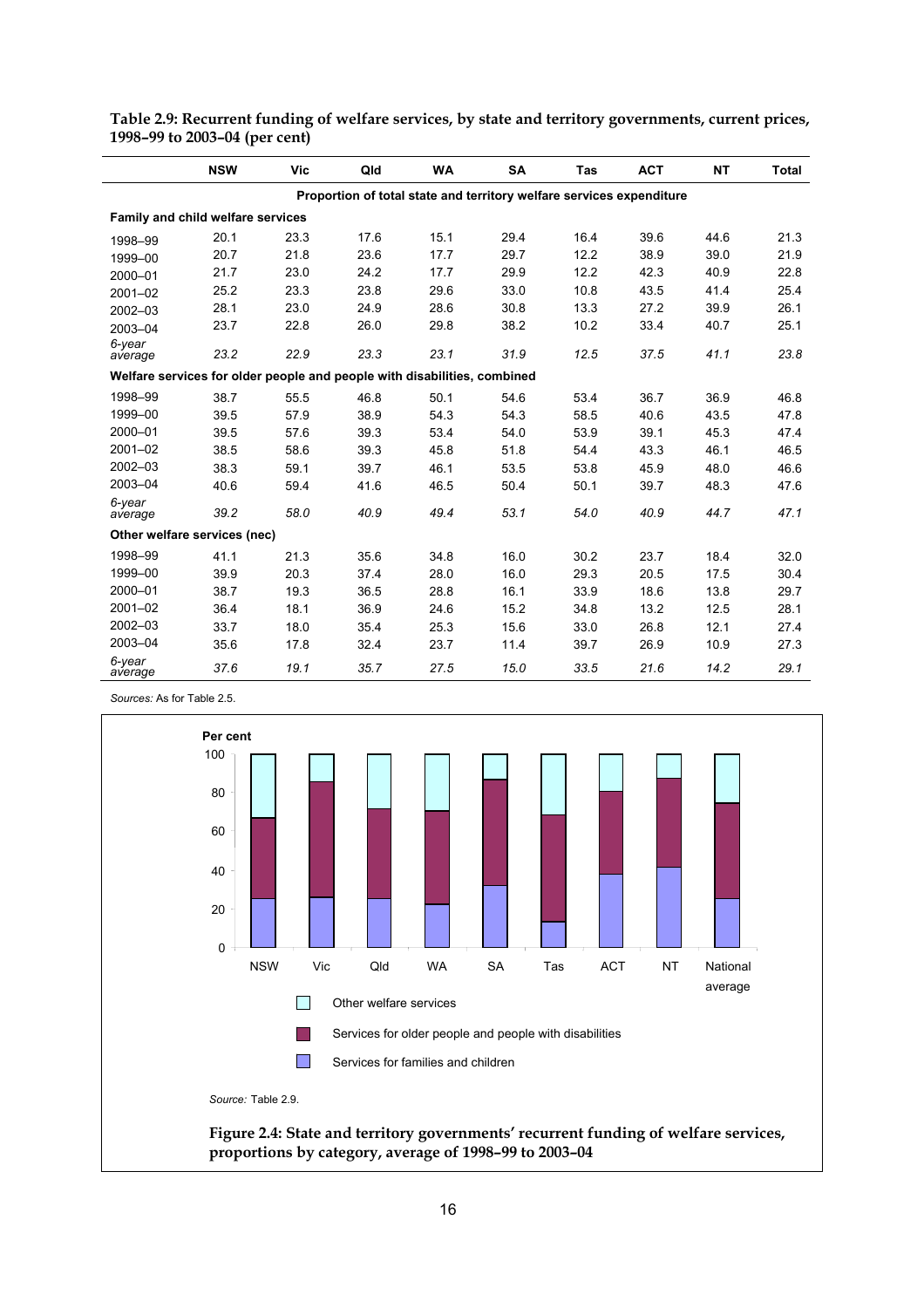#### **Average funding per person**

Funding of recurrent expenditure on welfare services by all state and territory governments averaged \$335 per person in 2003–04 (Table 2.10). The states with the lowest average government funding were Queensland (\$237) and South Australia (\$256). Tasmania (\$422) had the highest.

|                                                                | <b>NSW</b>                        | <b>Vic</b> | Qld | <b>WA</b> | <b>SA</b> | <b>Tas</b> | <b>ACT</b> | <b>NT</b> | <b>National</b><br>average |
|----------------------------------------------------------------|-----------------------------------|------------|-----|-----------|-----------|------------|------------|-----------|----------------------------|
|                                                                | Family and child welfare services |            |     |           |           |            |            |           |                            |
| 1998-99                                                        | 57                                | 62         | 28  | 33        | 61        | 57         | 114        | 72        | 52                         |
| 1999-00                                                        | 59                                | 71         | 45  | 37        | 62        | 41         | 98         | 70        | 58                         |
| 2000-01                                                        | 66                                | 79         | 47  | 40        | 62        | 40         | 113        | 89        | 63                         |
| $2001 - 02$                                                    | 85                                | 85         | 49  | 85        | 75        | 36         | 150        | 97        | 77                         |
| 2002-03                                                        | 105                               | 86         | 55  | 88        | 69        | 52         | 105        | 139       | 85                         |
| 2003-04                                                        | 87                                | 88         | 61  | 97        | 98        | 43         | 129        | 145       | 84                         |
| Welfare services for older people and people with disabilities |                                   |            |     |           |           |            |            |           |                            |
| 1998-99                                                        | 109                               | 147        | 75  | 108       | 113       | 185        | 105        | 60        | 114                        |
| 1999-00                                                        | 112                               | 188        | 74  | 114       | 113       | 196        | 102        | 78        | 126                        |
| 2000-01                                                        | 120                               | 197        | 76  | 120       | 112       | 176        | 105        | 99        | 131                        |
| $2001 - 02$                                                    | 130                               | 213        | 80  | 132       | 118       | 180        | 149        | 108       | 142                        |
| 2002-03                                                        | 143                               | 221        | 88  | 141       | 120       | 212        | 177        | 167       | 152                        |
| 2003-04                                                        | 149                               | 228        | 98  | 152       | 129       | 211        | 154        | 172       | 160                        |
|                                                                | Other welfare services (nec)      |            |     |           |           |            |            |           |                            |
| 1998-99                                                        | 116                               | 56         | 57  | 75        | 33        | 105        | 68         | 30        | 78                         |
| 1999-00                                                        | 113                               | 66         | 71  | 59        | 33        | 98         | 51         | 31        | 80                         |
| 2000-01                                                        | 118                               | 66         | 71  | 65        | 33        | 111        | 50         | 30        | 82                         |
| 2001-02                                                        | 123                               | 66         | 75  | 71        | 34        | 116        | 45         | 29        | 86                         |
| 2002-03                                                        | 126                               | 67         | 78  | 78        | 35        | 130        | 103        | 42        | 89                         |
| 2003-04                                                        | 131                               | 68         | 77  | 77        | 29        | 168        | 104        | 39        | 92                         |
| <b>Total welfare services</b>                                  |                                   |            |     |           |           |            |            |           |                            |
| 1998-99                                                        | 281                               | 265        | 160 | 216       | 208       | 347        | 287        | 161       | 243                        |
| 1999-00                                                        | 284                               | 325        | 191 | 209       | 207       | 335        | 251        | 180       | 263                        |
| 2000-01                                                        | 305                               | 342        | 194 | 225       | 207       | 326        | 258        | 218       | 277                        |
| $2001 - 02$                                                    | 339                               | 364        | 204 | 288       | 227       | 332        | 345        | 233       | 305                        |
| 2002-03                                                        | 374                               | 374        | 221 | 307       | 224       | 394        | 385        | 347       | 327                        |
| 2003-04                                                        | 368                               | 384        | 237 | 326       | 256       | 422        | 387        | 356       | 335                        |

| Table 2.10: Average state and territory government funding per person for recurrent expenditure on |
|----------------------------------------------------------------------------------------------------|
| welfare services, by state and territory, current prices, $1998-99$ to $2003-04$ (\$)              |

*Sources:* Expenditure: Table 6.1; population: calculated using quarterly population estimates from the ABS.

### **Funding by the non-government sector**

The non-government sector comprises NGCSOs and households. The estimates of funding by NGCSOs are residuals and relate to those portions of their expenditure on welfare services they provide that are not covered by funding from governments or by fees charged to clients (see the 'Own source' column in Table 2.11). Funding by households refers to the fees that clients within the households sector pay to all service providers—government, NGCSOs and other households (Table 2.13).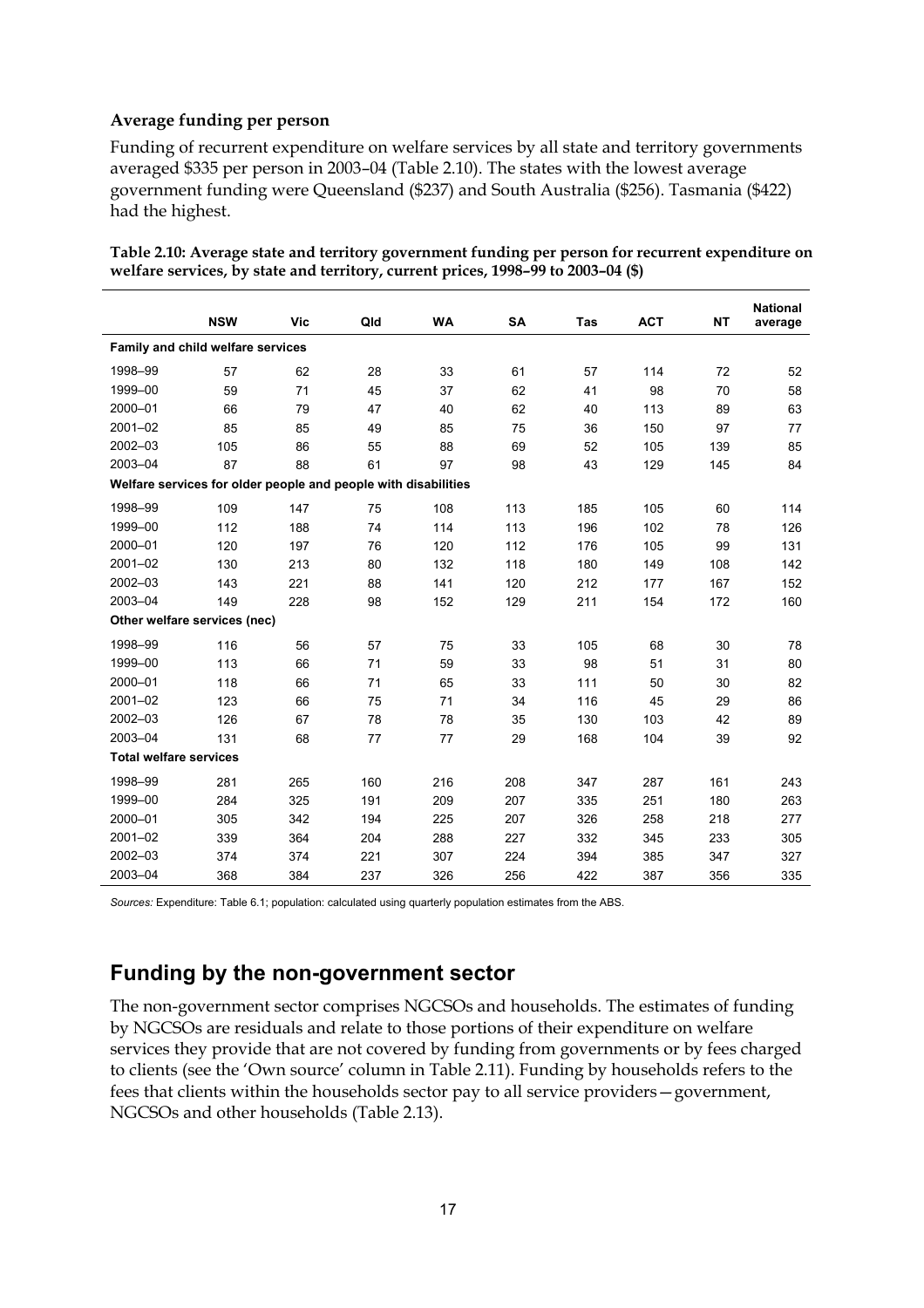### **Funding by NGCSOs**

The NGCSOs include both for-profit and not-for-profit organisations. Some receive funding from governments, some are fully self-funding and others rely on a combination of funding sources, including fees charged to clients, to support their activities.

NGCSOs' own funding comes from a variety of sources, including donations, legacies and bequests, fundraising activities and the proceeds of opportunity shops. It also includes funding out of commercial income, such as income from employment services (for organisations providing services for people with disabilities). Also included are earnings on investments and profits from sale of assets. Own source funding does not include clients' fees, which are regarded as funding by households.

Estimates of funding of welfare services by NGCSOs are based on financial data provided by a number of NGCSOs. These data were collected by the Australian Council of Social Service, for small to medium sized organisations, and by the Institute, for larger organisations.

NGCSOs' expenditure on welfare services was estimated at \$11.2 billion in 2003–04 (Table 2.11). Almost half (48.8%) of this was funded by governments; just under a quarter (24.9%) by client fees; and the remainder by the NGCSOs' out of their own funding sources. The relative shares of funding met by the three funding source types had remained fairly constant between 1998–99 and 2002–03. But in 2003–04 the share of funding from client fees fell away substantially, from an average of just over 29% to 24.9%. This drop was offset by a large increase in the proportion met by the NGCSOs out of their own resources. Funding by NGCSOs accounted for 26.2% of their total expenditure in 2003–04, compared with 22.4% in the previous year and 22.8% in 1998–99.

|                                                            | Amount in current prices (\$ million) |                           |               |               | Share of funding          |                       |               |  |
|------------------------------------------------------------|---------------------------------------|---------------------------|---------------|---------------|---------------------------|-----------------------|---------------|--|
|                                                            |                                       | <b>Funding source</b>     |               |               |                           | <b>Funding source</b> |               |  |
| Year                                                       | <b>NGCSOs'</b><br>expenditure         | Government <sup>(a)</sup> | <b>Client</b> | Own<br>source | Government <sup>(a)</sup> | <b>Client</b>         | Own<br>source |  |
| 1998-99                                                    | $5,989$ <sup>r</sup>                  | 2,805                     | 1,816         | 1,368         | 46.8                      | 30.3                  | 22.8          |  |
| 1999-00                                                    | $6,582$ <sup>r</sup>                  | 2,951                     | 2,081         | 1,550         | 44.8                      | 31.6                  | 23.5          |  |
| 2000-01                                                    | $7,260^r$                             | $3,383$ <sup>r</sup>      | 2,257         | 1,620         | 46.6                      | 31.1                  | 22.3          |  |
| $2001 - 02$                                                | 7,969                                 | 3,887                     | 2,341         | 1,741         | 48.8                      | 29.4                  | 21.8          |  |
| 2002-03                                                    | 9,011                                 | 4,320                     | 2,672         | 2,019         | 47.9                      | 29.7                  | 22.4          |  |
| 2003-04                                                    | 11,181                                | 5,461                     | 2,790         | 2,930         | 48.8                      | 24.9                  | 26.2          |  |
| Average share of funding 1998-<br>99 to 2003-04 (per cent) |                                       |                           |               |               | 47.5                      | 29.1                  | 23.4          |  |

#### **Table 2.11: Expenditure by NGCSOs and sources of funding, current prices, 1998–99 to 2003–04**

(a) Funding to NGCSOs from all three levels of government.

r Revised since publication of *Welfare expenditure Australia 2002–03.* 

*Sources:* As for Table 2.5.

NGCSOs' expenditure grew at 9.6% per year in real terms between 1998–99 and 2003–04 (Table 2.12). Funding of these expenditure from NGCSOs' own source grew more rapidly (at 12.7%) than from government (at 10.5%) and from client fees (at 5.4%). The single year's highest growth of expenditure by NGCSOs at 18.1% was between 2002–03 and 2003–04 (derived from Table 2.12). This rapid growth in expenditure was attributable to rapid growth of funding from NGCSOs' own source (at 38.1%) and from governments (at 20.3%); funding from clients, though grew in nominal terms, fell by 0.7% in 2003–04.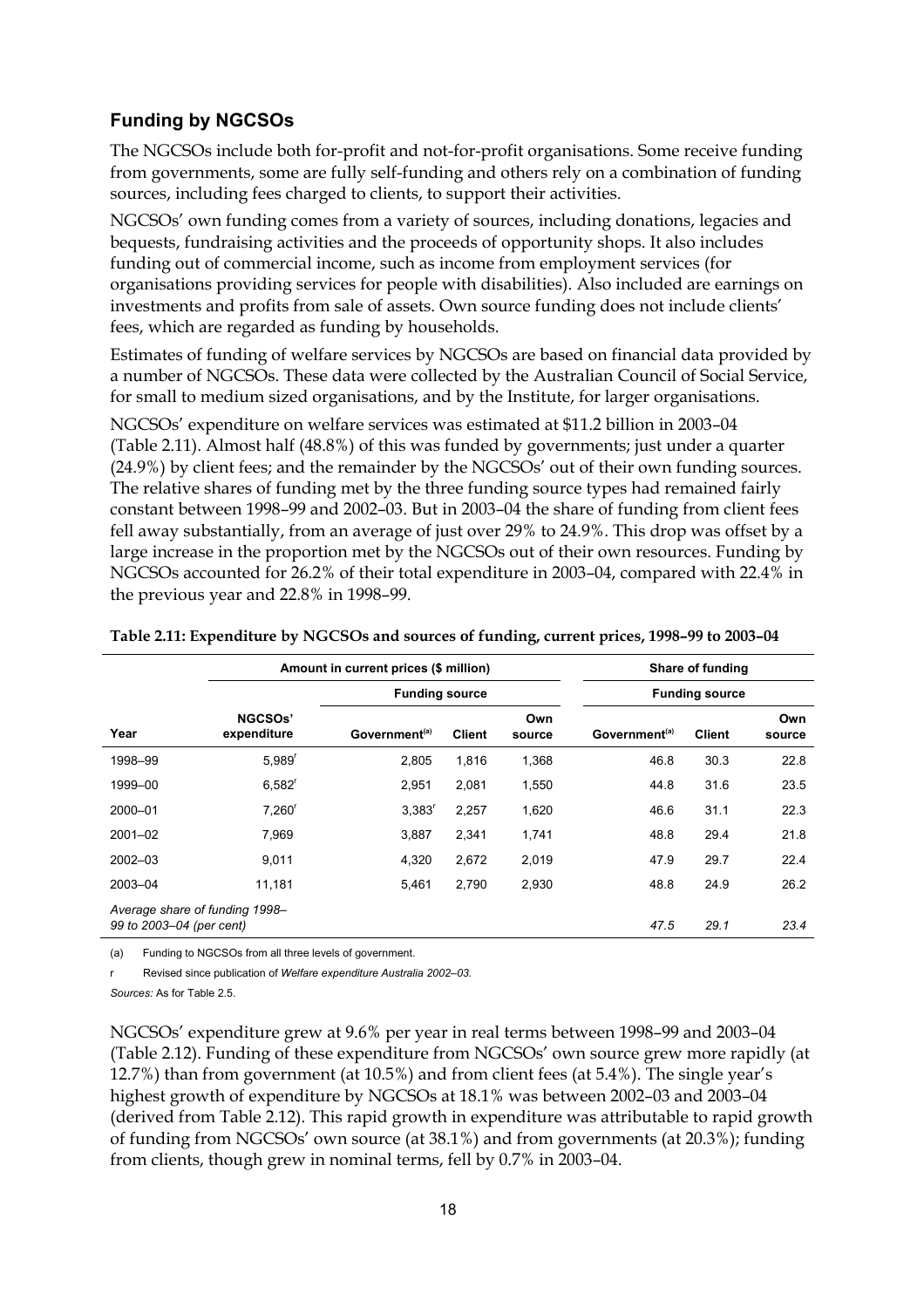|                                           |                               | Amount in current prices (\$ million) |                       |               |                           | Growth (per cent)     |               |  |
|-------------------------------------------|-------------------------------|---------------------------------------|-----------------------|---------------|---------------------------|-----------------------|---------------|--|
|                                           |                               |                                       | <b>Funding source</b> |               |                           | <b>Funding source</b> |               |  |
| Year                                      | <b>NGCSOs'</b><br>expenditure | Government <sup>(a)</sup>             | <b>Client</b>         | Own<br>source | Government <sup>(a)</sup> | <b>Client</b>         | Own<br>source |  |
| 1998-99                                   | 6,722                         | 3,148                                 | 2,038                 | 1,535         | $\sim$ $\sim$             | $\sim$ $\sim$         | $\sim$ $\sim$ |  |
| 1999-00                                   | 7,201                         | 3,229                                 | 2,277                 | 1,696         | 2.6                       | 11.7                  | 10.5          |  |
| 2000-01                                   | 7,715                         | 3,595                                 | 2,399                 | 1,722         | 11.3                      | 5.3                   | 1.5           |  |
| $2001 - 02$                               | 8,258                         | 4,028                                 | 2,426                 | 1,804         | 12.0                      | 1.1                   | 4.8           |  |
| $2002 - 03$                               | 9,011                         | 4,320                                 | 2,672                 | 2,019         | 7.2                       | 10.1                  | 11.9          |  |
| 2003-04                                   | 10.638                        | 5,196                                 | 2,654                 | 2,788         | 20.3                      | $-0.7$                | 38.1          |  |
| Average growth rate<br>1998-99 to 2003-04 | 9.6                           |                                       |                       |               | 10.5                      | 5.4                   | 12.7          |  |

**Table 2.12: Funding of expenditure by NGCSOs, constant prices, 1998–99 to 2003–04** 

(a) Funding to NGCSOs from all three levels of government.

*Sources:* As for Table 2.5.

#### **Funding by households**

Households have multiple roles in relation to welfare services. They are providers and users of welfare services and, because they pay fees for some services they use, they are also funders of services. This funding is well defined in respect of services provided by NGCSOs and governments. However, many services are provided by informal carers in the household sector and some of these also attract fees. The only client fees data available for these informal services, however, are in respect of child care services and these totalled \$234 million in 2003–04. It is possible that informal care provided to older people and people with disabilities may also attract fees, but these are not captured in the reported expenditure data.

Funding of welfare services through client fee revenues was estimated at \$3.4 billion in 2003–04. Of this, 82.7% was for services provided by NGCSOs, 10.4% for government provided services and 6.9% for informal child care services. These relative shares remained fairly constant over the whole period from 1998–99 to 2003–04 (Table 2.13).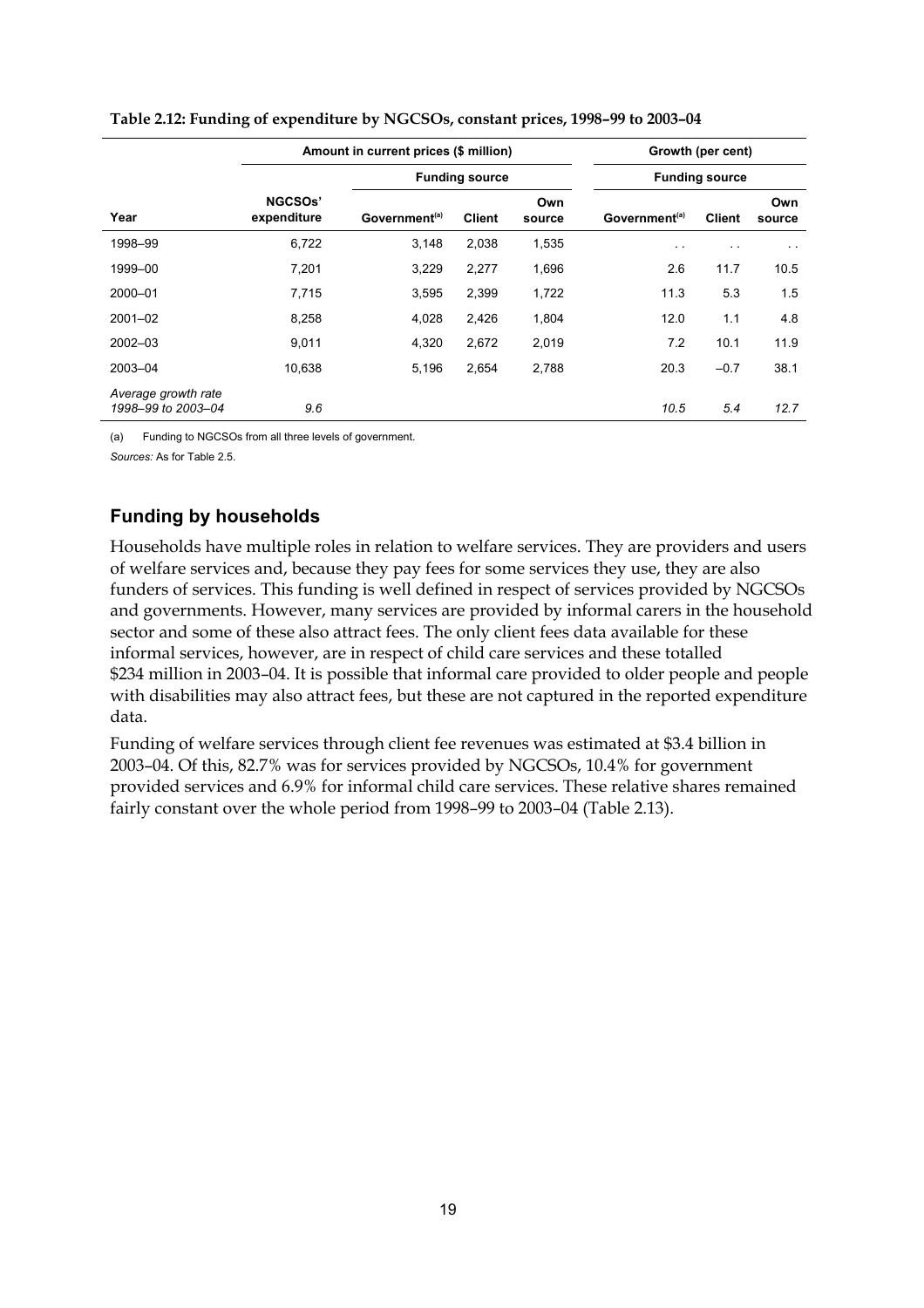|                |                     | <b>Providers of services</b> |                           |                      |  |  |  |  |  |  |
|----------------|---------------------|------------------------------|---------------------------|----------------------|--|--|--|--|--|--|
| Year           | Governments         | <b>NGCSOs</b>                | Households <sup>(a)</sup> | Total                |  |  |  |  |  |  |
|                | Amount (\$ million) |                              |                           |                      |  |  |  |  |  |  |
| 1998-99        | 249 <sup>r</sup>    | 1,816                        | 207                       | $2,271$ <sup>r</sup> |  |  |  |  |  |  |
| 1999-00        | 273 <sup>r</sup>    | 2,081                        | 195                       | $2.549$ <sup>r</sup> |  |  |  |  |  |  |
| 2000-01        | 310 <sup>5</sup>    | 2,257                        | 184                       | $2,752$ <sup>r</sup> |  |  |  |  |  |  |
| $2001 - 02$    | 347 <sup>r</sup>    | 2,341                        | 174                       | $2,862$ <sup>r</sup> |  |  |  |  |  |  |
| $2002 - 03$    | 348 <sup>r</sup>    | 2,672                        | 216 <sup>r</sup>          | 3,236 <sup>r</sup>   |  |  |  |  |  |  |
| 2003-04        | 350                 | 2,790                        | 234                       | 3,373                |  |  |  |  |  |  |
|                |                     | <b>Proportion (per cent)</b> |                           |                      |  |  |  |  |  |  |
| 1998-99        | 10.9                | 80.0                         | 9.1                       | 100.0                |  |  |  |  |  |  |
| 1999-00        | 10.7                | 81.6                         | 7.7                       | 100.0                |  |  |  |  |  |  |
| 2000-01        | 11.3                | 82.0                         | 6.7                       | 100.0                |  |  |  |  |  |  |
| $2001 - 02$    | 12.1                | 81.8                         | 6.1                       | 100.0                |  |  |  |  |  |  |
| 2002-03        | 10.8                | 82.6                         | 6.7                       | 100.0                |  |  |  |  |  |  |
| 2003-04        | 10.4                | 82.7                         | 6.9                       | 100.0                |  |  |  |  |  |  |
| 6-year average | 11.0                | 81.9                         | 7.1                       | 100.0                |  |  |  |  |  |  |

**Table 2.13: Client fees for welfare services, current prices, 1998–99 to 2003–04** 

(a) Relates only to informal child care.

r Revised since publication of *Welfare expenditure Australia 2002–03.* 

*Sources:* As for Table 2.5.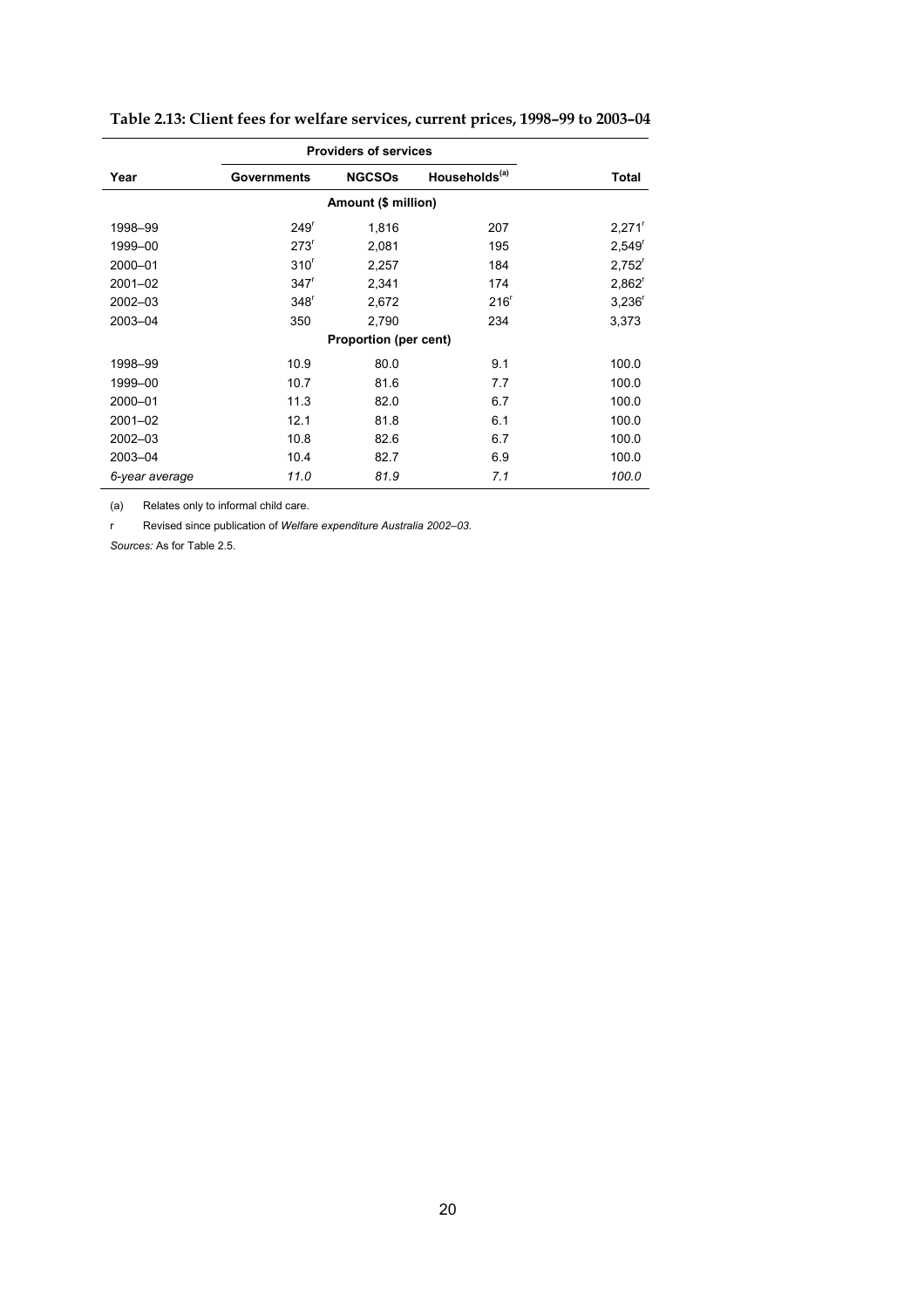# **3 Concessions to households**

The provision of concessions is an important form of support for recipients of welfare services in Australia. There are two very broad categories of such concessions—those that are directed to households (individuals) through reduced fees and charges for services and through some tax expenditures; and those that flow to NGCSO providers of welfare services, also through tax expenditures for organisations.

The major form of concession to organisations has been through their exemption from taxes on inputs. In the past, this was largely exemption from liability for wholesale sales taxes. Since the abolition of wholesale sales taxes and the introduction of the Goods and Services Tax (GST), the Australian Treasury has not produced estimates of the tax expenditures resulting from the exemption of eligible welfare service organisations from liability for GST. Consequently, this publication does not include estimates of concessions flowing to NGCSO providers of welfare services.

This publication, for the first time, includes estimates of Australian Government tax expenditures to individual taxpayers. The other form of Australian Government concession expenditure is the provision of SPPs to assist states and territories to expand their core fringe benefits to part-pensioners.

Expenditure on concessions by state and territory governments and local government authorities continue to be reported as in previous publications in this series.

Total concessions to households in 2003–04 (including the Australian Government's tax expenditures) were estimated at \$22.2 billion. Most of this (92.8%) was in the form of Australian Government social tax expenditures for individuals (Table 3.1).

|                                                            | Year    |         |         |             |         |         |  |  |  |
|------------------------------------------------------------|---------|---------|---------|-------------|---------|---------|--|--|--|
| Source of funds                                            | 1998-99 | 1999-00 | 2000-01 | $2001 - 02$ | 2002-03 | 2003-04 |  |  |  |
| Australian Government                                      |         |         |         |             |         |         |  |  |  |
| Tax expenditures for individuals <sup>(a)</sup>            | 15.130  | 15.890  | 17.770  | 17.950      | 19.068  | 20,648  |  |  |  |
| SPPs for extension of fringe benefits <sup>(b)</sup>       | 152     | 155     | 164     | 171         | 178     | 185     |  |  |  |
| <b>Total Australian Government funding</b>                 | 15.282  | 16.045  | 17.934  | 18.121      | 19.246  | 20,833  |  |  |  |
| States and territories and local government <sup>(b)</sup> | 1,120   | 1.158   | 1,203   | 1.295       | 1,316   | 1,412   |  |  |  |
| All funding sources                                        | 16,402  | 17,203  | 19.137  | 19,416      | 20,562  | 22,245  |  |  |  |

#### **Table 3.1: Government funding of concessions and tax expenditures, by source of funds, current prices, 1998–99 to 2003–04 (\$ million)**

(a) Not included in welfare services expenditure.

(b) Included in welfare services expenditure.

*Sources:* Treasury 2003, 2004 and 2005.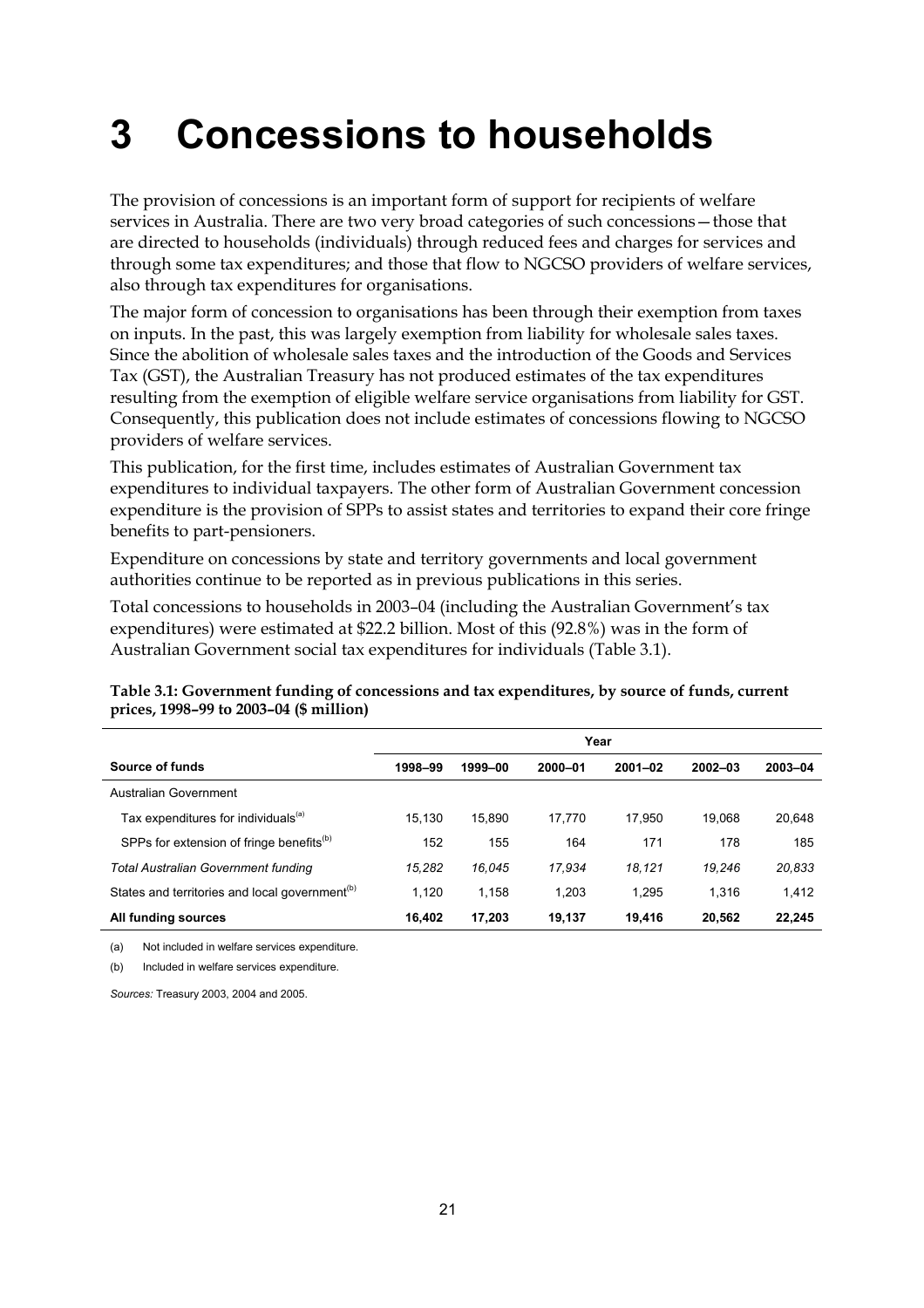### **3.1 Concessions through state and territory governments and local government authorities**

Concessions to households delivered through state/territory and local government authorities are broadly described in terms of 'core' and 'non-core' concessions.1 This publication reports only estimates of expenditure on core concessions.

The core concessions are those that apply generally across all states and territories and are supported by state or territory government subsidies that allow responsible authorities (for example, public utilities, local governments, etc.) to make them available to eligible people.

The Australian Government provides specific purpose payments to states and territories, under bilateral agreements. These require the states and territories concerned to extend eligibility for core concessions to part-pensioners.

Recipients of social security payments gain access to core concessions through holding a Pensioner Concession Card (PCC). In some circumstances, some Health Care Card (HCC) and Commonwealth Senior Health Care Card (CSHC) holders are also able to access some core concessions. Veterans and their dependants gain access to similar concessions through their Department of Veterans' Affairs (DVA) concession cards. These cards have different eligibility criteria and conditions. Access to the associated concessions depends on a client's meeting those criteria. HCC, for example, are short term and subject to review every 3–6 months, while the PCC is issued annually to pensioners and certain older benefit recipients who have received the income support payment for at least 39 weeks. DVA card holders have ongoing eligibility for concessions of the type that are available to the other social security recipients.

The core concessions to households are subsidies on charges for:

energy

 $\overline{a}$ 

- public transport
- water/sewerage services
- local government rates
- motor vehicle registration fees.

The total value of core concessions in 2003–04 was estimated at \$1.6 billion (Table 3.2). Of this, the states and territories provided an estimated \$1.4 billion. The rest was funded by the Australian Government through SPPs for extension of fringe benefits to part-pensioners, mentioned earlier. The net funding of core concessions by state and territory governments that is, after deducting the SPPs from the Australian Government—has been included in the estimates of state and territory government welfare services expenditure and funding throughout this publication. On average, they represented about 12% of total funding on welfare services by state and territory governments over the period 1998–99 to 2003–04 (derived from Tables 2.7 and 3.2).

<sup>1</sup> Non-core concessions include pet registration, gas bills, country/regional rail and/or bus, or ship/ferry services, drivers' licences, emergency service levy, fire service levy—urban and rural, land rent for residential lease, redirect postal services, telephone, stamp duty on property, financial institution debit tax exemption.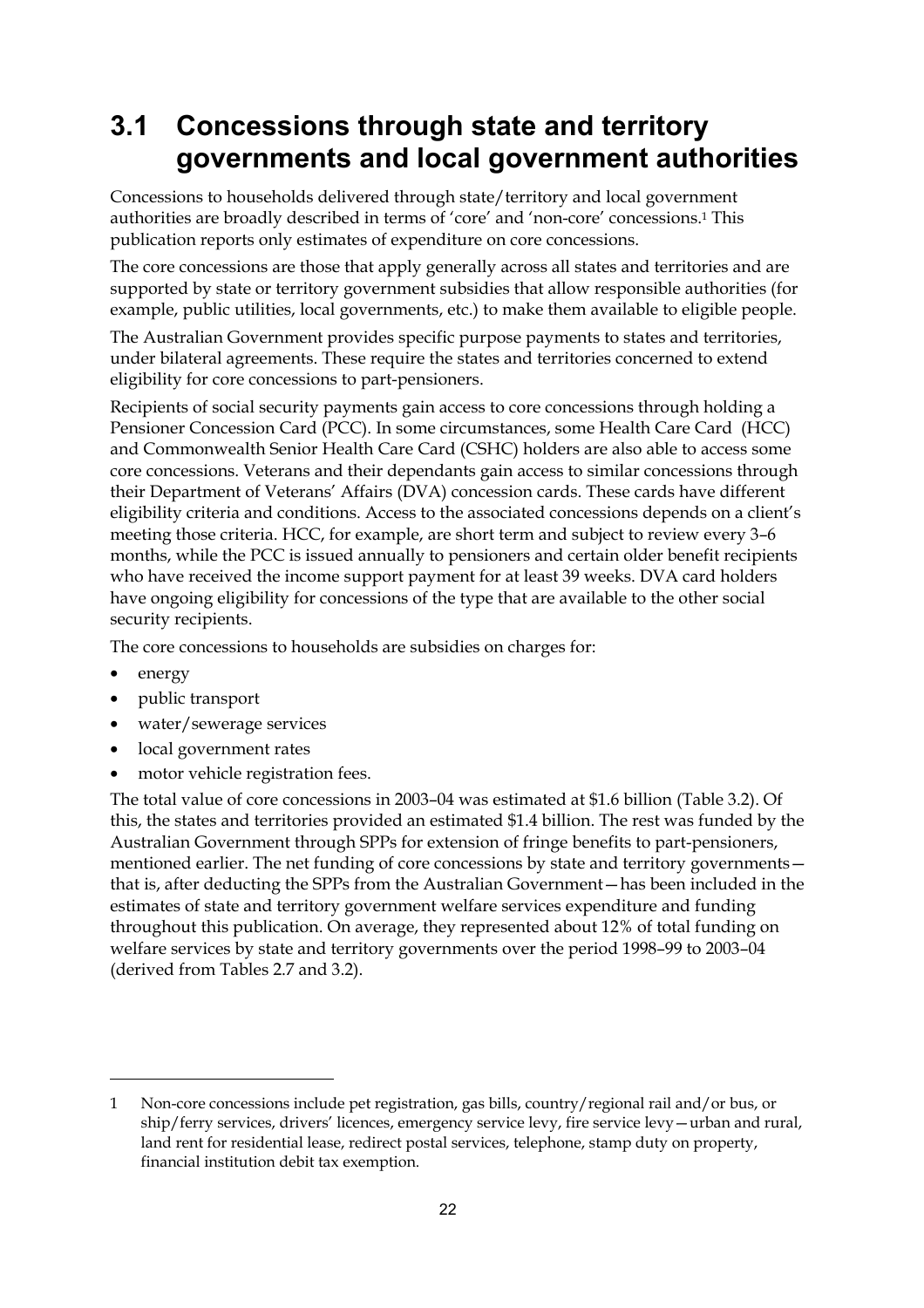|                                                                                                         |            |     |     |     |    |                |                |                | <b>Total states</b> |
|---------------------------------------------------------------------------------------------------------|------------|-----|-----|-----|----|----------------|----------------|----------------|---------------------|
|                                                                                                         | <b>NSW</b> | Vic | Qld | WA  | SΑ | Tas            | <b>ACT</b>     | NΤ             | and territories     |
| Electricity                                                                                             |            |     |     |     |    |                |                |                |                     |
| 1998-99                                                                                                 | 59         | 42  | 33  | 19  | 13 | 7              | 3              | 3              | 178                 |
| 1999-00                                                                                                 | 61         | 69  | 35  | 18  | 13 | 10             | 3              | 3              | 213                 |
| 2000-01                                                                                                 | 66         | 79  | 37  | 19  | 14 | 10             | 3              | $\overline{c}$ | 229                 |
| 2001-02                                                                                                 | 93         | 80  | 41  | 20  | 14 | 10             | 4              | $\overline{c}$ | 263                 |
| 2002-03                                                                                                 | 73         | 89  | 45  | 21  | 14 | 10             | 4              | 3              | 259                 |
| 2003-04                                                                                                 | 77         | 106 | 48  | 21  | 8  | 14             | 5              | 3              | 282                 |
| <b>Public transport</b>                                                                                 |            |     |     |     |    |                |                |                |                     |
| 1998-99                                                                                                 | 249        | 53  | 43  | 30  | 13 | 19             | 4              | 1              | 412                 |
| 1999-00                                                                                                 | 231        | 56  | 48  | 30  | 13 | 19             | 4              | 1              | 403                 |
| 2000-01                                                                                                 | 234        | 59  | 50  | 40  | 14 | 19             | 4              | $\overline{c}$ | 421                 |
| 2001-02                                                                                                 | 228        | 62  | 56  | 43  | 14 | 20             | 5              | $\overline{c}$ | 429                 |
| 2002-03                                                                                                 | 233        | 64  | 56  | 42  | 15 | 21             | $\overline{5}$ | $\overline{c}$ | 439                 |
| 2003-04                                                                                                 | 237        | 67  | 63  | 46  | 17 | 23             | 5              | $\overline{2}$ | 461                 |
| Water and sewerage                                                                                      |            |     |     |     |    |                |                |                |                     |
| 1998-99                                                                                                 | 46         | 61  |     | 28  | 23 |                | $\overline{2}$ |                | 160                 |
| 1999-00                                                                                                 | 46         | 62  |     | 28  | 23 |                | 3              |                | 162                 |
| 2000-01                                                                                                 | 59         | 64  |     | 30  | 23 |                | 3              |                | 179                 |
| 2001-02                                                                                                 | 65         | 61  |     | 36  | 24 |                | 3              |                | 189                 |
| 2002-03                                                                                                 | 67         | 58  |     | 38  | 23 |                | 4              | 1              | 191                 |
| 2003-04                                                                                                 | 76         | 65  |     | 40  | 23 |                | 6              | 1              | 211                 |
| <b>Council rates</b>                                                                                    |            |     |     |     |    |                |                |                |                     |
| 1998-99                                                                                                 | 71         | 54  | 38  | 21  | 22 | 10             | 3              |                | 221                 |
| 1999-00                                                                                                 | 71         | 55  | 39  | 23  | 23 | 12             | 3              |                | 226                 |
| 2000-01                                                                                                 | 72         | 49  | 38  | 24  | 23 | 12             | 3              | 1              | 221                 |
| 2001-02                                                                                                 | 74         | 49  | 41  | 34  | 32 | 14             | 4              | 1              | 248                 |
| 2002-03                                                                                                 | 74         | 57  | 41  | 38  | 28 | 15             | 4              | 1              | 258                 |
| 2003-04                                                                                                 | 75         | 55  | 47  | 45  | 31 | 14             | 4              | 1              | 271                 |
| Motor vehicle registration                                                                              |            |     |     |     |    |                |                |                |                     |
| 1998-99                                                                                                 | 113        | 102 | 38  | 35  | 8  | $\overline{c}$ | 2              |                | 301                 |
| 1999-00                                                                                                 | 118        | 102 | 40  | 37  | 9  | $\overline{c}$ | $\overline{2}$ | 1              | 310                 |
| 2000-01                                                                                                 | 123        | 99  | 43  | 39  | 10 | $\overline{c}$ | 2              | 1              | 318                 |
| 2001-02                                                                                                 | 130        | 108 | 43  | 42  | 10 | $\overline{c}$ | $\overline{c}$ | 1              | 336                 |
| 2002-03                                                                                                 | 143        | 102 | 45  | 43  | 11 | $\overline{c}$ | 1              | 1              | 348                 |
| 2003-04<br>Total, including Australian Government funding through SPPs for extension of fringe benefits | 150        | 112 | 48  | 46  | 11 | $\overline{c}$ | $\overline{2}$ | 1              | 372                 |
|                                                                                                         |            |     |     |     |    |                |                |                |                     |
| 1998-99                                                                                                 | 539        | 312 | 153 | 132 | 79 | 39             | 14             | 5              | 1,272               |
| 1999-00                                                                                                 | 528        | 344 | 162 | 136 | 80 | 43             | 15             | 6              | 1,313               |
| 2000-01                                                                                                 | 554        | 349 | 167 | 150 | 83 | 43             | $16\,$         | $\mathbf 5$    | 1,368               |
| 2001-02                                                                                                 | 589        | 360 | 181 | 174 | 94 | 46             | 17             | 5              | 1,466               |
| 2002-03                                                                                                 | 590        | 371 | 187 | 183 | 91 | 47             | 18             | 7              | 1,494               |
| 2003-04                                                                                                 | 616        | 406 | 205 | 198 | 90 | 54             | 22             | 8              | 1,597               |
| Net state and territory funding, excluding Australian Government funding through SPPs'                  |            |     |     |     |    |                |                |                |                     |
| 1998-99                                                                                                 | 486        | 274 | 126 | 119 | 64 | 34             | 13             | 4              | 1,120               |
| 1999-00                                                                                                 | 474        | 305 | 135 | 122 | 65 | 38             | 14             | 5              | 1,158               |
| 2000-01                                                                                                 | 495        | 308 | 139 | 136 | 67 | 38             | 15             | 5              | 1,203               |
| 2001-02                                                                                                 | 530        | 317 | 152 | 159 | 77 | 40             | 17             | 4              | 1,295               |
| 2002-03                                                                                                 | 528        | 377 | 156 | 168 | 73 | 42             | 16             | 6              | 1,316               |
| 2003-04                                                                                                 | 551        | 360 | 173 | 182 | 71 | 48             | 20             | 7              | 1,412               |

**Table 3.2: State and territory core concessions expenditure, by concession category, current prices, 1998–99 to 2003–04 (\$ million)** 

*Sources:* As for Table 2.5.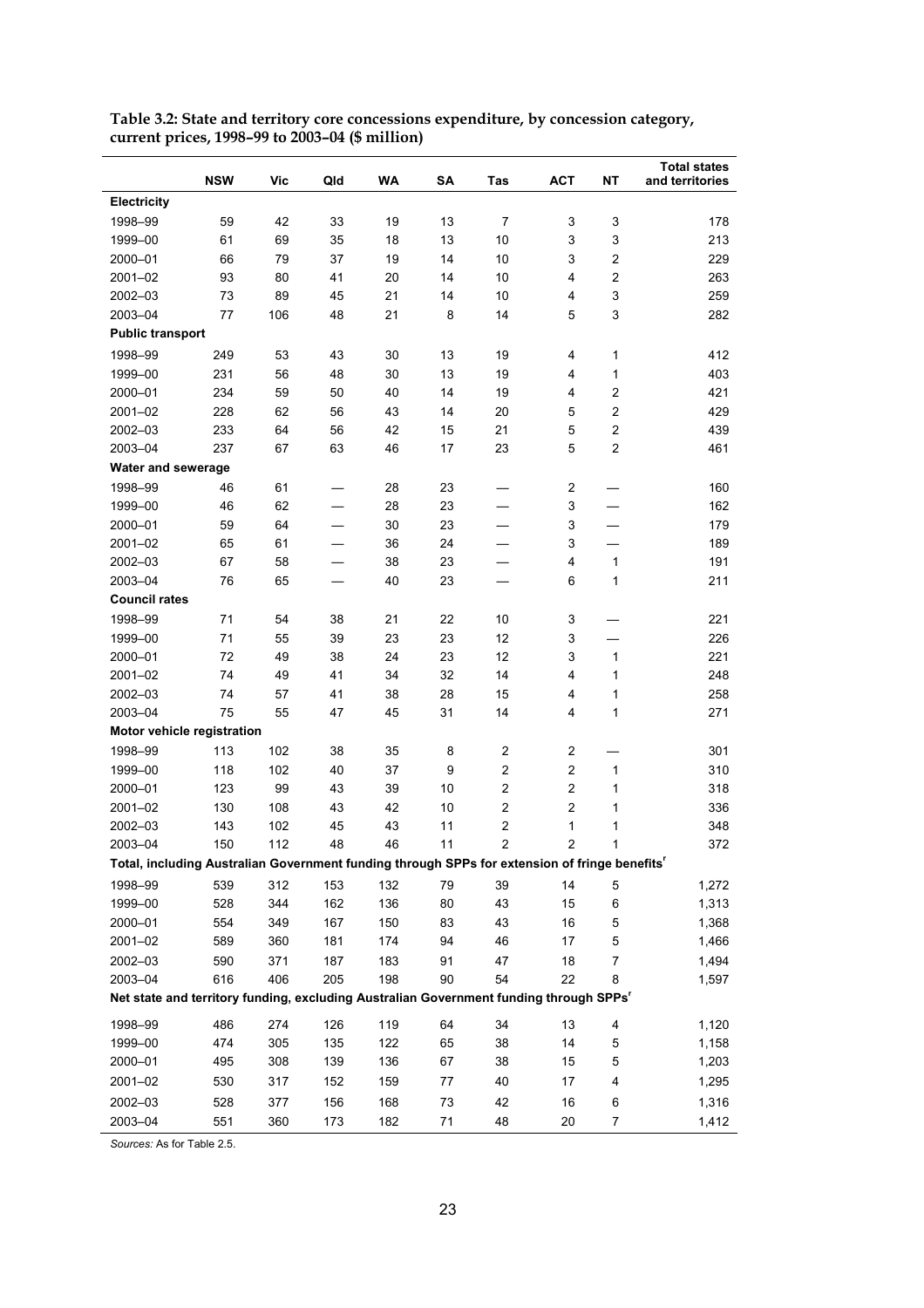### **3.2 Australian Government tax expenditures**

In order to determine that tax expenditures have been incurred and their values, the Australian Treasury establishes benchmarks against which the particular incomes are compared. Those benchmarks describe the conditions or alternative treatments that might apply in the absence of the concessions that give rise to the tax expenditures. For example, in the case of the tax expenditure that arises as a result of the rebate on medical expenses greater than \$1,500, the benchmark situation would be that no such rebate was payable. Consequently, the whole of the rebate allowed is regarded as a tax expenditure.

| Table 3.3: Australian Government tax expenditures to individual taxpayers, current prices, 1998–99 |  |
|----------------------------------------------------------------------------------------------------|--|
| to $2003 - 04$ (\$ million)                                                                        |  |
|                                                                                                    |  |

| Tax expenditure type                                                                        | 1998-99       | 1999-00       | 2000-01       | $2001 - 02$   | 2002-03       | 2003-04       |
|---------------------------------------------------------------------------------------------|---------------|---------------|---------------|---------------|---------------|---------------|
| Concessional taxation of funded superannuation                                              | 10,100        | 10,205        | 9,390         | 9,330         | 10,460        | 11,500        |
| Concessional taxation of unfunded superannuation<br>lump sums                               | $\sim$        | 470           | 530           | 530           | 530           | 530           |
| Total superannuation concessions                                                            | 10,100        | 10,675        | 9,920         | 9,860         | 10,990        | 12,030        |
| Transitional tax exemption for certain life insurance<br>management fees                    | $\sim$        |               | 180           | 270           | 240           | 240           |
| Concessional treatment of non-superannuation<br>termination benefits                        | 1,130         | 1,050         | 970           | 910           | 930           | 850           |
| Capped taxation rates for lump sum payments for<br>unused recreation and long service leave | 260           | 250           | 210           | 230           | 210           | 190           |
| Capital gains tax exemption on the sale of a small<br>business at retirement                | 25            | 25            | 35            | 50            | 65            | 90            |
| Senior Australians' tax offset                                                              | 25            | 30            | 1,490         | 1,580         | 1,630         | 1,630         |
| Savings tax offset                                                                          | 350           | 520           | $\sim$        | $\sim$        | $\sim$        | $\sim$        |
| Exemption from income tax of one-off payment to senior<br>Australians                       | $\ddotsc$     | $\sim$ $\sim$ | 540           | 2             | $\sim$ $\sim$ | $\sim$ $\sim$ |
| Small business 15-year capital gains tax exemption                                          | $\sim$        | $\sim$        | $\sim$ .      | 3             | 30            | 13            |
| Tax expenditure for older people                                                            | 11,890        | 12,550        | 13,345        | 12,905        | 14,095        | 15,043        |
| Exemption from income tax of Family Tax Benefit,<br>including expense equivalent            | $\mathbf{r}$  | $\sim$ $\sim$ | 1,980         | 2,600         | 2,550         | 3,130         |
| Family Tax Assistance Parts A and B                                                         | 400           | 380           | $\sim$ $\sim$ | $\bar{z}$ .   | $\sim$ $\sim$ |               |
| Exemption from income tax of Child Care Benefit                                             | $\sim$        | $\sim$ $\sim$ | 330           | 450           | 480           | 470           |
| Tax offset for sole parents                                                                 | 250           | 260           | 50            | $\sim$ $\sim$ | $\sim$ $\sim$ | $\ddotsc$     |
| Exemption from income tax of the Baby Bonus                                                 | $\sim$ $\sim$ | $\sim$ $\sim$ | $\sim$        | $\sim$ $\sim$ | 8             | 20            |
| Tax expenditure for families                                                                | 650           | 640           | 2,360         | 3,050         | 3.038         | 3,620         |
| Taxation of 5% of unused long service leave<br>accumulated by 15 August 1978                | 160           | 160           | 135           | 115           | 100           | 85            |
| Tax offset for dependent spouse, etc. who cares for a<br>prescribed dependant               | 420           | 430           | 360           | 340           | 340           | 340           |
| Tax offset for low income earners                                                           | 490           | 440           | 460           | 410           | 400           | 390           |
| Exemption of certain income support benefits, pensions<br>or allowances from income tax     | 1,330         | 1,460         | 880           | 900           | 930           | 960           |
| Capped exemption from FBT for public benevolent<br>institutions                             | 190           | 210           | 230           | 230           | 165           | 210           |
| Other tax expenditure                                                                       | 2,590         | 2,700         | 2,065         | 1,995         | 1,935         | 1,985         |
| <b>Total tax expenditure</b>                                                                | 15,130        | 15,890        | 17,770        | 17,950        | 19,068        | 20,648        |

*Sources:* Treasury 2003, 2004 and 2005.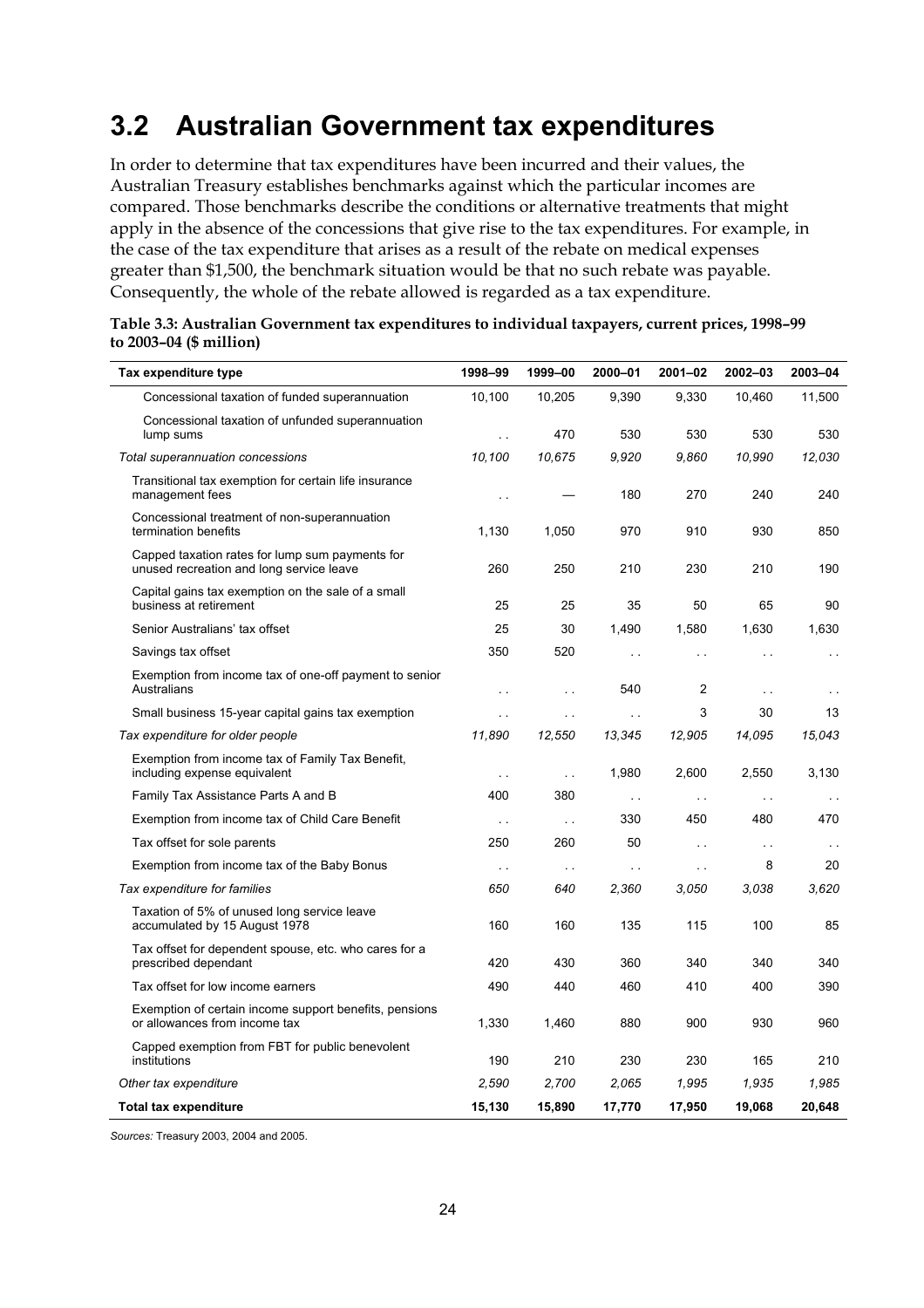Social tax expenditures by the Australian Government in 2003–04 were estimated at \$20.6 billion (Table 3.3). Nearly three-quarters (72.8%) of these social tax expenditures were directed at older people; a further 17.5% was for families and children and the remainder (9.6%) was for other social expenditures.

### **Concessional taxation of superannuation**

Well over half of the Australian Government's tax expenditures directed at older people were by way of its concessional taxation of superannuation—estimated at \$12 billion or 80% of all social tax expenditures for older people by the Australian Government in 2003–04 (Table 3.3).

In its estimation of concessional taxation of superannuation, the Australian Treasury has produced separate estimates in respect of funded and unfunded superannuation schemes. The estimate in respect of funded superannuation was \$11.5 billion in 2003–04, and for unfunded lump sum payments it was \$0.5 billion.

The key features of the taxation of superannuation relate to the treatment of contributions, earnings and benefits. In Australia, funded superannuation is taxed at three stages. These are when:

- contributions are made to a fund
- investments in superannuation funds earn income
- superannuation benefits are paid out.

As mentioned earlier, the Treasury needs to develop a benchmark against which it can compare the treatment of superannuation, in order to determine the level of tax expenditure. In this context, the Treasury has developed the following benchmark in relation to the treatment of superannuation:

- contributions are taxed like any other income in the hands of employees
- earnings are taxed like any other investments in the hands of investors
- benefits are untaxed.

Additionally, any costs associated with superannuation investments are assumed to be deductible.

Australia's taxation treatment of funded superannuation varies from the benchmark in that contributions and earnings are taxed concessionally (15%) relative to the benchmark, but this has, to date, been partially offset through the taxation of benefits. A possible consequence of this method of estimating tax expenditures is that, over the longer term, it may have been expected that these concessions may well diminish. This could have come about if the taxation of benefits grew with the increasing numbers of superannuants drawing down their superannuation savings relative to the numbers in the accumulation phase. See a fuller discussion of issues relating to the development of these estimates in the annual tax expenditures statements (Treasury 2005). This scenario may have been removed with the changes announced in the 2006 Budget.

In the case of unfunded superannuation lump sum payments, no employer contribution is made until the actual benefit is provided on the member's retirement. The appropriate benchmark treatment for these amounts is, therefore, taxation at personal marginal rates on receipt by the members. The actual tax levied on these amounts is 15% (plus Medicare levy) for taxpayers aged 55 years or over, and 30% (plus Medicare levy) where the taxpayer is under 55 years of age.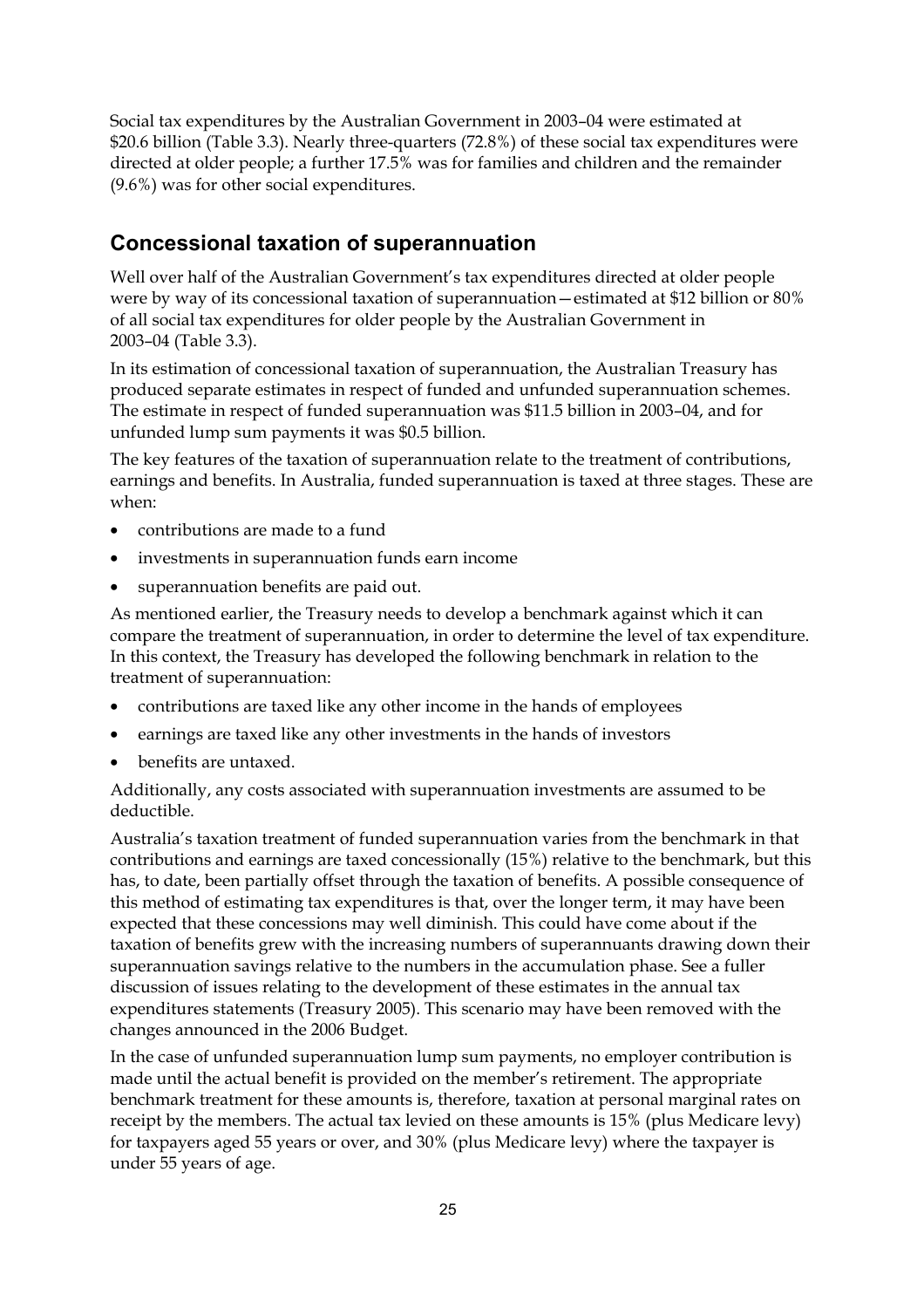### **Other tax expenditures for older people**

Of the remaining \$3,013 million of tax expenditures aimed at older people in 2003–04, more than half (\$1,630 million) was through the Senior Australians' tax offset arrangements. This is a concession available to taxpayers who are eligible to receive the age pension or a veteran's benefit, pension or allowance—including people who qualify for but do not receive a benefit.

### **Tax expenditures for families and children**

Almost all (86.5%) of the estimated \$3,620 million in 2003–04 tax expenditures for families was due to the exemption from income tax of the family tax benefit. A further \$470 million resulted from the exemption from taxation of child care benefits.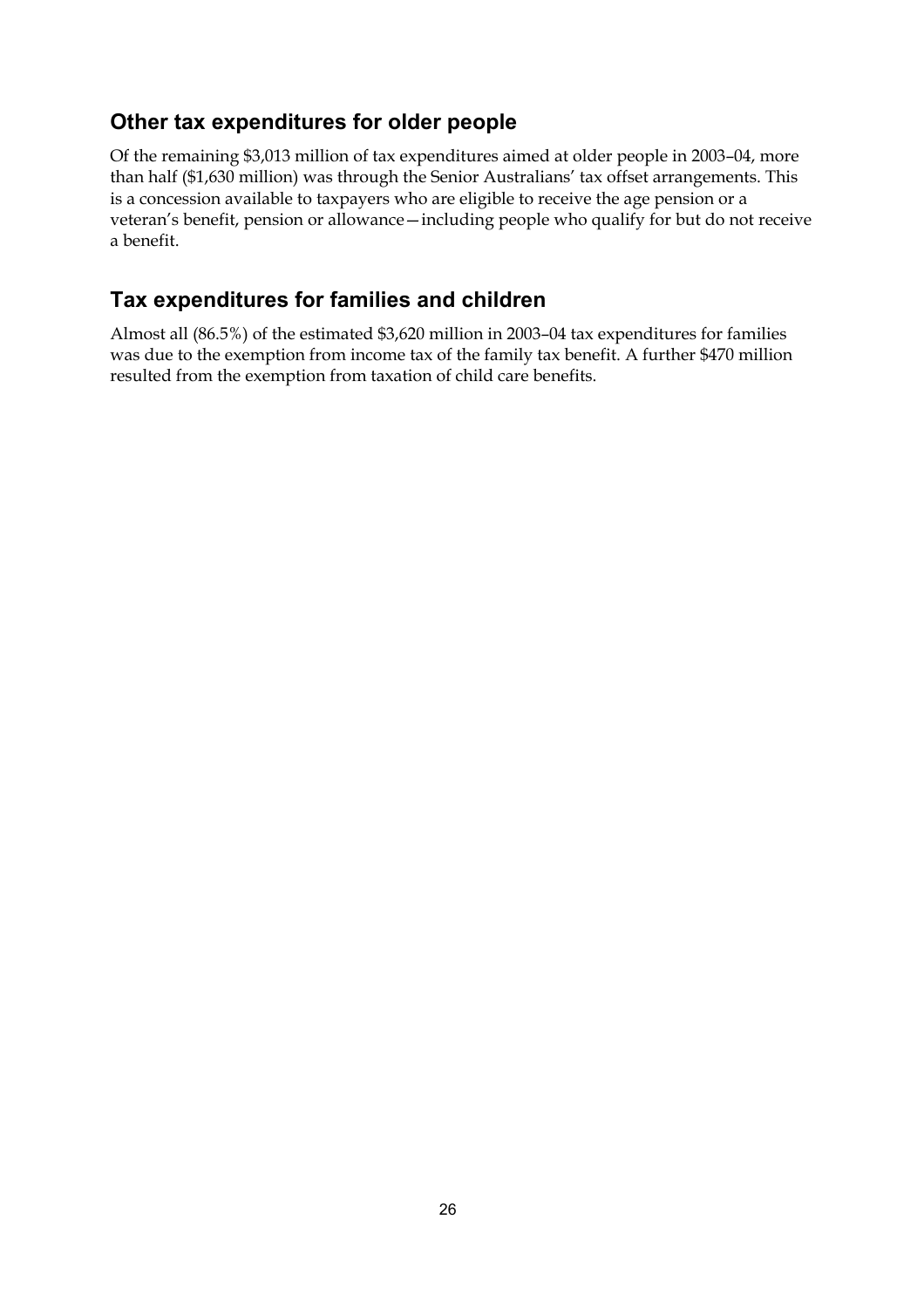# **4 Welfare expenditure estimates using international classifications**

This section provides estimates of welfare expenditures based on the OECD Social Expenditure (SOCX) framework. To maintain consistency with the types of expenditure reported elsewhere in this publication, only those SOCX categories that map to the four ABS welfare services GPCs are included (see Chapter 6 for definitions).

The SOCX classification contains nine major categories, each of which is divided into 'cash benefits' and 'benefits-in-kind'. The SOCX category 5—Health and category 7— Unemployment are regarded as being wholly outside the scope of this report. Two others: 6—Active labour market programs; and 8—Housing are partially excluded.

|                                        |                       |                      |                       |                       |                      |         | Average<br>proportion |
|----------------------------------------|-----------------------|----------------------|-----------------------|-----------------------|----------------------|---------|-----------------------|
| <b>SOCX category</b>                   | 1998-99               | 1999-00              | 2000-01               | $2001 - 02$           | $2002 - 03$          | 2003-04 | $(\% )$               |
| 1. Old age                             | $18,298$ <sup>r</sup> | 13,884               | 24,628                | 23,353                | 24,672               | 27,678  |                       |
| Cash benefits                          | 16,424                | 16,827               | 22,370                | 20.917                | 22.044               | 24.210  | 89.3                  |
| Benefits-in-kind                       | $1,873$ <sup>r</sup>  | $2,058$ <sup>r</sup> | $2,258$ <sup>r</sup>  | $2,436$ <sup>r</sup>  | $2,627$ <sup>r</sup> | 3,469   | 10.7                  |
| 2. Survivors                           |                       |                      |                       |                       |                      |         |                       |
| Cash benefits                          | 1.403                 | 1,426                | 1.608                 | 1.752                 | 1.841                | 1.942   | n.a.                  |
| 3. Incapacity-related                  | 9,259                 | $9.713$ <sup>r</sup> | $10.838$ <sup>r</sup> | 11.789                | 12.590'              | 13.690  |                       |
| Cash benefits                          | 6,802                 | 7,135                | 8,040                 | 8,704                 | 9,209                | 10,048  | 73.6                  |
| Benefits-in-kind                       | $2,457$ <sup>r</sup>  | $2.578$ <sup>r</sup> | $2,798$ <sup>r</sup>  | $3.085$ <sup>r</sup>  | $3.281$ <sup>r</sup> | 3,642   | 26.4                  |
| 5. Families                            | 14, 153               | 16,432               | 19,864                | 21,805                | 22,271               | 27,098  |                       |
| Cash benefits                          | 12,040                | 13,939               | 17,286                | 18.607                | 18,703               | 23.474  | 85.5                  |
| Benefits-in-kind                       | $2,113$ <sup>r</sup>  | $2,494$ <sup>r</sup> | $2,579$ <sup>r</sup>  | $3,199^{r}$           | $2,568$ <sup>r</sup> | 3,624   | 14.5                  |
| 9. Other social policy areas           | 6,088                 | 6,481'               | 6,961                 | $7,347$ <sup>r</sup>  | 8,337'               | 9,538   |                       |
| Cash benefits                          | 204                   | 120                  | 140                   | 150                   | 157                  | 163     | 2.1                   |
| Benefits-in-kind <sup>(a)</sup>        | 5,884'                | 6,361'               | 6,821'                | $7.197$ <sup>'</sup>  | 8,180'               | 9.375   | 97.9                  |
| Total of above categories              | 49,200                | 52,937               | 64,199 <sup>r</sup>   | 66,047                | 69,710               | 79.946  |                       |
| Cash benefits                          | 36,873                | 39,447               | 49.444                | 50,129                | 51.954               | 59.837  | 51.5                  |
| Benefits-in-kind                       | $12,327$ <sup>r</sup> | 13,490               | 14,456                | $15,918$ <sup>r</sup> | 17,756               | 20,110  | 16.8                  |
| Superannuation benefits <sup>(b)</sup> | 23,694                | 27,339               | 30,584                | 32,566                | 33,273               | 29,742  |                       |

**Table 4.1: Welfare expenditure by SOCX category, current prices, 1998–99 to 2003–04 (\$ million)** 

(a) Expenditure on services for widows is classified in SOCX category 9 (Other social policy). Category 9 also includes recurrent funding of welfare services by local governments, government capital expenditure, and expenditure by NGCSOs and households.

(b) Including lump sum and pension.

r Revised since publication of *Welfare expenditure Australia 2002–03.* 

*Note:* Components may not add to totals, due to rounding.

*Sources:* Benefits-in-kind: AIHW; cash benefits: as for Table 1.1; superannuation benefits: APRA 2005.

In the case of SOCX category 6—Active labour market programs, the only part that is included relates to labour market programs for people with disabilities.

From category 8—Housing, only supported accommodation assistance and crisis accommodation are included.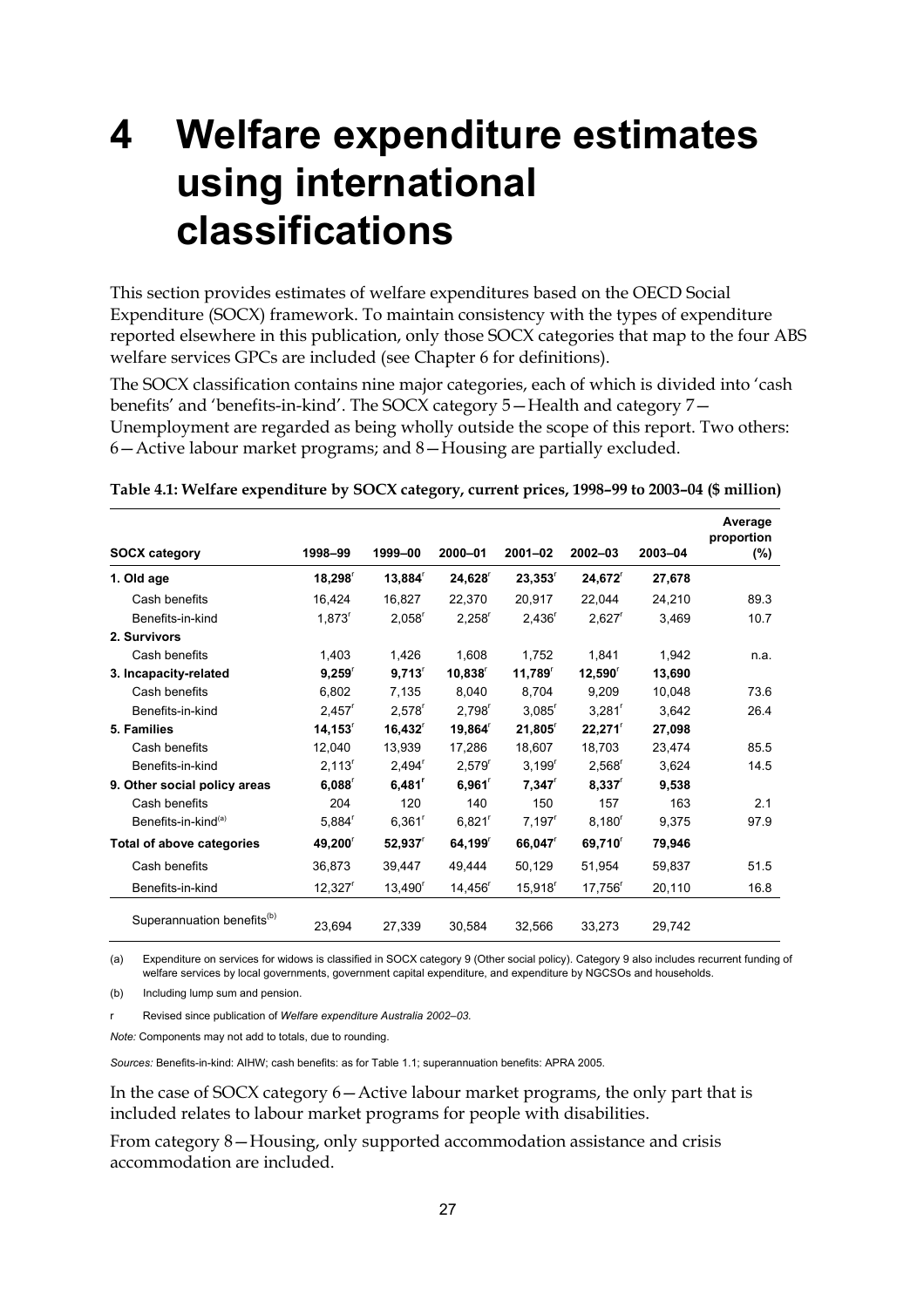In Australia, labour market programs for people with disabilities are classified as welfare services for people with disabilities. In Table 4.1 above, these have been included as part of SOCX category 3.

Parts of the two housing programs are classified as welfare services for families and children and the remainder as other welfare services (nec). In Table 4.1 above, these have been included as part of SOCX category 5; and the remainder has been included under SOCX category 9.

In the previous issue of the series, superannuation was shown under SOCX category 1—Old age. It is arguable whether, or to what extent, these benefits should be regarded as welfare expenditures or individuals' use of own savings. Because of this controversy, the item is separated out and is provided in Table 4.1 for information, but not included in the overall estimates of social expenditures in this report.

Over the period 1998–99 to 2003–04, total cash benefits and benefits-in-kind nominally increased, at almost the same annual rate—10.2% and 10.3%, respectively (derived from Table 4.1). The most rapid single year increase in cash benefits was between 1999–00 and 2000–01 when they rose by 25.3%—more than three times the rate of increase in total benefits-in-kind.

### **4.1 Cash benefits and benefits-in-kind**

### **Old age**

Cash benefits for older people include age pension, aged persons' saving bonuses, selffunded retirees' supplementary bonuses, wife pensions (aged), telephone allowance for Australian Government seniors, one-off payments to seniors, DVA service pensions, part of the carer payments, and associated administration costs of Centrelink for processing payments for eligible recipients.

The nominal increase in cash benefits over the period 1998–99 to 2003–04 averaged 8.1% per year. Benefits-in-kind grew at a higher nominal rate of 13.1% during the period. Cash benefits accounted for 89.3%, on average, over all years and the remaining 10.7% was benefits-in-kind (Table 4.1). In 2003–04 total cash benefits and benefits-in-kind for older people was \$27.7 billion. If superannuation benefits were included, expenditure for older people would have totalled \$57.4 billion in 2003–04.

### **Incapacity-related**

Cash benefits for people with disabilities or SOCX's 'Incapacity-related cash benefits' include disability support pensions, mobility allowances, child disability allowances, sickness allowances, wife pensions (disability), DVA disability pensions, part of carer payments, and administration costs for Centrelink in processing payments to people with disabilities.

Over the period 1998–99 to 2003–04, cash benefits grew each year at an average rate of 8.1% in nominal terms, while benefits-in-kind grew at a slightly higher rate at 8.2%. Cash benefits for people with disabilities accounted for 73.6%, and the remaining 26.4% was benefits-inkind.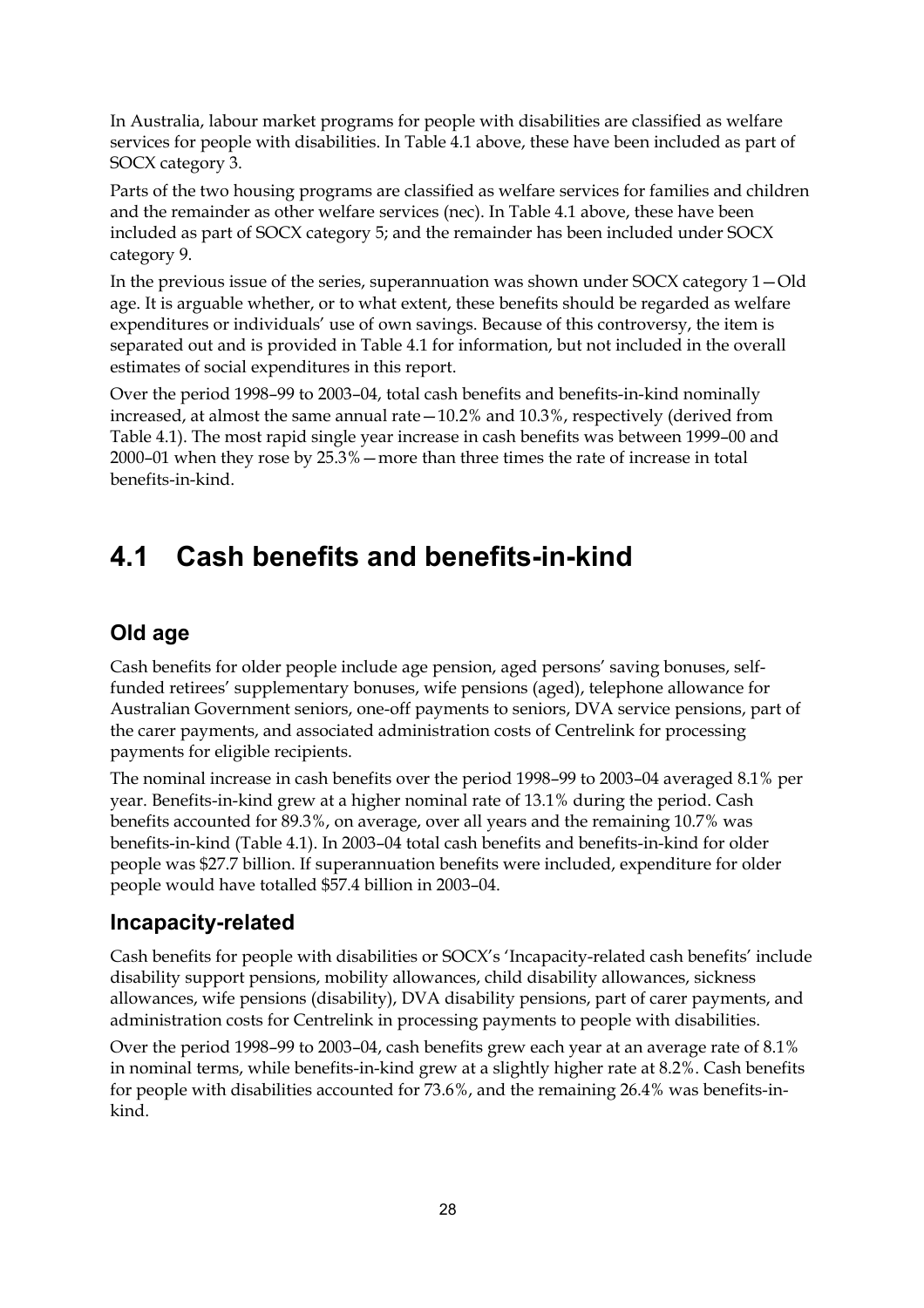### **Families**

SOCX's 'Family cash benefits' include family allowances, double orphan pensions, family tax payments, family tax benefits, child endowment payments, maternity allowances, parenting payments, partner allowances (benefit), partner allowances (pension), administration costs for child support, and the related administration costs of Centrelink.

During the period 1998–99 to 2003–04, cash benefits for families and children grew at an average rate of 14.3% in nominal terms, while benefits-in-kind grew at a slower rate of 11.4%. Cash benefits accounted for 85.5% on average, and the remaining 14.5% was benefits-inkind.

### **Survivors and other social policy areas**

Australia's other welfare services (nec) GPC maps to two SOCX categories—category 2 (Survivors) and category 9 (Other social policy areas). It was not possible to split the benefits-in-kind component (that is, welfare services expenditure) into those two SOCX categories. They were, therefore, combined in category 9 in the Australian statistics.

Cash benefits for survivors include bereavement allowances, widow B pensions, widow allowances, and DVA dependants and widows. Cash benefits for others include disaster relief payments, special benefits, and the associated administration costs of Centrelink.

Over the period 1998–99 to 2003–04, nominal growth of cash benefits for other social policy and survivors areas grew on average by 5.5% (calculated from Table 4.1). Benefits-in-kind for other social policy areas grew at 9.8% on average.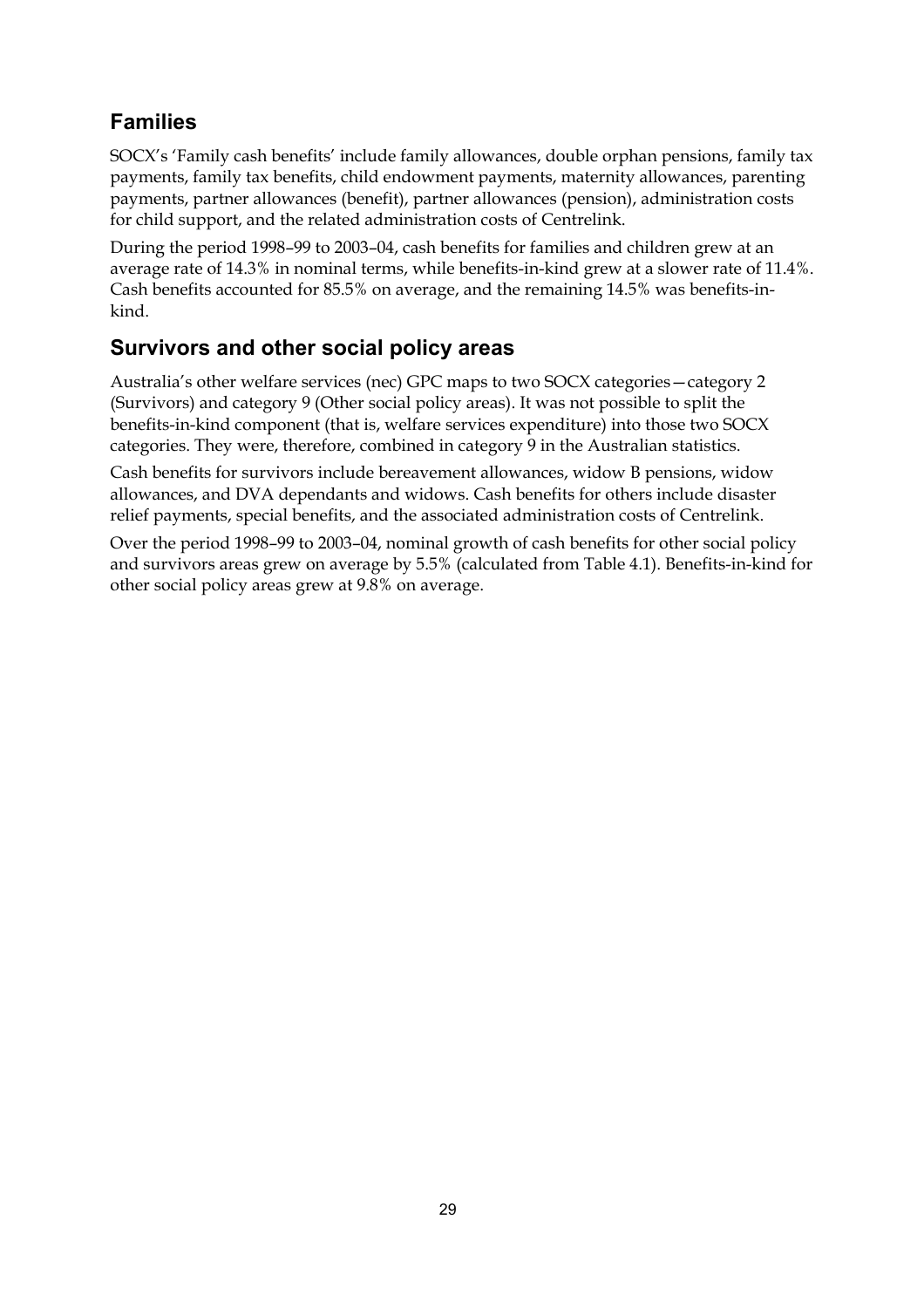# **5 Selected social security payments by the Australian Government: a state comparison**

The Australian Government issues the HCC and PCC to eligible income support recipients. The CSHC, the low-income HCC and Foster Child HCC may be claimed by people in specific circumstances. Holders of these cards receive benefits such as Pharmaceutical Benefits Scheme medicines at the concessional rate (see Section 6.2 for further information on eligibility criteria).

There appears to be a positive relationship between unemployment rates and number of HCC holders, that is, when unemployment rates are high, so too is the number of card holders. Unemployment rates in Australia fell from 6.1% in 2002–03 to 5.8% in 2003–04. The ratio of HCC holders per 1,000 population fell from 84 in 2002–03 to 78 in 2003–04 (Table 5.1). This positive relationship was also evident across other jurisdictions, except for South Australia, where other factors may complicate the analysis.

In 2003–04, jurisdictions with unemployment rates above the Australian average of 5.8% were Tasmania (6.9%), South Australia (6.4%), and Queensland (6.2%). These jurisdictions also had high ratios of HCC holders per 1,000 population at 104, 82 and 81 respectively. The Australian Capital Territory had both the lowest unemployment rate and the lowest ratio of HCC holders per 1,000 population.

For both years, Tasmania and South Australia, with larger shares of the ageing population than the other jurisdictions, had higher ratis of PCC and CSHC holders per 1,000 population. The Northern Territory, with a larger share of the younger population, had the lowest ratio of PCC and CSHC holder per 1,000 population.

|                                           | <b>NSW</b> | Vic | Qld | <b>WA</b> | <b>SA</b> | Tas | <b>ACT</b> | <b>NT</b> | Australia |
|-------------------------------------------|------------|-----|-----|-----------|-----------|-----|------------|-----------|-----------|
| Unemployment rates (%)                    |            |     |     |           |           |     |            |           |           |
| $2002 - 03$                               | 5.9        | 5.7 | 6.2 | 5.9       | 6.2       | 8.6 | 4.2        | 5.7       | 6.1       |
| 2003-04                                   | 5.6        | 5.6 | 6.2 | 5.7       | 6.4       | 6.9 | 3.9        | 5.2       | 5.8       |
| HCC holders per 1,000 population          |            |     |     |           |           |     |            |           |           |
| $2002 - 03$                               | 74         | 87  | 91  | 84        | 87        | 113 | 53         | 126       | 84        |
| 2003-04                                   | 69         | 82  | 82  | 77        | 81        | 104 | 47         | 124       | 78        |
| PCC and CSHC holders per 1,000 population |            |     |     |           |           |     |            |           |           |
| 2002-03                                   | 172        | 173 | 169 | 155       | 203       | 213 | 112        | 96        | 172       |
| 2003-04                                   | 172        | 174 | 170 | 157       | 204       | 216 | 112        | 100       | 159       |

**Table 5.1: Unemployment rates, holders of HCC, PCC and CSHC cards, by state and territory, 2002–03 and 2003–04** 

*Sources:* Unemployment rates: CGC 2004, 2005; HCC, PCC and CSHC card holders: FaCS unpublished.

The number of recipients of social security payments might generally be expected to relate positively with population size, that is, a state with a larger population size might be expected to have a larger number of recipients of social security payments than a state with a smaller population. However, there were some types of social security payments which did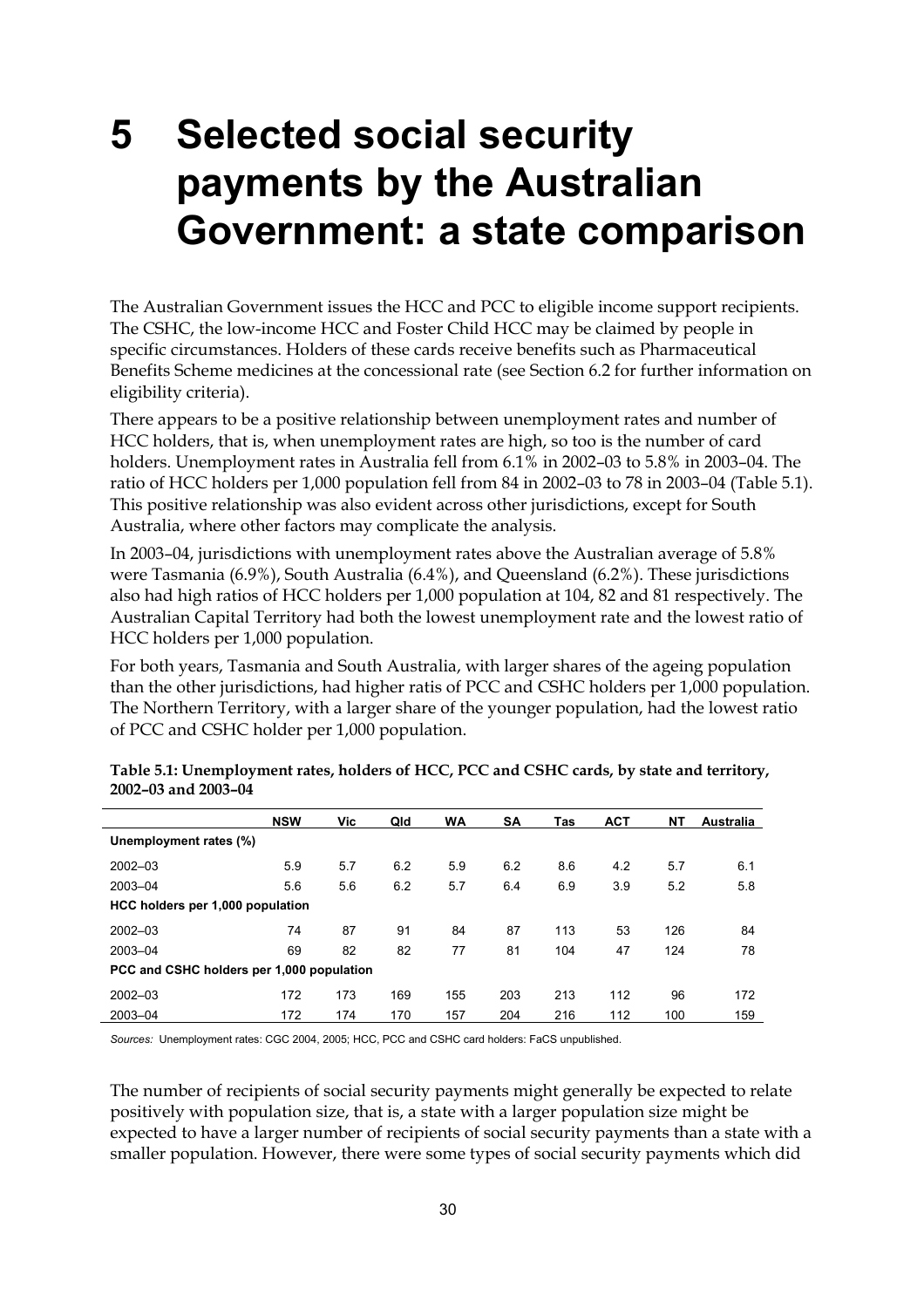not conform to this expectation. These are Age Pension, Carer Payment, Disability Support Pension, Wife Pension, Widow Pension Class B, and Special Benefit. South Australia, with a lower population size than Western Australia, had a higher number of recipients in these social security payments than Western Australia (derived from Table 5.2). South Australia had a higher proportion of persons aged 65 years and over than Western Australia—at 30 June 2004, it was 15% in South Australia and 12% in Western Australia.

|                           | Number of recipients ('000) |                  |                  |                |                |                |                |            |            |                  |                                 |
|---------------------------|-----------------------------|------------------|------------------|----------------|----------------|----------------|----------------|------------|------------|------------------|---------------------------------|
|                           |                             |                  |                  |                |                |                |                |            |            |                  | Total<br>payment <sup>(a)</sup> |
|                           | Year                        | <b>NSW</b>       | <b>Vic</b>       | Qld            | <b>WA</b>      | <b>SA</b>      | Tas            | <b>ACT</b> | <b>NT</b>  | <b>Total</b>     | (\$'000)                        |
| Age                       | 2003                        | 611,513          | 472,333          | 320,161        | 155,892        | 173,316        | 30,442         | 17,088     | 5,933      | 1.786.678        | 17,740,214                      |
| Pension                   | 2004                        | 611,985          | 475,329          | 325,457        | 155,711        | 173,982        | 27,775         | 17,109     | 6,143      | 1,793,491        | 19,540,401                      |
| Carer                     | 2003                        | 26,910           | 18,870           | 15,367         | 5,357          | 5,721          | 2,615          | 536        | 410        | 75,786           | 702,649                         |
| Payment <sup>(b)</sup>    | 2004                        | 29,856           | 20,931           | 16,959         | 5,872          | 6,323          | 2,794          | 578        | 484        | 83,797           | 921,008                         |
| Carer                     | 2003                        | 96,548           | 76,652           | 57,407         | 25,398         | 24,112         | 8,402          | 3,441      | 1,412      | 293,372          | 744,488                         |
| Allowance <sup>(b)</sup>  | 2004                        | 95,401           | 75,115           | 57,532         | 23,864         | 24,133         | 8,154          | 3,073      | 1,359      | 288,631          | 965,430                         |
| Disability                | 2003                        | 219,820          | 158,881          | 129,385        | 56,273         | 64,321         | 16,314         | 6,850      | 5,314      | 657,158          | 6,851,608                       |
| Support<br>Pension        | 2004                        | 225,649          | 165,577          | 134,227        | 58,728         | 66,283         | 17,042         | 6,982      | 5,711      | 680,199          | 7,492,532                       |
| Mobility<br>Allowance     | 2003<br>2004                | 12,768<br>13,526 | 12,093<br>12,495 | 8,477<br>8,967 | 3,723<br>4,091 | 5,024<br>5,496 | 1,364<br>1,473 | 534<br>531 | 236<br>247 | 44,219<br>46,826 | 74,975<br>82,163                |
| <b>Sickness</b>           | 2003                        | 2,430            | 2,513            | 1,969          | 784            | 760            | 184            | 94         | 57         | 8,791            | 85,528                          |
| Allowance                 | 2004                        | 2,353            | 2,499            | 1,854          | 722            | 738            | 176            | 81         | 55         | 8,478            | 85,375                          |
| Wife                      | 2003                        | 18,710           | 13,474           | 10,724         | 4,871          | 5,574          | 2,016          | 294        | 262        | 55,925           | 546,562                         |
| Pension <sup>(b)</sup>    | 2004                        | 16,920           | 12,296           | 9,719          | 4,423          | 5,071          | 1,638          | 259        | 228        | 50,554           | 520,259                         |
| Widow                     | 2003                        | 650              | 501              | 376            | 167            | 180            | 47             | 26         | 20         | 1,947            | 39,804                          |
| Pension<br>Class B        | 2004                        | 324              | 270              | 197            | 86             | 81             | 20             | 20         | 20         | 958              | 26,275                          |
| Special                   | 2003                        | 5.960            | 3,194            | 716            | 630            | 798            | 87             | 136        | 30         | 11,551           | 116,286                         |
| <b>Benefit</b>            | 2004                        | 5.769            | 3,167            | 677            | 573            | 776            | 84             | 148        | 22         | 11,216           | 113,141                         |
| Parenting                 | 2003                        | 140,941          | 96,093           | 95,860         | 44,812         | 34,924         | 12,928         | 5,170      | 5,816      | 436,544          | 5,731,117                       |
| Payment<br>(single)       | 2004                        | 144,313          | 99,316           | 99,001         | 45,783         | 35,881         | 13,276         | 5,201      | 5,932      | 448,703          | 5,995,135                       |
| Family Tax                | 2003                        | 957,786          | 714,440          | 617,108        | 302,676        | 234,303        | 82,722         | 39,563     | 35,832     | 2,984,420        | 10,473,856                      |
| <b>Benefit A</b><br>and B | 2004                        | 962,686          | 723,351          | 626,933        | 306,724        | 235,481        | 83,302         | 39,143     | 36,168     | 3,013,788        | 12,869,904                      |

**Table 5.2: Social security recipients (June quarter), by state and territory by selected payment types and total payments, 2003 and 2004** 

(a) Include payments to about 75,000 residents living overseas.

(b) Including older persons and people with disabilities (see page 33 for details).

*Sources:* Recipients: Centrelink unpublished data; payments: FaCS 2002, 2003.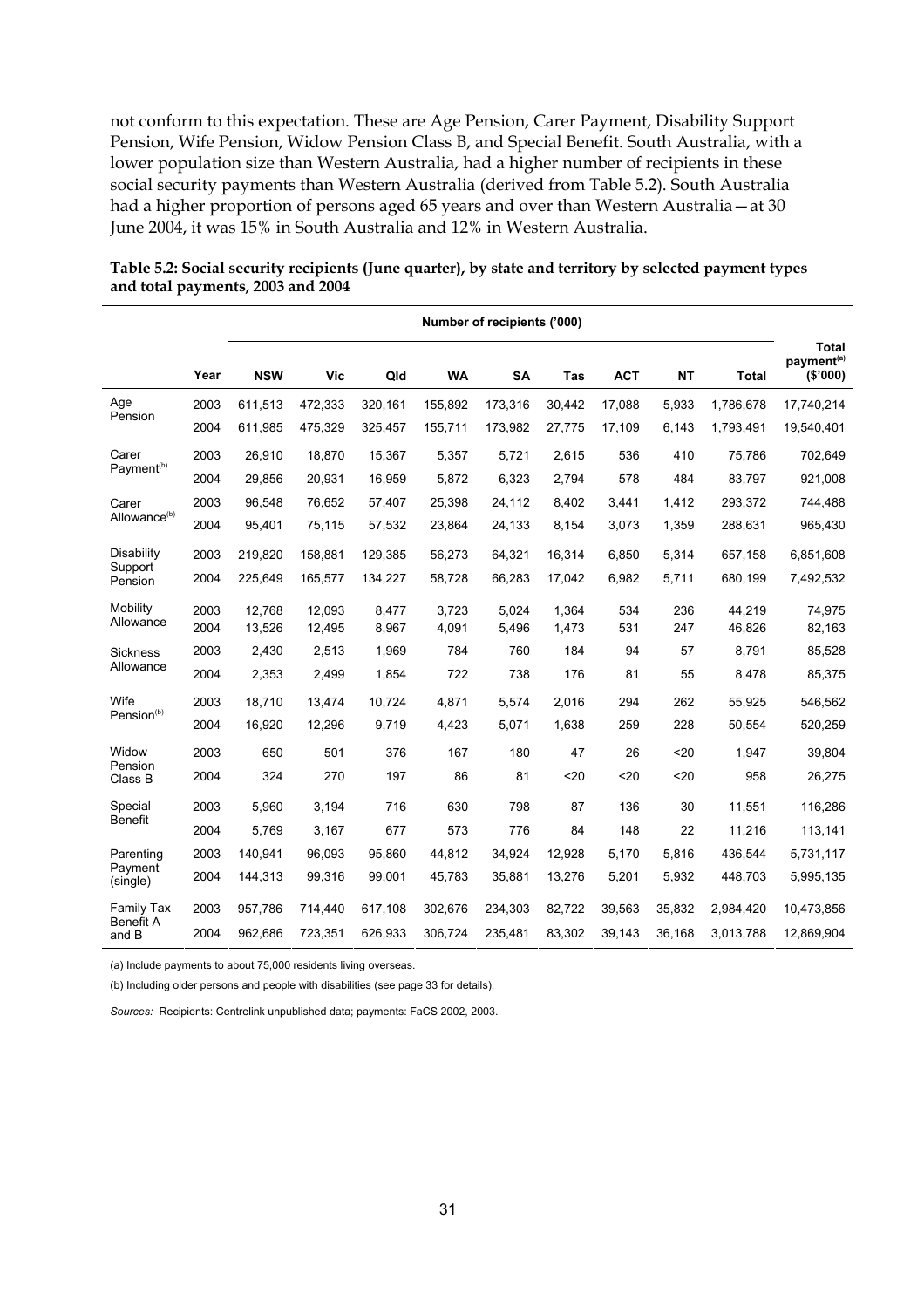# **6 Technical notes**

### **6.1 Government Purpose Classification**

The Government Purpose Classification (GPC) in the Government Finance Statistics is used to group operating expenses and expenditure by purpose (education, health, etc.) with similar functions to facilitate the study of the broad function of general government spending and the effectiveness of that spending in meeting government policy objectives. This is based on international standards in the System of National Accounts 1993, and the International Monetary Fund's I. The definitions in the GPC are set in accordance with international definitions.

Descriptions of the welfare services and social security categories in the GPC are below.

### **Welfare services**

### **GPC 2621—Family and child welfare services**

Child care services and services for children, which are developmental in nature.

Includes outlays on:

- long day care centres, family day care, occasional care/other centres and outside school hours care
- subsidies for child care assistance and child care rebate.<sup>2</sup>

Child, youth and family welfare services which are protective (children), developmental (youth) and supportive (families) in nature.

Includes outlays on:

 $\overline{a}$ 

- substitute care (short-term and permanent)
- information, advice and referral, particularly in adoption
- development and monitoring of family/household management skills
- Supported Accommodation Assistance Program (SAAP) for youth
- protective investigation, protective supervision, statutory guardianship management, protective accommodation
- services delivered by residential institutions, such as centres, villages, shelters, hostels, orphanages, youth refuges, juvenile hostels, campus homes and family group homes
- marriage and child/juvenile counselling
- assessment and evaluation of offenders by non-judicial bodies.

<sup>2</sup> From July 2000, the child care assistance and child care rebate have been changed into the following three types of assistance: Family Tax Benefits (part A), Family Tax Benefits (part B), and Child care benefits. Only Child care benefits are classified to GPC 2621—Family and child welfare services.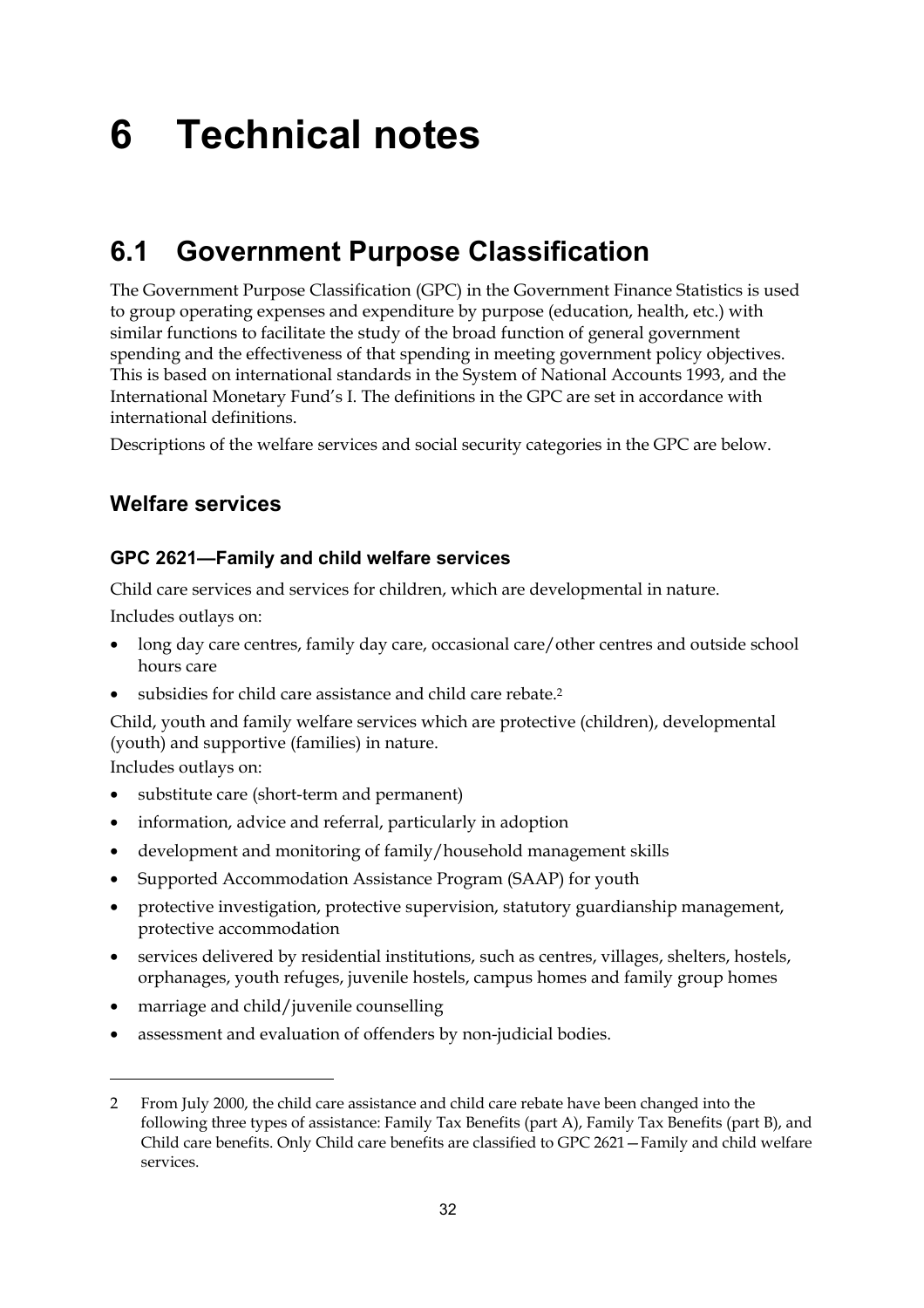### **GPC 2622—Welfare services for older people**

Welfare services for older people are programs providing services primarily intended for persons aged 65 years and over.

Includes outlays on:

- respite care
- domestic and personal assistance, for example, services provided through the Home and Community Care (HACC) Program
- services delivered by residential institutions, for example, low-level residential aged care, formerly known as 'hostels', villages, group homes
- financial assistance not primarily related to inadequate earning capacity, for example, concessions for aged persons (transport and material assistance, etc.)
- community centres, for example, senior citizen centres.

Excludes outlays on nursing homes for older people (high-level residential care facilities) which are classified to GPC 2530, which is a health GPC category.

### **GPC 2623—Welfare services for people with disabilities**

Includes outlays on:

- respite care
- developmental care
- substitute care
- domestic and personal assistance, for example, services provided through the HACC Program
- services delivered by residential establishments, for example, hostels, group homes and other services provided under the Commonwealth State Territory Disability Agreements
- transport other than public transport
- supported employment and rehabilitation, for example, supported employment, training centres for people with disabilities
- community centres, for example, day care centres for people with disabilities
- nursing homes for people with disabilities
- financial assistance not primarily related to inadequate earning capacity, for example, concessions specifically for people with disabilities (transport and material assistance, etc.).

### **GPC 2629—Other welfare services not elsewhere classified**

Includes outlays on:

- homeless persons' assistance, for example, SAAP for people other than youth
- information, advice and referral services
- prisoners' aid
- care of refugees
- premarital education
- Aboriginal welfare services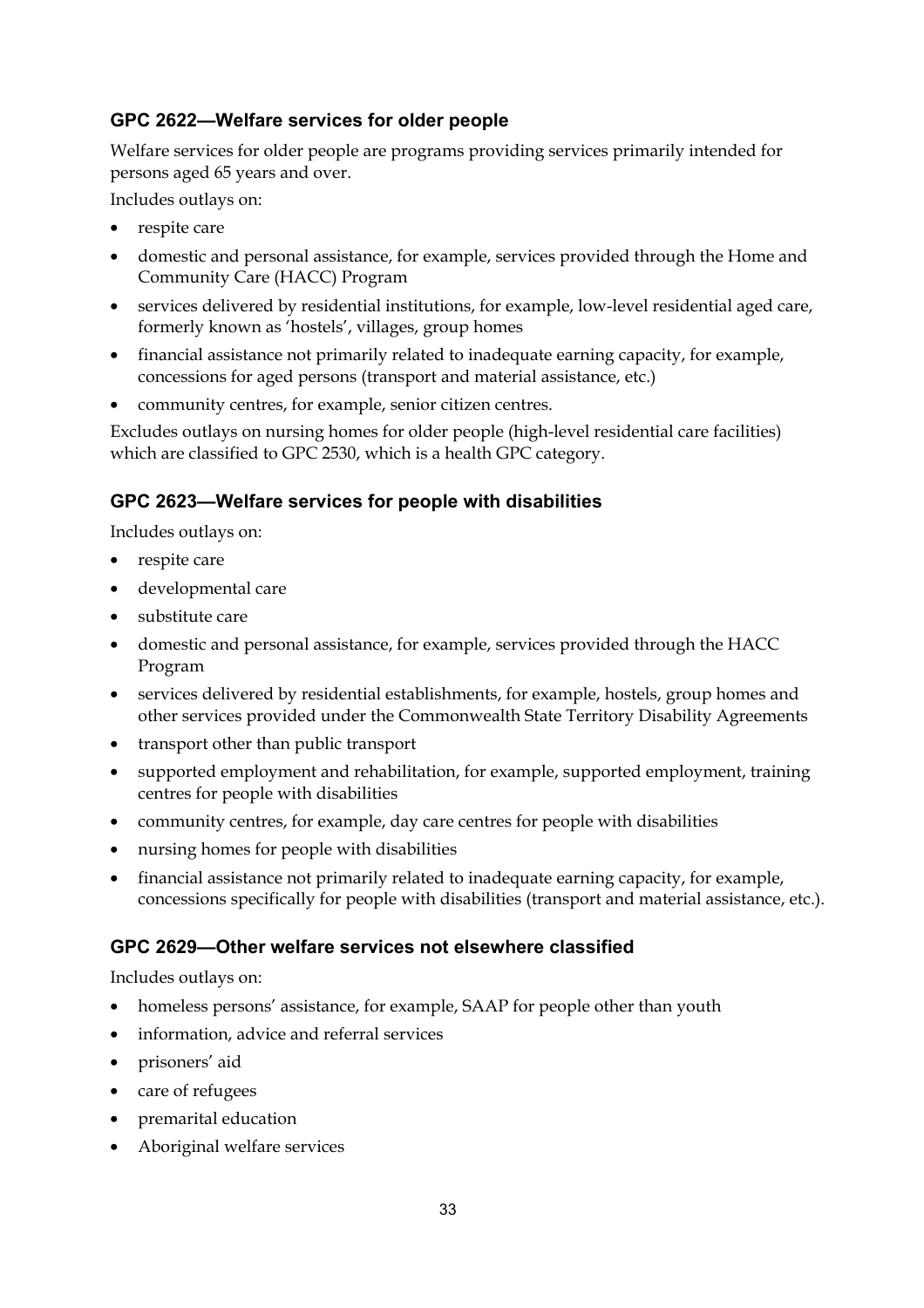- women's shelters
- general casework services which lead to the determination of eligibility for income assistance or welfare services
- multi-client services (food and clothing) in times of personal and family emergencies and relief of victims of disasters
- departments, bureaus or program units which serve the welfare services system including those that disseminate information, prepare budgets, formulate policy and undertake research
- financial assistance (other than for older people and the disabled) not primarily related to inadequate earning capacity
- management support.

### **Social security**

### **GPC 2611—Sickness benefit**

Pensions and other benefits paid to persons who are sick and thereby suffer loss of income due to work incapacity.

Includes outlays on:

sickness benefits and miners, phthisis compensation.

Excludes outlays on:

• special benefits classified to GPC 2619 (Social security, nec); workers compensation payments classified to purpose; and payments for health services classified to the appropriate subgroup of major group GPC 25.

In theory this GPC category should include:

• Sickness Allowance: a means-tested income support for people who are temporarily incapacitated for work or study due to illness and have a job or course of study to which they expect to return.

### **GPC 2612—Benefits to ex-service personnel and their dependants**

Pensions and other benefits paid to ex-service personnel to compensate for invalidity and other permanent disablement resulting from service in the defence forces, and to war widows and war orphans.

Includes outlays on:

• ex-service personnel disability pensions and allowances; and service pensions.

Excludes outlays on:

• pensions from Defence Forces Retirement and Death Benefits Scheme; old age pensions, disability benefits, etc. paid through the general social security system to ex-service personnel; and health goods and services.

In theory this GPC category should include:

• DVA Services Pension: means-tested income support pensions and allowances for eligible veterans and their dependants.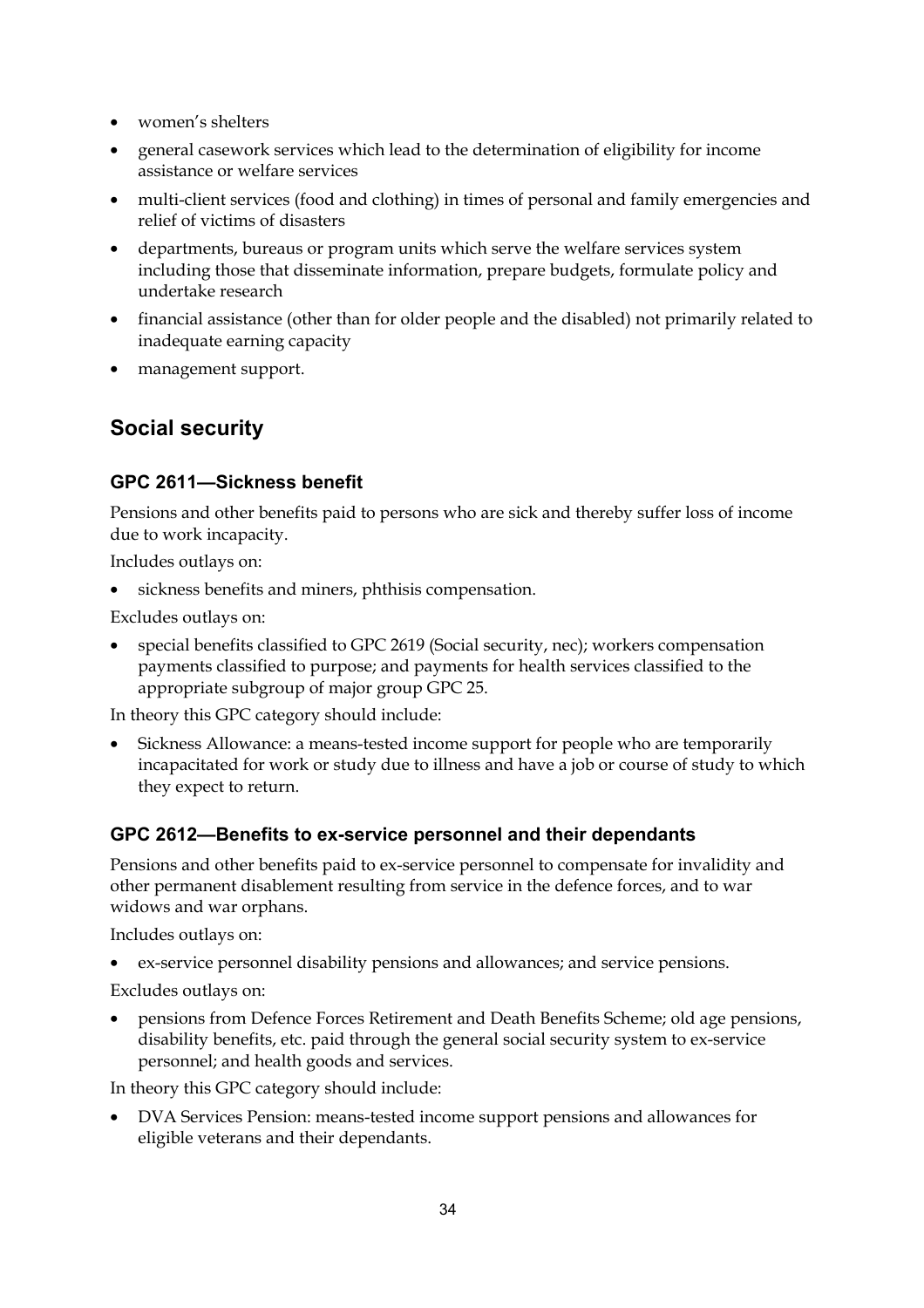• DVA Pension and Allowance for veterans and dependants: payments to compensate eligible veterans and other eligible people for loss of physical or mental wellbeing resulting from incapacity caused by eligible war or defence services, and the effects of that loss on lifestyle.

### **GPC 2613—Permanent disability benefit**

Disability service pensions and other benefits paid to compensate for the permanent loss of income due to full or partial disablement.

Includes outlays on:

• payments to chronically ill and disabled persons.

Excludes outlays on:

• repatriation and other disablement benefits payable only to ex-service personnel classified to GPC 2612; and health goods and services classified to the appropriate subgroup of major group GPC 25 (Health).

In theory this GPC category should include:

- Carer Allowance: an annually indexed income supplement available to people who provide daily care and attention to a person who is frail aged, has severe disability or a medical condition. Carer Allowance is not means-tested.
- Carer Payment: a means-tested income support payment for people whose caring responsibilities prevent them from undertaking substantial workforce participation.
- Disability Support Pension: a means-tested income support payment for people with a physical, intellectual or psychiatric impairment resulting in an inability to work full-time.
- Mobility Allowance: an income supplement, not means-tested, that is aimed at assisting with transport costs for people with disabilities who are in employment, vocational training, a combination of work or training, voluntary work or job search who are unable to use public transport without substantial assistance.
- Wife Pension (Disability Support Pension): an income support payment available to female partners of Disability Support Pension recipients who were on payment as at 30 June 1995. Since 1 July 1995, this payment has been closed to new applicants.

### **GPC 2614—Old age benefits**

Payments of old age pensions.

Excludes outlays on:

• pensions payable only to ex-service personnel and their dependants classified to GPC 2612; and health goods and services classified to the appropriate subgroup of major group GPC 25 (Health).

In theory this GPC category should include:

• Age Pension: payment for people of age pension age who cannot support themselves fully in retirement, or to supplement the retirement incomes of those with low levels of private retirement savings. Age pension age is currently 65 for men and 63 for women. The alignment of qualifying ages for men and women (to 65) will occur on 1 January 2014.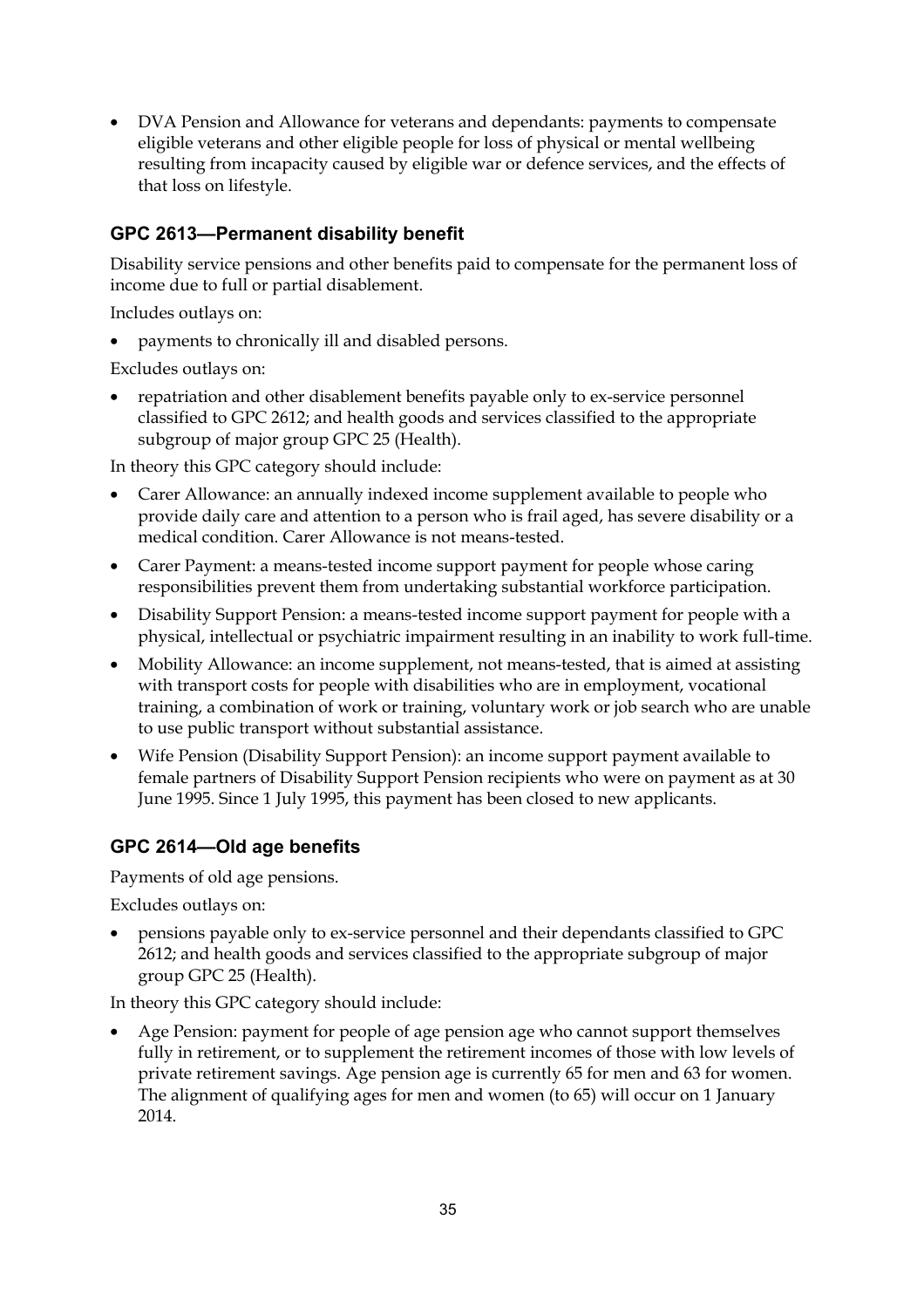• Wife Pension (Age): for the female partner of age pensioners (for those who claimed before 1 July 1995).

### **GPC 2615—Widows, deserted wives, divorcees and orphans benefits**

Pensions and other benefits paid to widows, deserted wives and divorcees that are not made on the grounds of the need to support a dependent child. Pensions and other benefits paid where both parents of a child are deceased or if the whereabouts of a sole surviving parent is unknown.

Includes outlays on:

• Class B and C widows pensions and orphans pensions.

Excludes outlays on:

- war widows and war orphans pensions classified to GPC 2612; and
- Class A widows pension and supporting parent benefits which are based on the need to support a dependent child classified to GPC 2618.

In theory this GPC category should include:

- Bereavement Allowance: a short-term payment available to recently widowed people without dependent children in the period immediately following the death of a spouse or partner. It is payable for up to 14 weeks only.
- Double Orphan Pension: a payment, not means-tested, for children with at least one deceased parent, who cannot have contact with the other (for example, because that parent is a long-term prisoner or his/her whereabouts are unknown).
- Special Benefit: provides assistance to people in severe financial need and for whom no other pension, allowance or other support is available.
- Widow Allowance: an income support payment for older single women who lost a spouse after they were aged 40 and who have no recent workforce experience.
- Department of Veterans' Affairs pension for war widows and dependants: to compensate dependants for the death of a spouse/partner or parent as the result of eligible war or defence service.

### **GPC 2616—Unemployment benefits**

Unemployment benefits paid to compensate for loss of income due to unemployment.

Excludes outlays on:

• government labour exchanges classified to GPC 3339 (Other labour and employment affairs); unemployment relief grants through schemes such as National Employment and Training, Community Youth Support Scheme and Youth Employment and Support Services classified to the purpose which the industry serves or GPC 3339; pensions and other benefits paid to persons who are sick and thereby suffer loss of income due to work incapacity classified to GPC 2611; Special Benefits classified to GPC 2619; and welfare assistance to the unemployed classified to GPC 2629.

In theory this GPC category should include:

• Newstart Allowance: paid to people 21 years or over and under Age Pension age who are unemployed. Newstart Allowance recipients must satisfy the activity test by actively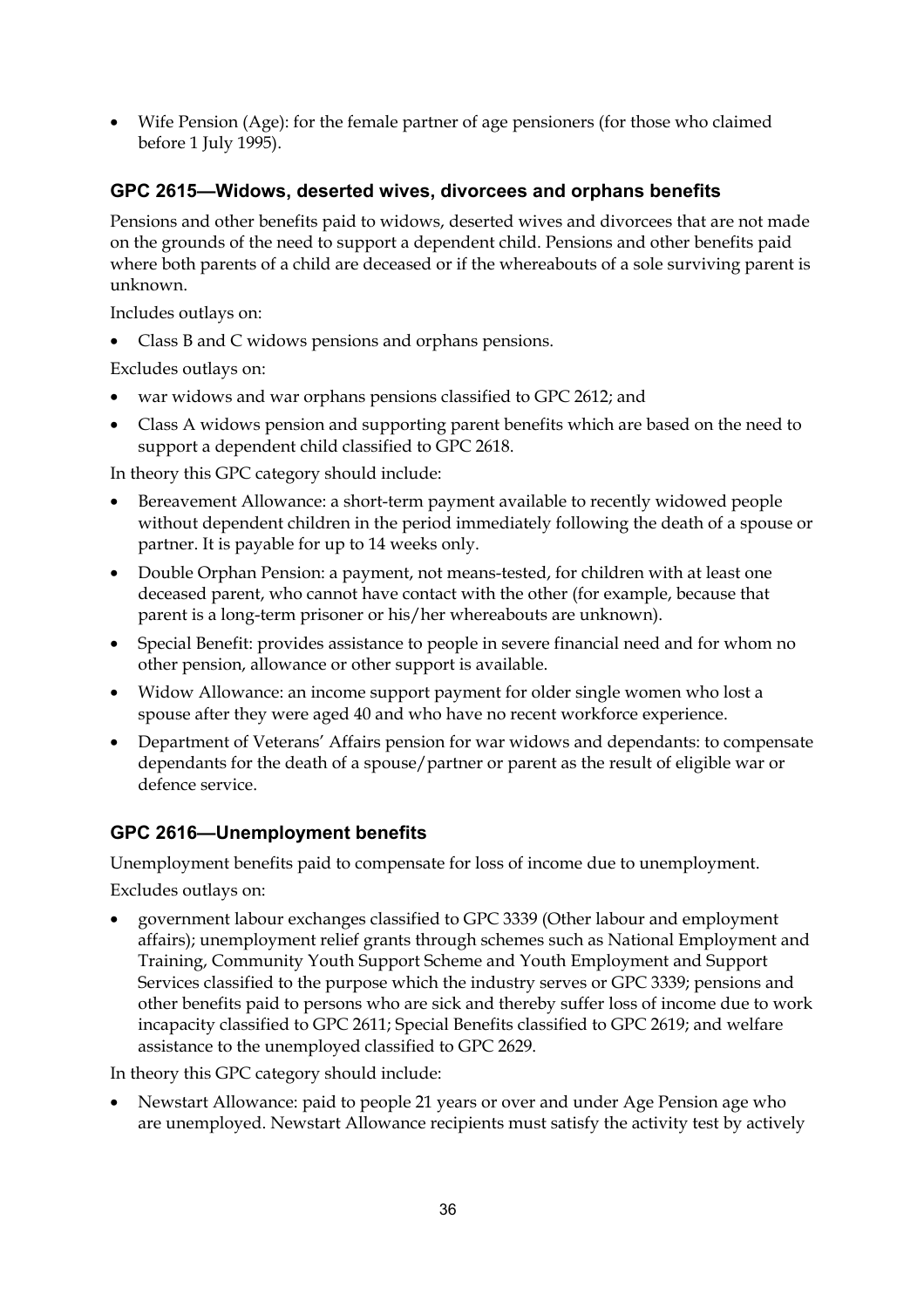seeking work and/or undertaking an activity designed to improve their employment prospects. They also must accept offers of suitable employment.

• Mature Age Allowance: an income support payment for some unemployed people aged 60 years to Age Pension age who have no recent workforce experience.

### **GPC 2617—Family and child benefits and support programs**

Income assistance paid to families irrespective of whether anyone in the household is earning an income.

Includes payments to:

• households on a per child basis such as family allowances; and payments to children with a disability not made to institutions, such as child disability allowances.

Excludes payments to:

• dependants of ex-service personnel classified to GPC 2612; widows, deserted wives, divorcees and orphans classified to GPC 2615; single parent households with dependent children classified to GPC 2618; and institutions for children with a disability classified to GPC 2623.

In theory this GPC category should include:

- Family Allowance: this allowance has been replaced by Family Tax Benefit as of 1 July 2000.
- Family Tax Payment: the Family Tax Payment has been replaced by the Family Tax Benefit as of 1 July 2000.
- Family Tax Benefit (Part A): paid to eligible families with children up to 21 years and young people between 21 and 24 who are studying full-time (and not receiving Youth Allowance or a similar payment).
- Family Tax Benefit (Part B): paid to families with only one main income earner, including single parent families, where the youngest child is aged up to 15 years or up to 18 years if a full-time student. A higher rate is paid where the youngest child is aged under 5 years.
- Maternity Allowance: this has been replaced by Maternity Payment as of 1 July 2004.
- Maternity Payment: a one-off universal lump sum paid to families following the birth or adoption of a baby. The claim must be made within 26 weeks of the child's birth, or, in the case of local adoption, within 26 weeks of the coming into the care of the adoptive family. For overseas adoption the claim must be made within 26 weeks of the child entering Australia.
- Maternity Immunisation Allowance: paid for children aged 18–24 months who are fully immunised and must be claimed on or before the child turns two years of age. It may also be paid if an approved immunisation exemption has been obtained for the child.
- Double Orphan Pension: paid to guardians or approved care organisations in meeting the costs of caring for children who are double orphans.
- Rent Assistance: paid to Family Tax Benefit Part A customers who are receiving more than the base rate and paying private rent over a certain amount.
- Child Support Program: provides services to assist in ensuring the payment of child support.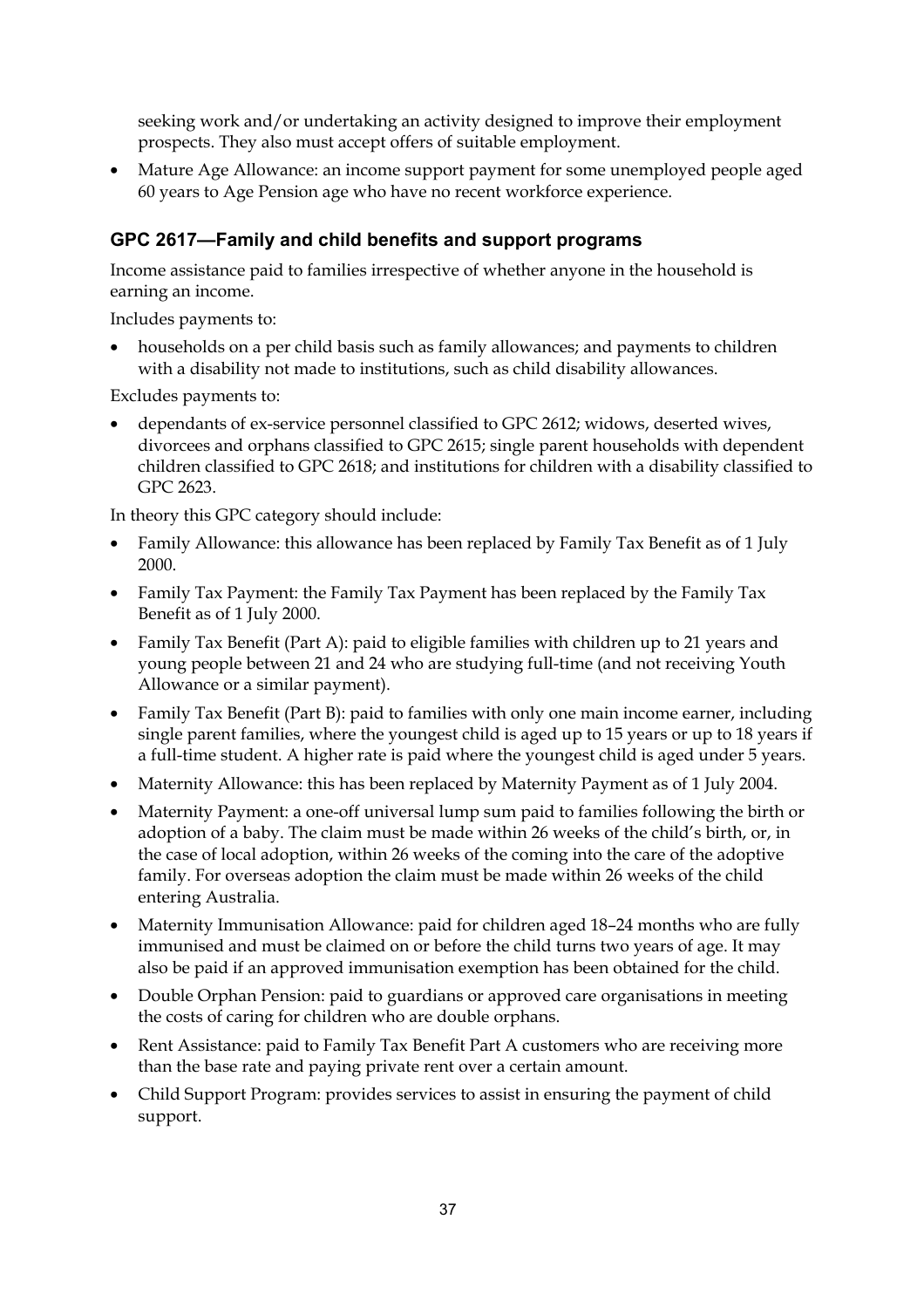- Childcare Benefits<sup>3</sup>: scaled assistance to families using approved child care services or registered carers. This assistance is higher for lower income families.
- Parenting Payment: paid to one parent who is the primary carer of a dependent child. Parenting Payment (partnered), payable to partnered parents. FaCS pays Parenting Payment to people under various international social security agreements.
- Partner Pension and Benefit: a non-activity tested income support payment for partners who were born on or before 1 July 1955, have no dependent children and no recent workforce experience.

### **GPC 2618—Sole parent benefits**

Income assistance payments to single parent households with dependent children.

Includes:

supporting parents benefits; and Class A widows pensions.

Excludes:

• payments to single parent households that are not made on the basis of the support of a dependent child (such as Class B and C widows pensions) classified to GPC 2615; war widows pensions classified to GPC 2612; and payments to households on a per child basis (such as child allowances) classified to GPC 2617.

In theory this GPC category should include:

Parenting Payment: paid to one parent who is the primary carer of a dependent child. Only Parenting Payment (single) is payable to sole parents.

### **GPC 2619—Social security not elsewhere classified**

Outlays on administration, provision, support, operation, etc. of social security affairs that cannot be assigned to one of the preceding sub-groups of GPC 261, including administration costs that can be separated from the provision of welfare services.

Includes outlays on:

- special benefits;
- funeral benefits and compassionate allowances;
- assistance to individuals or households with inadequate earning capacity, in the nature of concessions (such as telephone rental, postal, transport and rate concessions); and
- other income assistance not included in the preceding sub-groups of GPC 261.

Also includes outlays by departments, bureaux or program units which serve the social security system including those that disseminate information, prepare budgets and conduct or support research into social security affairs.

Excludes outlays on:

 $\overline{a}$ 

• student transport concessions which are considered to be education outlays and are classified to GPC 244 (Transportation of students).

<sup>3</sup> AIHW now classifies this item to Family and child welfare services.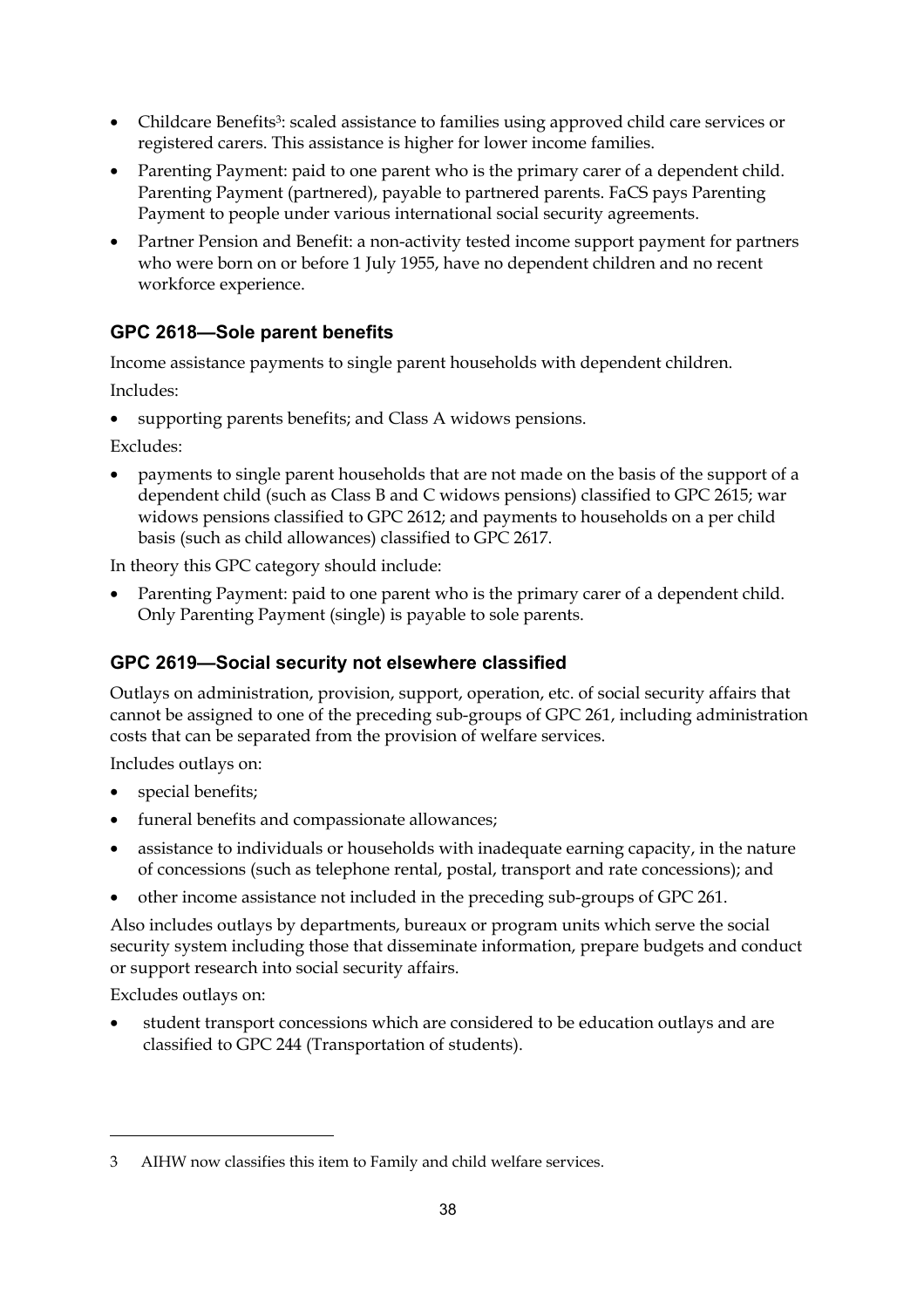### **6.2 Eligibility for Pensioner Concession, Health Care, and Commonwealth Seniors Health Cards**

#### **Pensioner Concession Card**

In order to qualify, the person must be:

- receiving one of the following:
	- a pension
	- Parenting Payment (single)
	- Mature Age Allowance
	- Carer Payment
- aged over 60 years and have been receiving one (or a combination) of the following payments continuously for more than nine months:
	- Newstart Allowance
	- Sickness Allowance
	- Widow Allowance
	- Partner Allowance
	- Parenting Payment or Special Benefit.

The card entitles holders to reduced cost medicines as well as other concessions.

### **Health Care Card**

In order to qualify, the person must be receiving one or more of the following:

- Newstart Allowance
- Sickness Allowance
- Widow Allowance
- Partner Allowance
- Parenting Payment (partnered)
- Special Benefit
- Youth Allowance (jobseekers)
- the maximum rate of Family Tax Benefit Part A in fortnightly instalments
- Mobility Allowance, and not hold a Pensioner Concession Card
- Carer Allowance (for a child under 16 years with a disability)
- Exceptional Circumstances Relief Payment
- Farm Family Restart.

Low income earners and foster children can also obtain specific types of Health Care Cards.

The card entitles holders to reduced cost medicines and other concessions in some states and territories.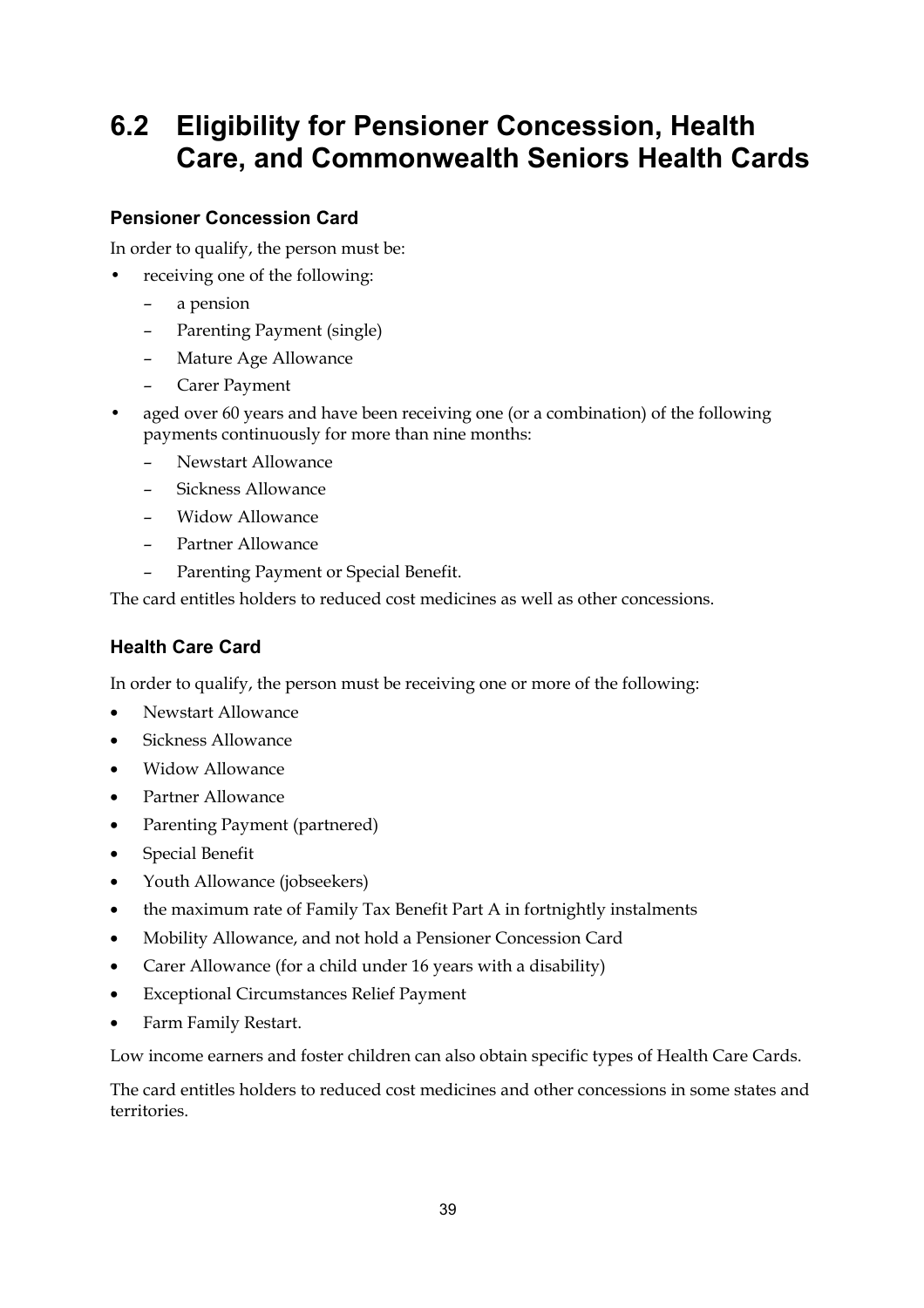### **Commonwealth Seniors Health Card**

Cards are available to self-funded retirees who:

- are not receiving a social security pension or benefit, or a service pension or income support supplement; and
- are of Age, or Veteran Pension age; and
- meet an annual adjusted taxable income test, but no assets test is required.

Holders of the card (not their dependants) are entitled to Pharmaceutical Benefits Scheme medicines at the concession rate, Telephone Allowance if an eligible telephone subscriber, and the Seniors Concession Allowance. The Seniors Concession Allowance recognises that most self-funded retirees do not receive concessions for energy, rates, water and sewerage, and motor vehicle registration from state and territory governments.

See *A guide to Centrelink Concession Cards* online for more detailed information on each of these cards: <www.centrelink.gov.au/internet/internet.nsf/filestores/co153\_0412/\$file/ co153\_0412en.pdf>.

### **6.3 Key data sources for state and territory government expenditure and funding**

The AIHW continues to use a patchwork of data sources in estimating expenditure and funding by state and territory governments. Key data sources for recurrent expenditure not including concession expenditure are displayed in Table 6.1.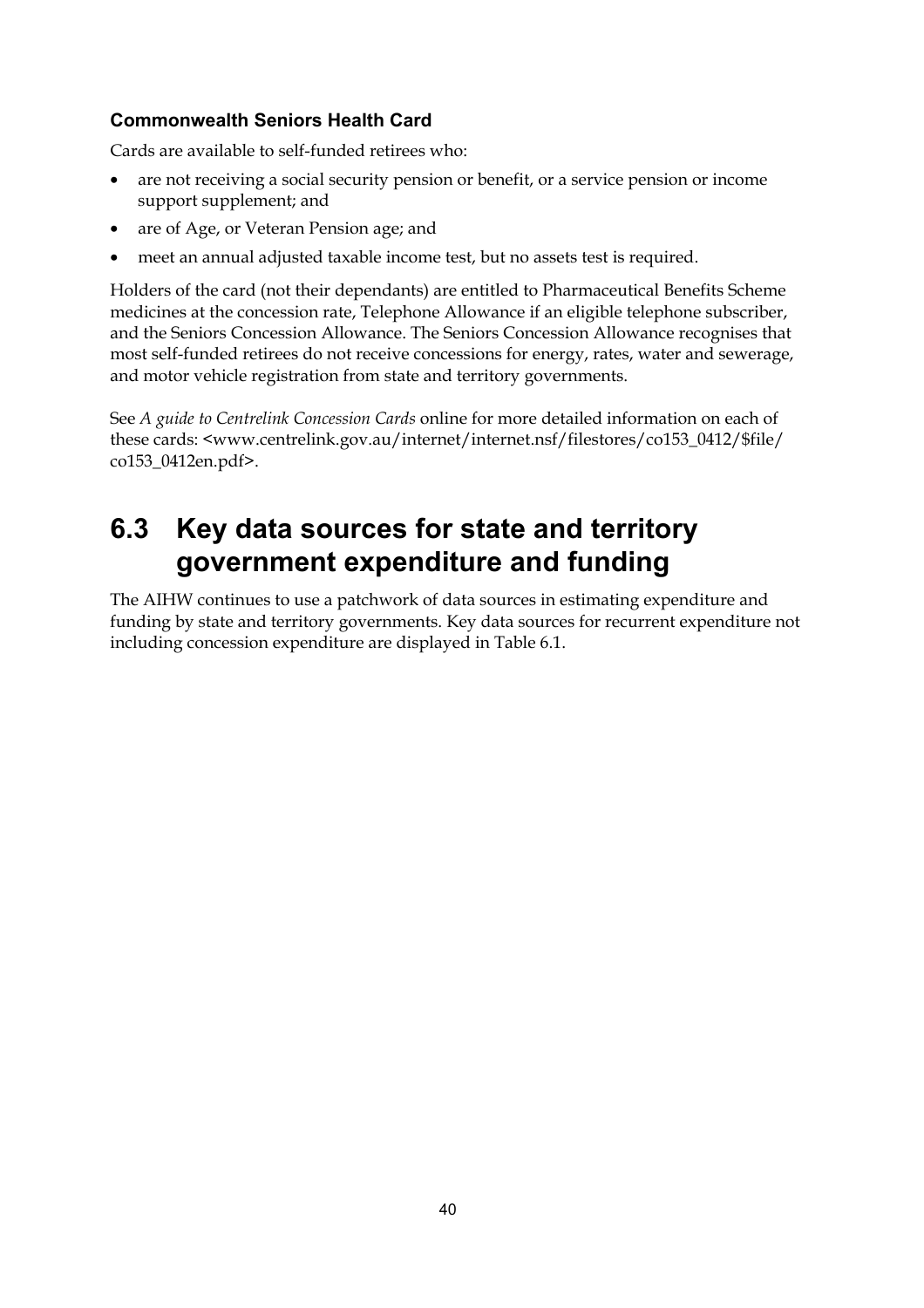|                        |                              |             |             | <b>Source</b> |             |                    |             |
|------------------------|------------------------------|-------------|-------------|---------------|-------------|--------------------|-------------|
| <b>State/territory</b> | Area of services             | 1998-99     | 1999-00     | 2000-01       | 2001-02     | 2002-03            | 2003-04     |
| <b>NSW</b>             | (1) Families and children    |             |             | ABS           | ABS         |                    | ABS         |
|                        | (2) Older people             | ABS<br>RoGS | ABS<br>RoGS | RoGS          | RoGS        | ABS<br><b>RoGS</b> | <b>RoGS</b> |
|                        | (3) People with disabilities | AIHW est    | AIHW est    | AIHW est      | AIHW est    | AIHW est           | AIHW est    |
|                        |                              |             |             |               |             |                    | ABS         |
|                        | $(2)$ & $(3)$ combined       | ABS         | ABS         | ABS           | ABS         | ABS                |             |
|                        | (4) Other welfare services   | ABS         | ABS         | ABS           | AIHW est    | AIHW est           | <b>ABS</b>  |
|                        | (5) Total expenditure        | <b>ABS</b>  | ABS         | <b>ABS</b>    | AIHW est    | AIHW est           | <b>ABS</b>  |
| Vic                    | (1) Families and children    |             |             |               |             |                    |             |
|                        | (2) Older people             |             |             |               |             |                    |             |
|                        | (3) People with disabilities |             |             |               |             |                    |             |
|                        | $(2)$ & $(3)$ combined       |             |             |               |             |                    |             |
|                        | (4) Other welfare services   |             |             |               |             |                    |             |
| Qld                    | (1) Families and children    | <b>ABS</b>  | ABS         | AIHW est      | ABS         | ABS                | <b>ABS</b>  |
|                        | (2) Older people             | RoGS        | RoGS        | RoGS          | RoGS        | RoGS               | RoGS        |
|                        | (3) People with disabilities | AIHW est    | RoGS        | <b>RoGS</b>   | RoGS        | RoGS               | RoGS        |
|                        | $(2)$ & $(3)$ combined       | ABS         | RoGS        | RoGS          | RoGS        | RoGS               | RoGS        |
|                        | (4) Other welfare services   | <b>ABS</b>  | AIHW est    | AIHW est      | AIHW est    | AIHW est           | AIHW est    |
|                        | (5) Total expenditure        | <b>ABS</b>  | <b>ABS</b>  | AIHW est      | AIHW est    | <b>ABS</b>         | <b>ABS</b>  |
| WA                     | (1) Families and children    | <b>ABS</b>  | ABS         | ABS           | ABS         | <b>ABS</b>         | ABS         |
|                        | (2) Older people             | RoGS        | <b>RoGS</b> | RoGS          | RoGS        | <b>RoGS</b>        | RoGS        |
|                        | (3) People with disabilities | RoGS        | RoGS        | RoGS          | <b>RoGS</b> | RoGS               | RoGS        |
|                        | $(2)$ & $(3)$ combined       | RoGS        | RoGS        | RoGS          | RoGS        | RoGS               | RoGS        |
|                        | (4) Other welfare services   | AIHW est    | AIHW est    | AIHW est      | AIHW est    | AIHW est           | AIHW est    |
|                        | (5) Total expenditure        | <b>ABS</b>  | AIHW est    | AIHW est      | AIHW est    | AIHW est           | AIHW est    |
| SА                     | (1) Families and children    | <b>ABS</b>  | AIHW est    | ABS           | ABS         | <b>ABS</b>         | <b>ABS</b>  |
|                        | (2) Older people             | RoGS        | <b>RoGS</b> | RoGS          | RoGS        | <b>RoGS</b>        | <b>RoGS</b> |
|                        | (3) People with disabilities | AIHW est    | AIHW est    | <b>RoGS</b>   | RoGS        | RoGS               | <b>RoGS</b> |
|                        | $(2)$ & $(3)$ combined       | <b>ABS</b>  | <b>ABS</b>  | RoGS          | RoGS        | RoGS               | RoGS        |
|                        | (4) Other welfare services   | AIHW est    | AIHW est    | AIHW est      | AIHW est    | AIHW est           | AIHW est    |
|                        | (5) Total expenditure        | AIHW est    | AIHW est    | AIHW est      | AIHW est    | AIHW est           | AIHW est    |
| Tas                    | (1) Families and children    | ABS         | ABS         | ABS           | ABS         | ABS                | RoGS        |
|                        | (2) Older people             | RoGS        | <b>RoGS</b> | RoGS          | RoGS        | RoGS               | RoGS        |
|                        | (3) People with disabilities | AIHW est    | AIHW est    | AIHW est      | AIHW est    | AIHW est           | AIHW est    |
|                        | $(2)$ & $(3)$ combined       | ABS         | <b>ABS</b>  | ABS           | ABS         | ABS                | <b>ABS</b>  |
|                        | (4) Other welfare services   | ABS         | <b>ABS</b>  | ABS           | ABS         | ABS                | <b>ABS</b>  |
|                        | (5) Total expenditure        | ABS         | ABS         | ABS           | ABS         | ABS                | ABS         |
| <b>ACT</b>             | (1) Families and children    | ABS         | ABS         | ABS           | ABS         | ABS                | ABS         |
|                        | (2) Older people             | RoGS        | RoGS        | RoGS          | RoGS        | RoGS               | RoGS        |
|                        | (3) People with disabilities | AIHW est    | RoGS        | <b>RoGS</b>   | AIHW est    | AIHW est           | RoGS        |
|                        | $(2)$ & $(3)$ combined       | <b>ABS</b>  | RoGS        | RoGS          | <b>ABS</b>  | ABS                | RoGS        |
|                        | (4) Other welfare services   | <b>ABS</b>  | AIHW est    | ABS           | AIHW est    | <b>ABS</b>         | <b>ABS</b>  |
|                        | (5) Total expenditure        | <b>ABS</b>  | <b>ABS</b>  | AIHW est      | AIHW est    | <b>ABS</b>         | ABS         |
| <b>NT</b>              | (1) Families and children    | ABS         | ABS         | ABS           | ABS         | ABS                | ABS         |
|                        | (2) Older people             | RoGS        | RoGS        | RoGS          | RoGS        | RoGS               | RoGS        |
|                        | (3) People with disabilities | AIHW est    | AIHW est    | AIHW est      | AIHW est    | AIHW est           | AIHW est    |
|                        | $(2)$ & $(3)$ combined       | <b>ABS</b>  | ABS         | ABS           | ABS         | <b>ABS</b>         | ABS         |
|                        | (4) Other welfare services   | AIHW est    | AIHW est    | AIHW est      | AIHW est    | AIHW est           | AIHW est    |
|                        |                              |             |             |               |             |                    |             |
|                        | (5) Total expenditure        | AIHW est    | AIHW est    | AIHW est      | AIHW est    | AIHW est           | AIHW est    |

**Table 6.1: Key data sources for state and territory government expenditure and funding**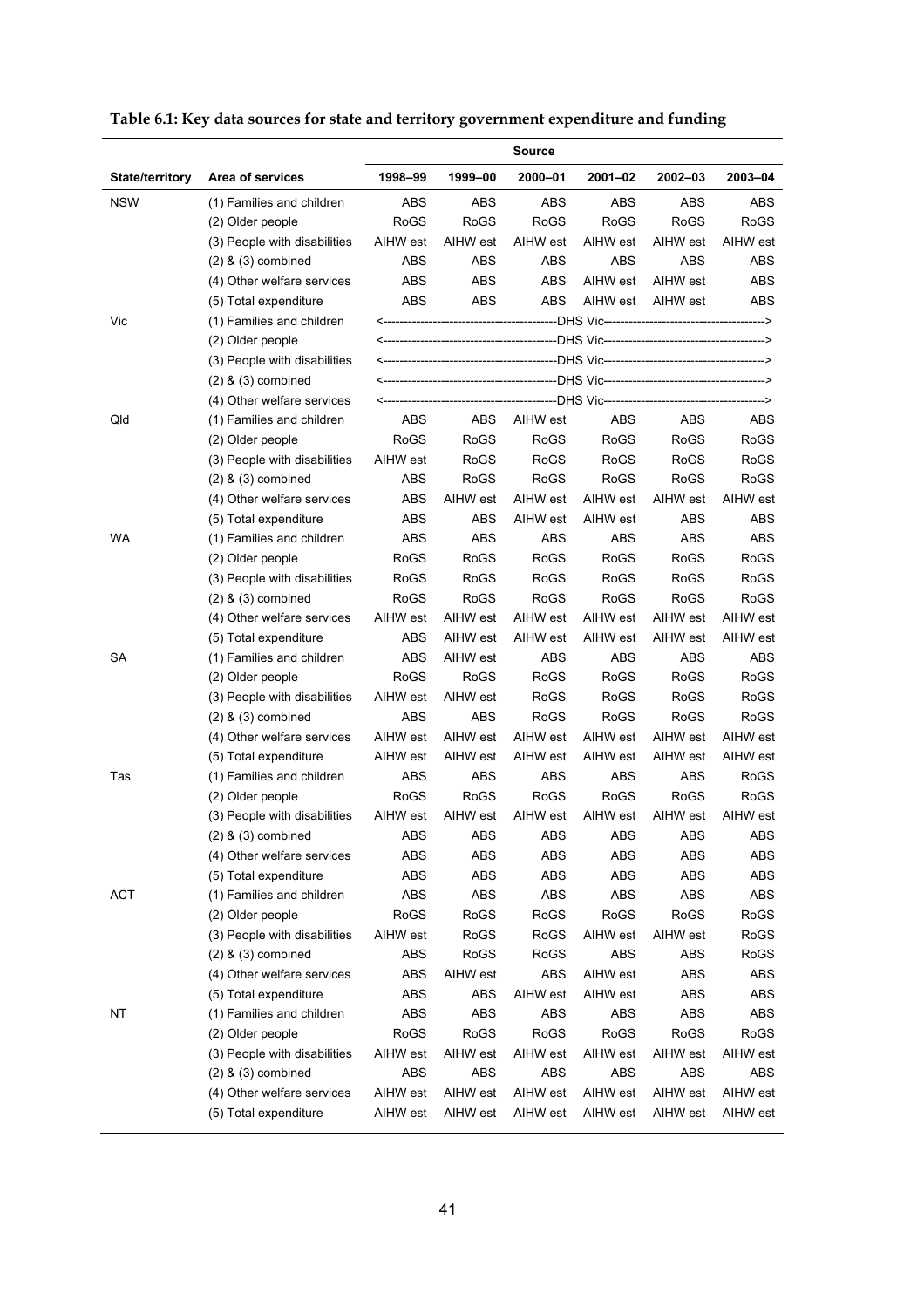### **6.4 Revisions**

Data for the Australian Government for 2002–03 were revised upward by 0.7% in the Other welfare services (nec) category, mainly in administration costs. Data for state and territory governments were revised upward mainly because of the inclusion of motor vehicle registration concession expenditure which was not available at state and territory level in earlier issues of this report. Data for local government expenditure were taken directly from the ABS's GFS database. The extent of the ABS revision is shown in Table 6.2. For household expenditure, the estimates of client fees for services provided by governments were based on data from the ABS's GFS database, which were revised downward for the first three years.

|             |                                 | Government                       |         |                                 |                      |            |                          |                             |
|-------------|---------------------------------|----------------------------------|---------|---------------------------------|----------------------|------------|--------------------------|-----------------------------|
| Year        | <b>Australian</b><br>Government | <b>State</b><br>and<br>territory | Local   | <b>Total</b><br>govern-<br>ment | <b>NGCSOS</b>        | Households | Total non-<br>government | <b>Total all</b><br>sectors |
| 1998-99     | $\sim$                          | 7.2                              | $-10.3$ | 3.4                             | $\sim$               | $-1.9$     | $-1.2$                   | 2.0                         |
| 1999-00     | $\sim$                          | 9.2                              | $-12.2$ | 4.4                             | $\ddot{\phantom{0}}$ | $-0.1$     | $-0.1$                   | 3.0                         |
| 2000-01     | $\ddotsc$                       | 9.4                              | $-12.0$ | 4.6                             | $\sim$               | $-0.3$     | $-0.2$                   | 3.1                         |
| $2001 - 02$ | $\ddot{\phantom{1}}$            | 10.8                             | 13.8    | 5.9                             | $\ddot{\phantom{0}}$ | 0.1        | 0.1                      | 4.1                         |
| $2002 - 03$ | 0.7                             | 8.8                              | 6.7     | 5.0                             | $\cdot$ $\cdot$      | 0.8        | 0.5                      | 3.7                         |

| Table 6.2: Aggregate revisions to the 1998-99 to 2002-03 estimates (per cent) |  |
|-------------------------------------------------------------------------------|--|
|                                                                               |  |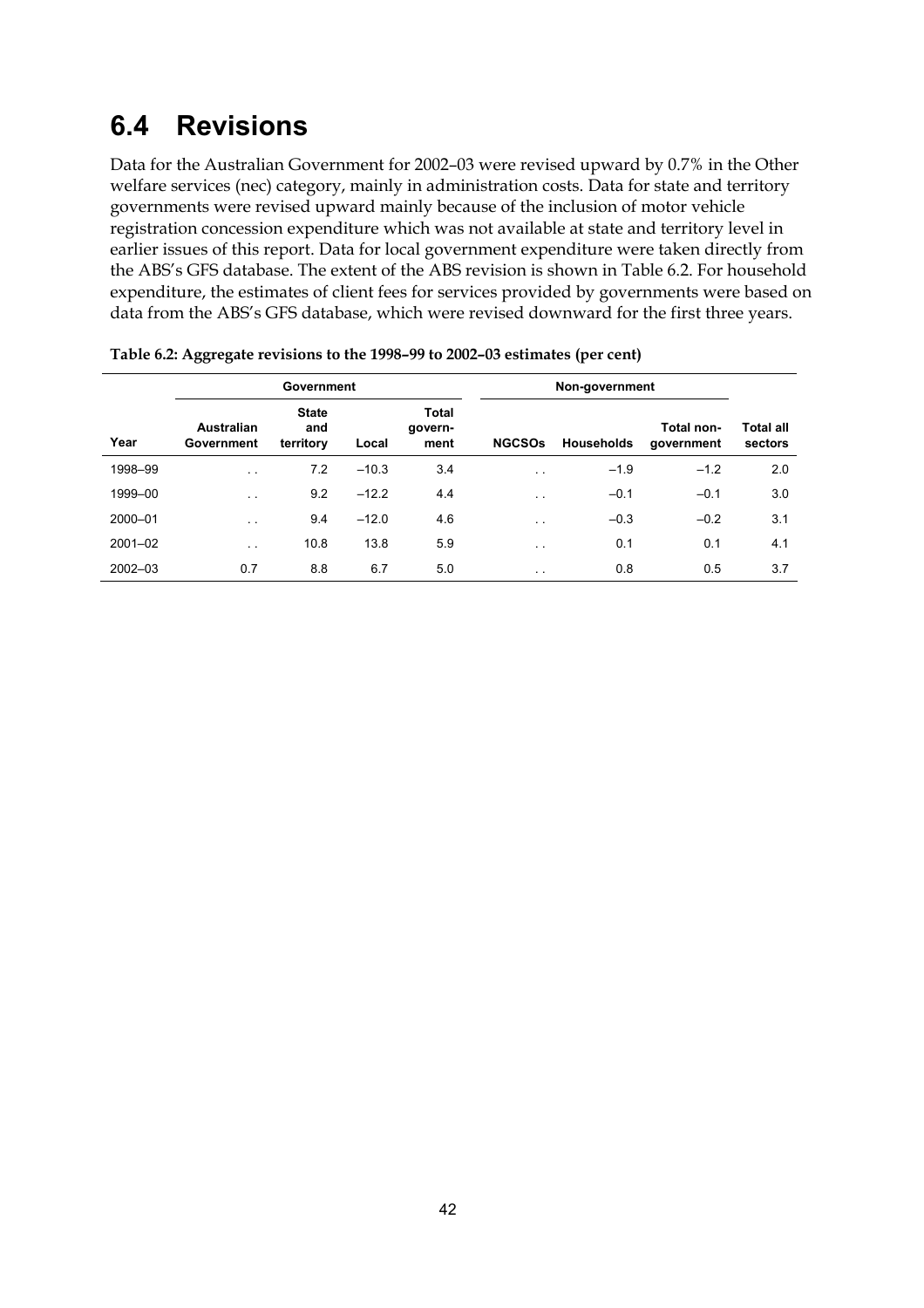## **Appendix A: Expenditure and funding of welfare services**

**Table A1: Funding of recurrent and capital expenditure on welfare services by the Australian Government, state and territory governments and local governments, current prices, 1998–99 to 2003–04** 

|                   |                      | <b>Australian Government</b>                            |                        | <b>State and territory</b><br>governments                            | <b>Local governments</b> |                                                     |                                          |
|-------------------|----------------------|---------------------------------------------------------|------------------------|----------------------------------------------------------------------|--------------------------|-----------------------------------------------------|------------------------------------------|
|                   | Amount<br>\$m\$      | Proportion of<br><b>Australian</b><br>Government<br>(%) | <b>Amount</b><br>\$m\$ | <b>Proportion of</b><br>state and<br>territory<br>governments<br>(%) | <b>Amount</b><br>\$m\$   | <b>Proportion of</b><br>local<br>governments<br>(%) | <b>Total</b><br>govern-<br>ment<br>\$m\$ |
| Recurrent         |                      |                                                         |                        |                                                                      |                          |                                                     |                                          |
| 1998-99           | 3,672                | 97.4                                                    | $4,575$ <sup>r</sup>   | 97.9                                                                 | 214 <sup>r</sup>         | 88.2                                                | $8,460^{\circ}$                          |
| 1999-00           | 3,957                | 98.6                                                    | $5,009$ <sup>r</sup>   | 97.7                                                                 | 217 <sup>r</sup>         | 85.4                                                | $9,183$ <sup>r</sup>                     |
| 2000-01           | 4,253                | 98.3                                                    | $5,337$ <sup>r</sup>   | 96.8                                                                 | 220 <sup>r</sup>         | 91.1                                                | $9,809$ <sup>r</sup>                     |
| $2001 - 02$       | 4,878                | 98.6                                                    | $5,958$ <sup>r</sup>   | 98.0                                                                 | $271$ <sup>r</sup>       | 94.3                                                | $11,107$ <sup>r</sup>                    |
| 2002-03           | $5,370$ <sup>r</sup> | 98.6                                                    | $6,463$ <sup>r</sup>   | 98.4                                                                 | 440 <sup>r</sup>         | 90.4                                                | 12,273                                   |
| 2003-04           | 6,360                | 98.7                                                    | 6,707                  | 98.2                                                                 | 476                      | 88.8                                                | 13,543                                   |
| 6-year<br>average |                      | 98.4                                                    |                        | 97.9                                                                 |                          | 89.7                                                |                                          |
| Capital           |                      |                                                         |                        |                                                                      |                          |                                                     |                                          |
| 1998-99           | 100                  | 2.6                                                     | 100                    | 2.1                                                                  | 29 <sup>r</sup>          | 11.8                                                | 228                                      |
| 1999-00           | 54                   | 1.4                                                     | 117                    | 2.3                                                                  | 37 <sup>r</sup>          | 14.6                                                | 208 <sup>r</sup>                         |
| 2000-01           | 76                   | 1.7                                                     | 178 <sup>r</sup>       | 3.2                                                                  | 22                       | 8.9                                                 | $275$ <sup>r</sup>                       |
| $2001 - 02$       | 67                   | 1.4                                                     | 123 <sup>r</sup>       | 2.0                                                                  | 16 <sup>r</sup>          | 5.7                                                 | 207 <sup>r</sup>                         |
| 2002-03           | 77                   | 1.4                                                     | 104 <sup>r</sup>       | 1.6                                                                  | 47 <sup>r</sup>          | 9.6                                                 | 228 <sup>r</sup>                         |
| 2003-04           | 83                   | 1.3                                                     | 120                    | 1.8                                                                  | 60                       | 11.2                                                | 263                                      |
| 6-year<br>average |                      | 1.6                                                     |                        | 2.1                                                                  |                          | 10.3                                                |                                          |
| Total             |                      |                                                         |                        |                                                                      |                          |                                                     |                                          |
| 1998-99           | 3,771                | 100.0                                                   | $4,674$ <sup>r</sup>   | 100.0                                                                | 242 <sup>r</sup>         | 100.0                                               | $8,688^{\circ}$                          |
| 1999-00           | 4,011                | 100.0                                                   | $5,126$ <sup>r</sup>   | 100.0                                                                | $254$ <sup>r</sup>       | 100.0                                               | $9,391$ <sup>r</sup>                     |
| 2000-01           | 4,329                | 100.0                                                   | $5.514$ <sup>r</sup>   | 100.0                                                                | $241$ <sup>r</sup>       | 100.0                                               | $10,084^r$                               |
| $2001 - 02$       | 4,945                | 100.0                                                   | $6,081$ <sup>r</sup>   | 100.0                                                                | 287 <sup>r</sup>         | 100.0                                               | $11,314$ <sup>r</sup>                    |
| 2002-03           | $5,446$ <sup>r</sup> | 100.0                                                   | $6,567$ <sup>r</sup>   | 100.0                                                                | 487 <sup>r</sup>         | 100.0                                               | 12,500                                   |
| 2003-04           | 6,443                | 100.0                                                   | 6,827                  | 100.0                                                                | 536                      | 100.0                                               | 13,806                                   |

r Revised since publication of *Welfare expenditure Australia 2002–03.* 

*Source:* As for Table 2.5.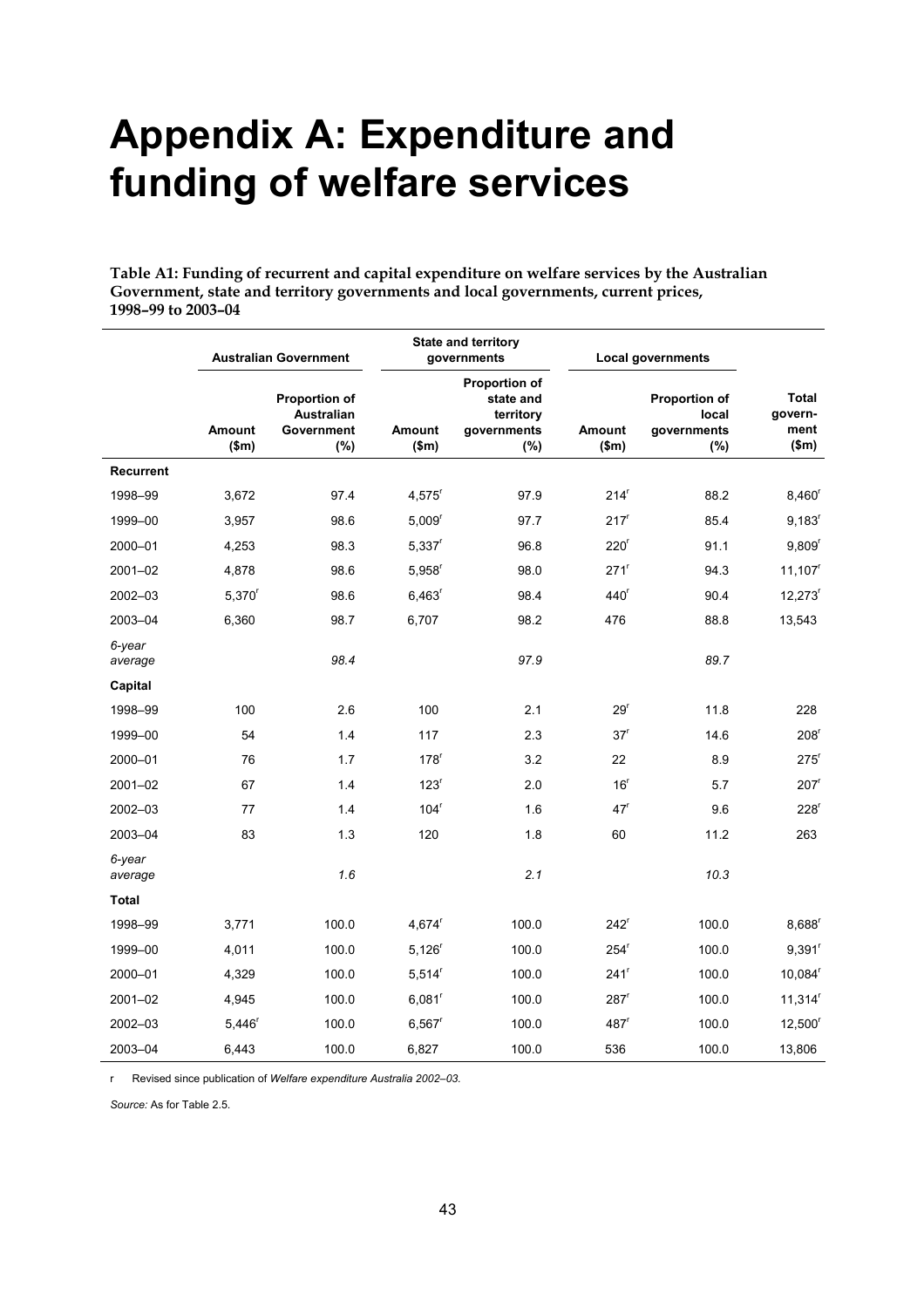| <b>Service</b>                |                                                                |                      |                    |                    |                  |                  |                  |                 |                      |
|-------------------------------|----------------------------------------------------------------|----------------------|--------------------|--------------------|------------------|------------------|------------------|-----------------|----------------------|
| type                          | <b>NSW</b>                                                     | <b>Vic</b>           | Qld                | <b>WA</b>          | <b>SA</b>        | Tas              | <b>ACT</b>       | <b>NT</b>       | <b>Total</b>         |
|                               | Family and child welfare services                              |                      |                    |                    |                  |                  |                  |                 |                      |
| 1998-99                       | 361 <sup>r</sup>                                               | 287                  | 98 <sup>r</sup>    | 60                 | 91               | 27               | 35               | 14              | 973                  |
| 1999-00                       | 379 <sup>r</sup>                                               | 333                  | 159 <sup>r</sup>   | 69                 | 92               | 19               | 31               | 14 <sup>r</sup> | 1,096                |
| 2000-01                       | 433 <sup>r</sup>                                               | 376                  | 169 <sup>r</sup>   | 75 <sup>r</sup>    | 94               | 19               | 36               | 18              | 1,218                |
| 2001-02                       | 564 <sup>r</sup>                                               | 410                  | $178$ <sup>r</sup> | 163 <sup>r</sup>   | 114              | 17               | 48 <sup>r</sup>  | 19              | 1,513                |
| 2002-03                       | 699 <sup>r</sup>                                               | 419                  | 207 <sup>r</sup>   | 170 <sup>r</sup>   | 105              | 25               | 34 <sup>r</sup>  | 27              | 1,686                |
| 2003-04                       | 584                                                            | 434                  | 236                | 191                | 150              | 21               | 42               | 29              | 1,686                |
|                               | Welfare services for older people and people with disabilities |                      |                    |                    |                  |                  |                  |                 |                      |
| 1998-99                       | 695 <sup>r</sup>                                               | 685                  | 260 <sup>r</sup>   | 199 <sup>r</sup>   | 169 <sup>r</sup> | 87               | 33               | 11              | $2,139$ <sup>r</sup> |
| 1999-00                       | 723 <sup>r</sup>                                               | 887 <sup>r</sup>     | 262 <sup>r</sup>   | 212 <sup>r</sup>   | 169 <sup>r</sup> | 92               | 32               | 15 <sup>r</sup> | $2,392$ <sup>r</sup> |
| 2000-01                       | 786 <sup>r</sup>                                               | 941 <sup>r</sup>     | 273 <sup>r</sup>   | 227 <sup>r</sup>   | 169 <sup>r</sup> | 83               | 33 <sup>r</sup>  | 19              | $2,532$ <sup>r</sup> |
| 2001-02                       | 862 <sup>r</sup>                                               | $1,030^{r}$          | 295                | $252$ <sup>r</sup> | 178 <sup>r</sup> | 85               | 48 <sup>r</sup>  | 21              | $2,772$ <sup>r</sup> |
| 2002-03                       | 953                                                            | $1,080^r$            | 330 <sup>°</sup>   | 274 <sup>r</sup>   | 182 <sup>r</sup> | 100              | 57 <sup>r</sup>  | 33              | 3,009 <sup>r</sup>   |
| 2003-04                       | 1,002                                                          | 1,128                | 378                | 298                | 198              | 102              | 50               | 34              | 3,190                |
|                               | Other welfare services (nec)                                   |                      |                    |                    |                  |                  |                  |                 |                      |
| 1998-99                       | 738 <sup>r</sup>                                               | 263 <sup>r</sup>     | 198 <sup>r</sup>   | 138 <sup>r</sup>   | 50 <sup>r</sup>  | 49 <sup>r</sup>  | 21 <sup>r</sup>  | 6 <sup>r</sup>  | $1,462$ <sup>r</sup> |
| 1999-00                       | $731$ <sup>r</sup>                                             | 311 <sup>r</sup>     | $252$ <sup>r</sup> | 109 <sup>r</sup>   | 50 <sup>r</sup>  | 46 <sup>r</sup>  | 16 <sup>r</sup>  | 6               | $1,521$ <sup>r</sup> |
| 2000-01                       | 771 <sup>r</sup>                                               | 316 <sup>r</sup>     | 254 <sup>r</sup>   | 122 <sup>r</sup>   | 50 <sup>r</sup>  | 52 <sup>r</sup>  | 16 <sup>r</sup>  | 6 <sup>r</sup>  | $1,586$ <sup>r</sup> |
| 2001-02                       | 815 <sup>r</sup>                                               | 319 <sup>r</sup>     | 277 <sup>r</sup>   | 135 <sup>r</sup>   | $52^r$           | 55 <sup>r</sup>  | 15 <sup>r</sup>  | 6 <sup>r</sup>  | $1,673$ <sup>r</sup> |
| 2002-03                       | 839 <sup>r</sup>                                               | 328 <sup>r</sup>     | 294 <sup>r</sup>   | 150 <sup>r</sup>   | 53 <sup>r</sup>  | $62^r$           | 33 <sup>r</sup>  | 8               | $1,768$ <sup>r</sup> |
| 2003-04                       | 879                                                            | 338                  | 295                | 152                | 45               | 80               | 34               | 8               | 1,831                |
| <b>Total welfare services</b> |                                                                |                      |                    |                    |                  |                  |                  |                 |                      |
| 1998-99                       | $1,795$ <sup>r</sup>                                           | $1,235$ <sup>r</sup> | 555 <sup>r</sup>   | 396 <sup>r</sup>   | 310 <sup>r</sup> | 164 <sup>r</sup> | 89 <sup>r</sup>  | 31              | $4,575$ <sup>r</sup> |
| 1999-00                       | 1,832                                                          | $1,532$ <sup>r</sup> | 673 <sup>r</sup>   | 390 <sup>r</sup>   | 311 <sup>r</sup> | 158 <sup>r</sup> | 79 <sup>r</sup>  | 35 <sup>r</sup> | $5,009$ <sup>r</sup> |
| 2000-01                       | $1,989$ <sup>r</sup>                                           | $1,633$ <sup>r</sup> | 696 <sup>r</sup>   | 424                | 313 <sup>r</sup> | 154 <sup>r</sup> | 85               | 43 <sup>r</sup> | $5,337$ <sup>r</sup> |
| $2001 - 02$                   | $2,242$ <sup>r</sup>                                           | $1,759$ <sup>r</sup> | 750 <sup>r</sup>   | $551$ <sup>r</sup> | 344 <sup>r</sup> | 157 <sup>r</sup> | 110 <sup>r</sup> | 46              | $5,958$ <sup>r</sup> |
| 2002-03                       | $2,490^r$                                                      | $1,827$ <sup>r</sup> | 831 <sup>r</sup>   | 594 <sup>r</sup>   | 341 <sup>r</sup> | 187 <sup>r</sup> | 124 <sup>r</sup> | 69 <sup>r</sup> | $6,463$ <sup>r</sup> |
| 2003-04                       | 2,466                                                          | 1,900                | 909                | 641                | 392              | 203              | 125              | 71              | 6,707                |

Table A2: Recurrent funding<sup>(a)</sup> of welfare services, by state and territory governments, current **prices, 1998–99 to 2003–04 (\$ million)** 

(a) Excludes funding for capital purposes.

r Revised since publication of *Welfare expenditure Australia 2002–03.* 

*Sources:* Recurrent expenditure not including concession: see Table 6.1; concession expenditure: state departments.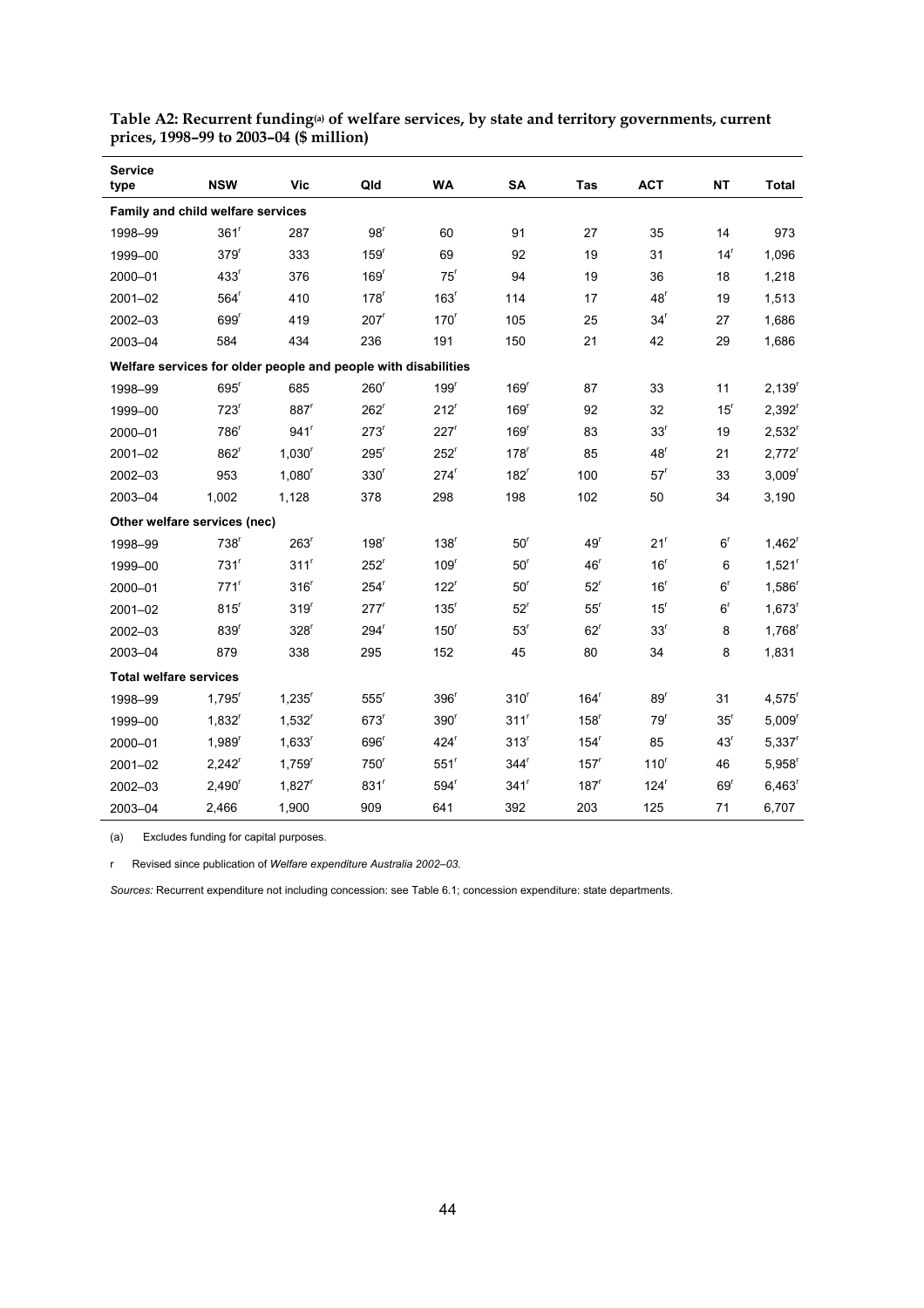| <b>Service</b>                                                 |            |            |     |           |     |     |            |           |              |  |
|----------------------------------------------------------------|------------|------------|-----|-----------|-----|-----|------------|-----------|--------------|--|
| type                                                           | <b>NSW</b> | <b>Vic</b> | Qld | <b>WA</b> | SA  | Tas | <b>ACT</b> | <b>NT</b> | <b>Total</b> |  |
| Family and child welfare services                              |            |            |     |           |     |     |            |           |              |  |
| 1998-99                                                        | 409        | 329        | 110 | 68        | 104 | 31  | 40         | 15        | 1,107        |  |
| 1999-00                                                        | 418        | 371        | 174 | 76        | 103 | 21  | 34         | 15        | 1,212        |  |
| 2000-01                                                        | 461        | 403        | 178 | 80        | 100 | 20  | 38         | 18        | 1,300        |  |
| $2001 - 02$                                                    | 584        | 424        | 184 | 169       | 118 | 18  | 50         | 20        | 1,565        |  |
| 2002-03                                                        | 699        | 419        | 207 | 170       | 105 | 25  | 34         | 27        | 1,686        |  |
| 2003-04                                                        | 562        | 417        | 227 | 184       | 144 | 20  | 40         | 28        | 1,622        |  |
| Welfare services for older people and people with disabilities |            |            |     |           |     |     |            |           |              |  |
| 1998-99                                                        | 789        | 785        | 292 | 226       | 193 | 99  | 37         | 13        | 2,434        |  |
| 1999-00                                                        | 799        | 987        | 286 | 234       | 188 | 103 | 35         | 17        | 2,648        |  |
| 2000-01                                                        | 839        | 1,008      | 289 | 243       | 181 | 89  | 38         | 21        | 2,704        |  |
| 2001-02                                                        | 892        | 1,065      | 305 | 261       | 184 | 88  | 50         | 22        | 2,866        |  |
| 2002-03                                                        | 953        | 1,080      | 330 | 274       | 182 | 100 | 57         | 33        | 3,009        |  |
| 2003-04                                                        | 964        | 1,085      | 364 | 287       | 190 | 98  | 48         | 33        | 3,068        |  |
| Other welfare services (nec)                                   |            |            |     |           |     |     |            |           |              |  |
| 1998-99                                                        | 838        | 301        | 223 | 157       | 57  | 56  | 24         | 6         | 1,661        |  |
| 1999-00                                                        | 807        | 346        | 276 | 121       | 55  | 51  | 18         | 7         | 1,680        |  |
| 2000-01                                                        | 822        | 338        | 268 | 131       | 54  | 56  | 17         | 6         | 1,692        |  |
| 2001-02                                                        | 843        | 329        | 286 | 140       | 54  | 56  | 15         | 6         | 1,730        |  |
| 2002-03                                                        | 839        | 328        | 294 | 150       | 53  | 62  | 33         | 8         | 1,768        |  |
| 2003-04                                                        | 845        | 326        | 283 | 146       | 43  | 78  | 32         | 8         | 1,761        |  |
| <b>Total welfare services</b>                                  |            |            |     |           |     |     |            |           |              |  |
| 1998-99                                                        | 2,036      | 1,415      | 625 | 450       | 354 | 186 | 101        | 34        | 5,201        |  |
| 1999-00                                                        | 2,024      | 1,704      | 736 | 431       | 346 | 175 | 87         | 38        | 5,541        |  |
| 2000-01                                                        | 2,122      | 1,749      | 736 | 454       | 335 | 164 | 91         | 45        | 5,697        |  |
| 2001-02                                                        | 2,319      | 1,818      | 774 | 571       | 356 | 162 | 114        | 48        | 6,162        |  |
| 2002-03                                                        | 2,490      | 1,827      | 831 | 594       | 341 | 187 | 124        | 69        | 6,463        |  |
| 2003-04                                                        | 2,370      | 1,828      | 874 | 617       | 378 | 195 | 120        | 69        | 6,451        |  |

**Table A3: Recurrent funding(a) of welfare services, by state and territory governments, constant prices(b), 1998–99 to 2003–04 (\$ million)** 

(a) Excluding funding for capital purposes.

(b) Constant price welfare funding for 1998–99 to 2003–04 is expressed in terms of 2002–03 prices.

*Source:* Recurrent expenditure not including concession: see Table 6.1; concession expenditure: state departments.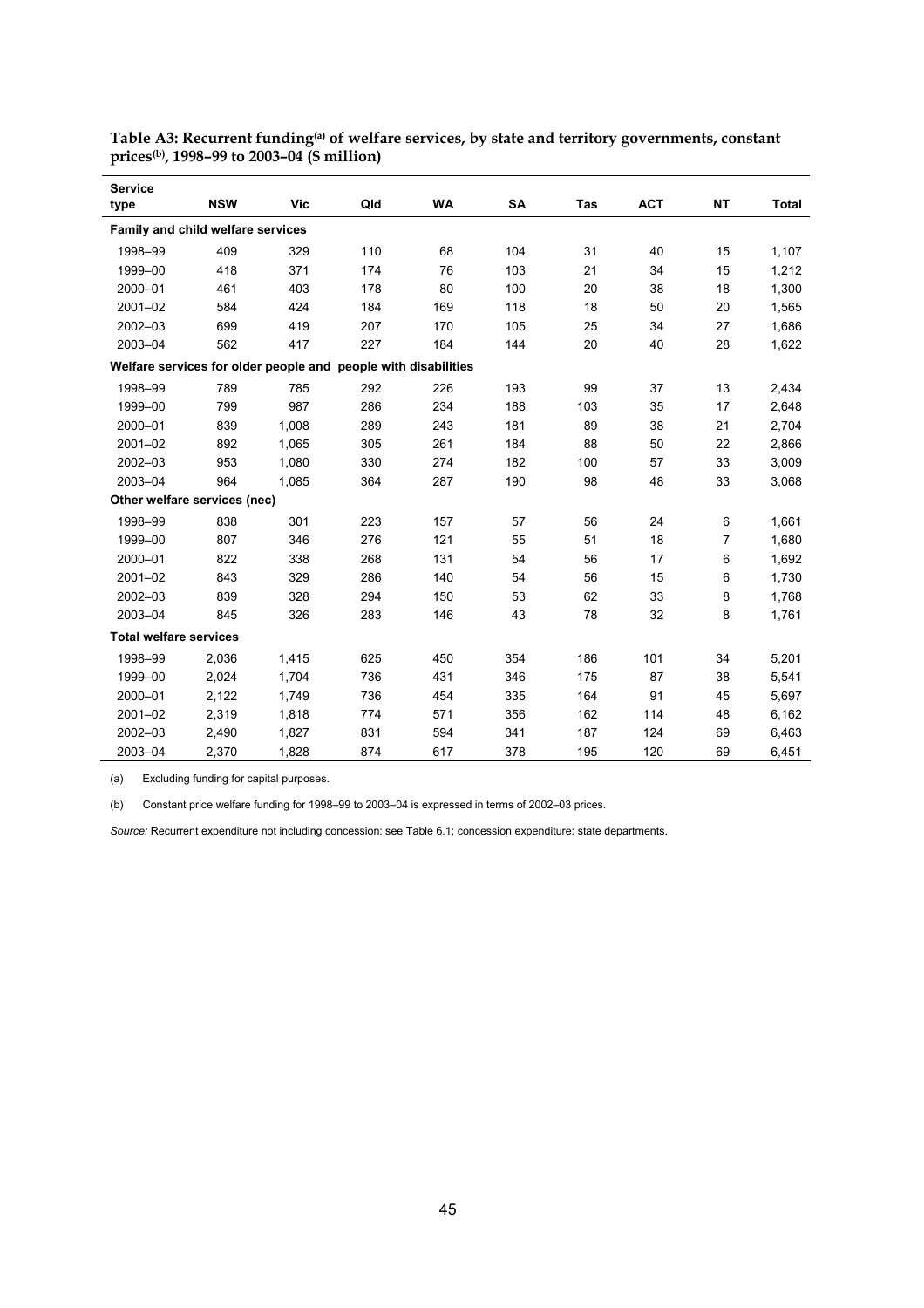## **Appendix B: Population data**

|             |                        |                        |                        |                        |                        |       |                 |                      | Other            |           |
|-------------|------------------------|------------------------|------------------------|------------------------|------------------------|-------|-----------------|----------------------|------------------|-----------|
|             | <b>NSW</b>             | Vic                    | Qld                    | <b>WA</b>              | SA                     | Tas   | <b>ACT</b>      | NΤ                   | territories      | Australia |
| 1998-99     | 6.376.2                | 4.663.1                | 3.474.2                | 1.837.1                | 1.493.7                | 471.8 | 310.8           | 191.3                | 2.7              | 18,820.9  |
| 1999-00     | 6.449.8                | 4,715.3                | 3,531.4                | 1,863.2                | 1,502.1                | 471.6 | 313.8           | 194.2                | 2.6              | 19,043.9  |
| 2000-01     | 6.531.0                | 4.774.0                | 3.594.4                | 1.888.5                | 1.508.4                | 471.5 | 317.1           | 196.5                | 2.6              | 19.284.1  |
| $2001 - 02$ | $6.608.2$ <sup>r</sup> | $4.832.1$ <sup>r</sup> | $3.669.1$ <sup>r</sup> | $1.913.7$ <sup>r</sup> | $1,515.3$ <sup>r</sup> | 472.2 | $320.4^{\circ}$ | $198.1$ <sup>r</sup> | 2.6              | 19.531.7  |
| 2002-03     | $6.659.5$ <sup>r</sup> | 4.885.2                | 3,757.8                | 1,936.5                | $1,522.5$ <sup>r</sup> | 474.7 | $322.6^{\circ}$ | 198.3 <sup>r</sup>   | 2.7 <sup>r</sup> | 19.759.7  |
| 2003-04     | 6,707.6                | 4,943.8                | 3,842.5                | 1,956.7                | 1,530.6                | 480.1 | 323.4           | 199.0                | 2.7              | 19.996.3  |

#### **Table B1: Estimated mean resident population, by state, 1998–99 to 2003–04 ('000)**

r Revised since publication of *Welfare expenditure Australia 2002–03.* 

*Source:* AIHW estimates based on the ABS quarterly resident population estimates.